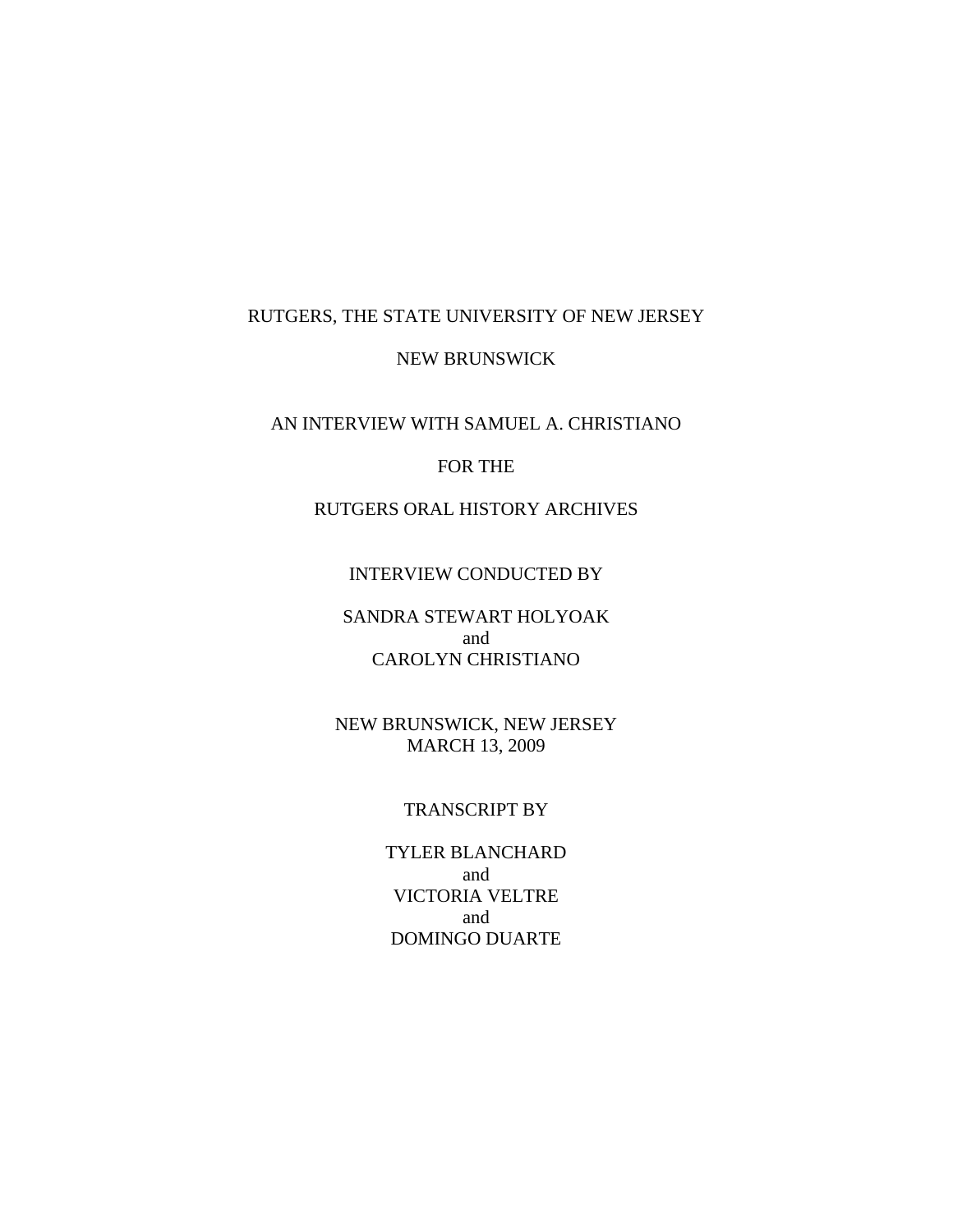Sandra Stewart Holyoak: This begins an interview with Samuel A. Christiano on March 13, 2009, at Rutgers University in New Brunswick, New Jersey, with Carolyn Christiano …

Kevin Christiano: … Kevin Christiano …

Stephen Christiano: … Stephen Christiano …

Samuel Christiano: … Samuel Christiano …

Sandra Stewart Holyoak: … And Sandra Stewart Holyoak. Thank you all very much. To begin, Mr. Christiano, could you tell me where and when you were born?

SC: I was born in Orange, New Jersey, May 25, 1922.

SSH: We will begin by talking about your family background. Let us begin with your father.

CC: Yes, where was your father born?

SC: He was born in West Orange, New Jersey, in 1899.

CC: What was life like for him growing up in West Orange?

SC: Well, he was in a family of seven brothers, one sister. My grandfather was an immigrant that came from Italy in 1882, settled in West Orange, and they were all raised in West Orange. He went to West Orange High School and he left after his sophomore year to enlist in the Army at sixteen. My grandfather found out that he was at Fort Dix. My grandfather hired a horse and wagon to go down and get him, take him home, because he was too young. So, when he was seventeen, he enlisted again and he served in France, with the 29th Division in France.

CC: What did he do in France?

SC: He was with [the] motor supply train. That's what they had them [do] in those days. It was all trench warfare, so, somebody had to bring up the supplies, up to the trenches, and he was one of them. His brother was in the same unit that he was in.

SSH: Doing the same type of service?

SC: Same thing.

SSH: Had they enlisted together?

SC: Yes, they did.

CC: Was his brother older or younger?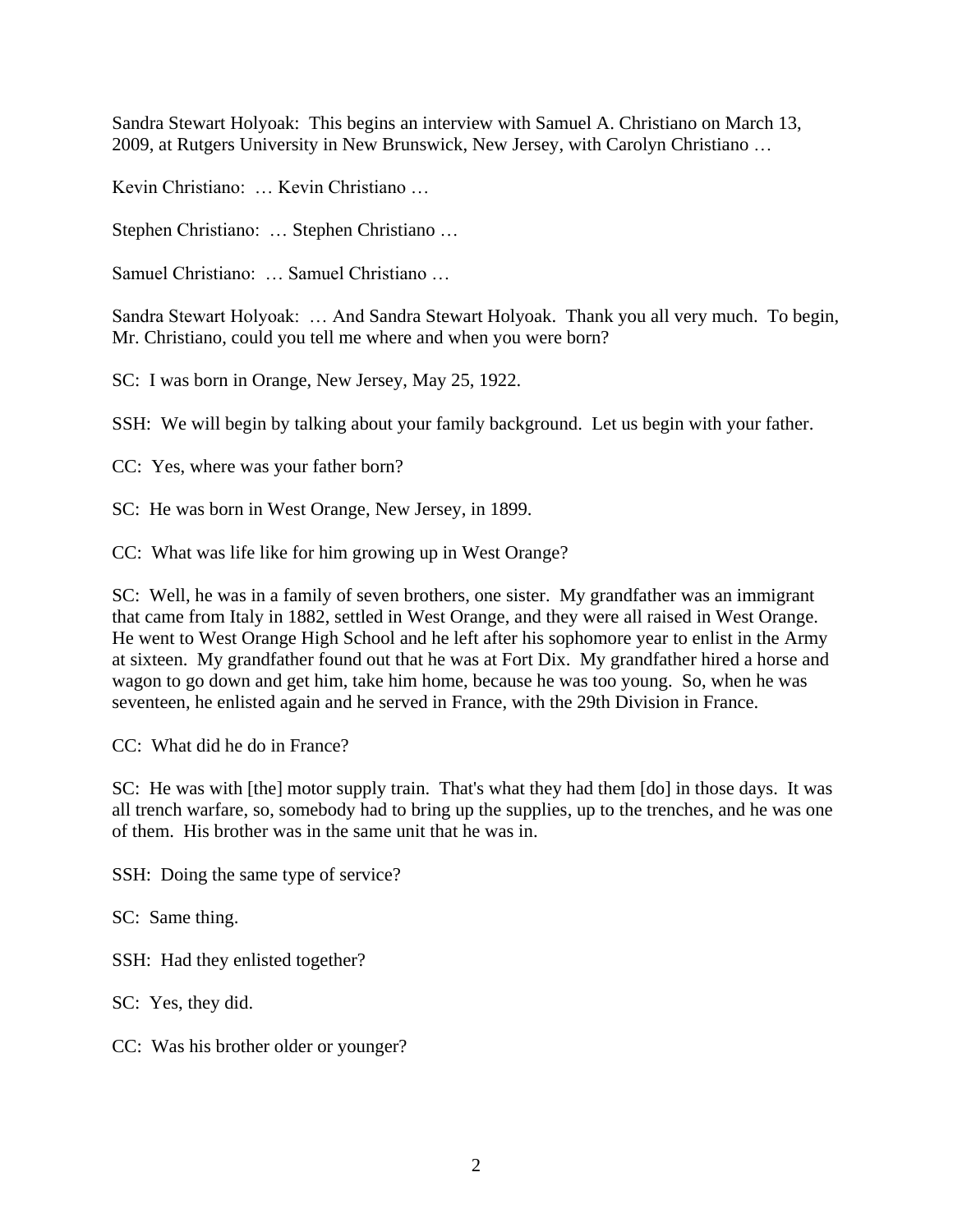SC: Older. He had two brothers in the Navy and this other brother in the Army with him, four of them. My grandfather was the first one in West Orange to have four sons in the service, World War I.

CC: What were your father's thoughts on World War I? Did he talk about it a lot?

SC: No, he didn't talk about it, except that he was a lousy soldier. [laughter]

CC: How so?

SC: Well, the first thing, it was the Virginia National Guard and New Jersey National Guard- that's why it became the "Blue and Gray Division"--and the Virginians didn't go for the New Jersey boys, because the Civil War was still in their background. So, they had a lot of trouble that way. They had their basic training in Anniston, Alabama, but my father was a piano player and he was so good [at] playing the piano that they went to the YMCA with a truck, one of these old-fashioned trucks, and took their piano and moved it into a tent next to his, so [that] he could play for them, until they got caught. Then, they moved to New York to go overseas and my father went to his brother and said, "We ought to go home and see our family. We may not see them again." So, my uncle said to him, "We're going overseas. You can't leave here." So, he said, "Look, I'm going. You want to come, fine. If you don't, I'm going." So, he went and, when he came back, he was put under arrest and he spent the troopship--when everybody's above deck, he was below deck. When everybody was below deck, he was above deck. He had it like a king. [laughter] Then, when they landed in Le Havre, France, they're marching up now to the frontlines and he had people carrying his pack, carrying his rifle. So, the Captain came to him, said, "You have it too good. Carry your own stuff from now on." [laughter] So, he entered as a private and he left as a private.

SSH: Did he talk at all about any other interactions within "the Blue and the Gray?"

SC: Yes, he was trying to make friends with these Virginians and it didn't work. So, finally, he went up to one of them, said, "Why are you giving me the hard time all the time?" So, he said, "My father told me to stay away from the Yankees." [laughter]

SSH: Great story.

CC: Where was your mother during World War I?

SC: My mother was born in Alberona, Italy, and she came to the United States a year old and she was born in 1899, too. She lived in Orange, my father lived in West Orange and they met and they got married and started raising a family, moved to West Orange.

CC: When did they meet?

SC: I was only a year old when we moved to West Orange, so that was--I was born in 1922, thereabouts, '21, I mean, I remember now [laughter]--and a year later, they moved to West Orange.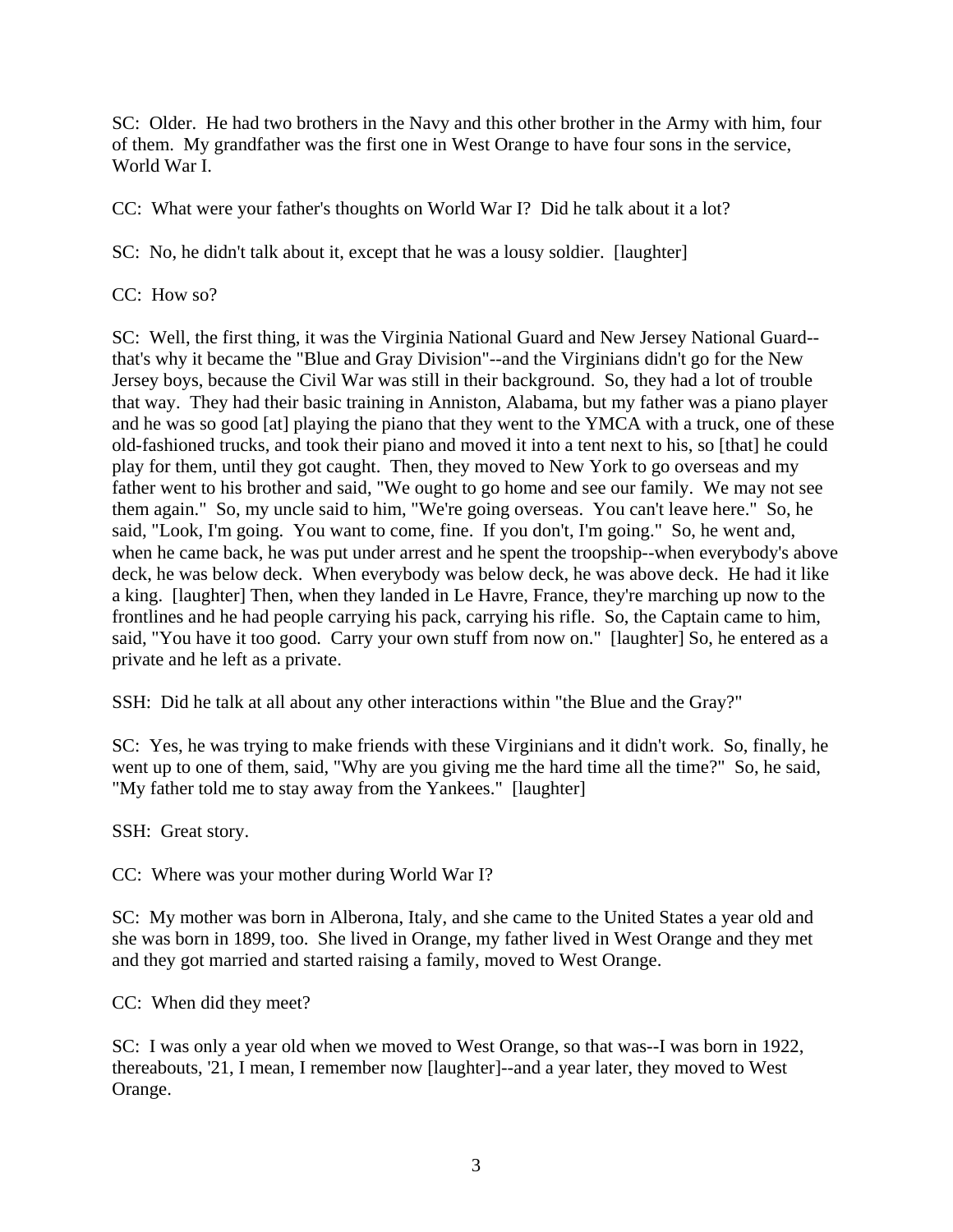SSH: Are you the oldest of the family?

SC: Ma had my brother. He was younger. My brother served in the Navy in the Pacific.

SSH: Were there any stories about how your parents met?

SC: Yes. My grandfather built a building in this Mechanic Street in Orange, a three-story apartment building, and my mother lived on the first floor and she was sitting there, looking out a window. My father came walking by and he went up to the window and she stuck her tongue at him and that started the romance. [laughter]

CC: Can you describe your parents' schooling a little bit?

SC: My mother, I think, went to the fourth grade, and then, had to go to work. My father was a sophomore in high school when he enlisted in the Army.

CC: He never went back to high school after that.

SC: No.

SSH: What was your father's profession after the war?

SC: The main job he had was a construction inspector with the state highway department. He had that for twenty years, and then, he left that and became a building inspector in the town of West Orange for another ten years, but that's where he worked. My mother worked, too, during the war.

KC: He worked down here, too, didn't he, near the end, your father?

SC: Oh, he worked down there in the Bishop Campus, after he left the town. He worked down there for a year as an inspector, when they were building the Bishop Campus there.

CC: The dorm I lived in, Brett Hall, he probably helped to build.

SC: Yes. If it falls down, Carolyn, you know he didn't do a good job. [laughter]

SSH: That is a great story.

CC: He retired as a building inspector in what year?

SC: 1958, I think.

CC: I know growing up in West Orange was a lot different for me than it was for you. What was it like growing up in West Orange then?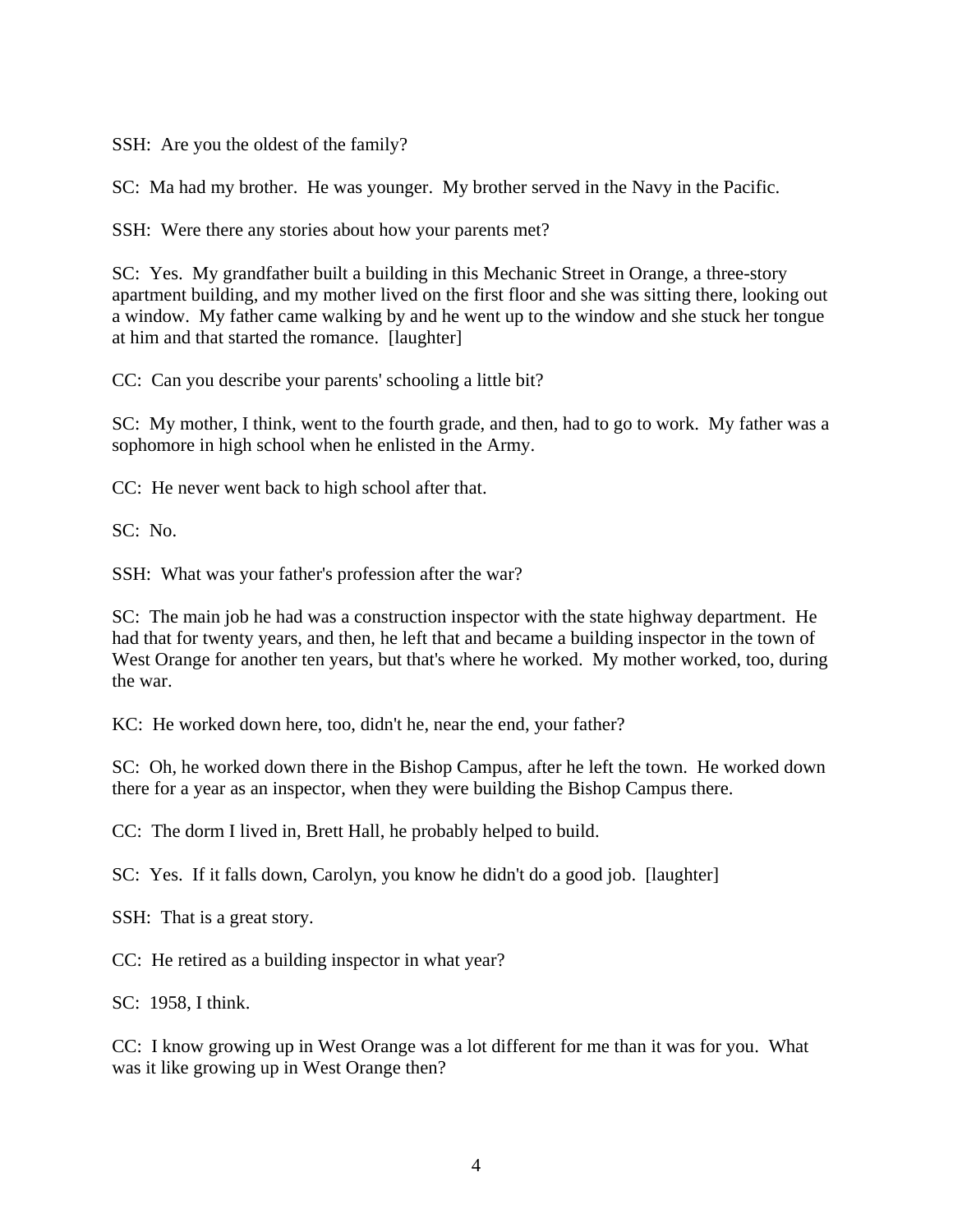SC: Oh, it was a nice suburban town. It was a white, Republican town, solidly so. It's all changed now, but, in those days, that's what it was. We had a WASP town, really, is what it was, and we fit in, a little Italian community where I grew up.

SSH: There was a little enclave of Italians.

SC: Yes, three or four streets, and these people came from the same village that my grandfather came from.

CC: Which village was that?

SC: Castle Grande in Italy, is a town about fifty miles east of Salerno, in the mountains, and Aunt Margie came from, her family came from, the next town.

CC: Really? Aunt Margie is your …

SC: My sister-in-law.

CC: I know West Orange prides itself on once being the home and working place of Thomas Edison. You were around when Edison was still alive. Can you describe how he affected the town of West Orange?

SC: Well, I only saw him when he was dead. I was in the fourth grade when he died and the teacher took the whole class to go--Edison laid in state in his laboratory. The teacher took the whole class to view the body and the lines were blocks long. That's the first time I saw anybody dead and we walked past the casket. He didn't say anything to us, [laughter] but he was a tough taskmaster for the people he worked with. Very few of them liked him, because he really cracked the whip and they didn't appreciate that. [Editor's Note: Thomas Edison passed away in October 1931.]

SSH: Did you learn this later in life when you talked to them?

SC: Yes, well, everybody knew that in town. His lab is still there, just the way it was when he died, has his apron and everything hanging on a hook. It's a national monument now.

CC: Was he the main employer in the town?

SC: I think he was. He built a factory, made batteries and made other stuff there, too, but that's where he invented the phonograph, the motion picture camera. He had built the Black Maria, where you film motion pictures and, to get the light, this rotated on a track, to get the sun, and that's still there. It's nice to see. It's the place to go.

SSH: In your later years, did you go back to look at some of the artifacts?

SC: Oh, yes, Edison's lab? Yes, I've been there, but I've never been to his home. He had the home, where he's buried, in fact, in Llewellyn Park, which is an exclusive gated community, one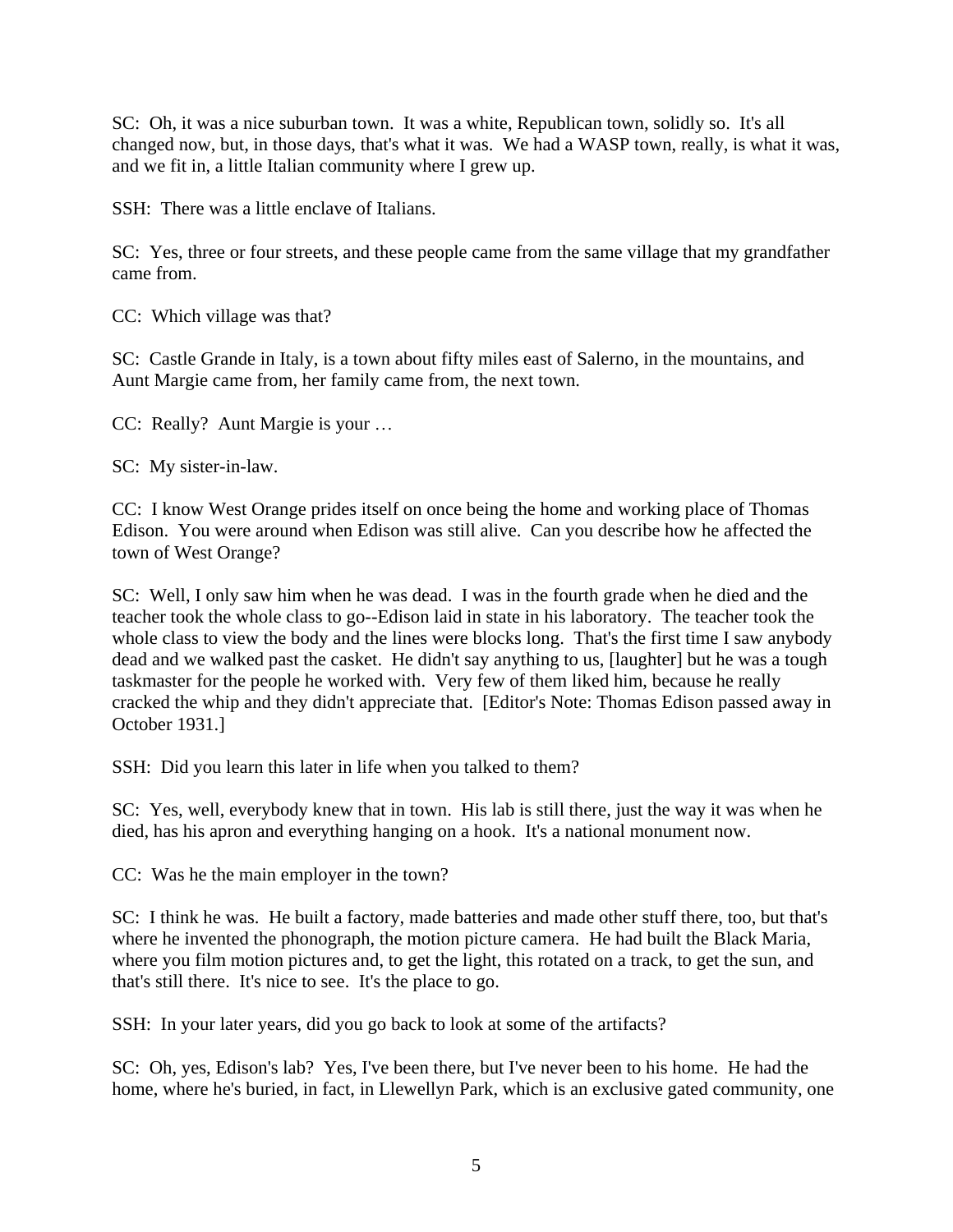of the first gated communities in the country. He has a mansion there and he's buried on the grounds. I've never been up there. One of these days, I'm going to get up there. It's open to the public. The government owns all these buildings now.

SSH: It is a national park, you are right.

SC: Right.

CC: Did the death of Thomas Edison affect the town of West Orange at all? Were the factories still open after his death?

SC: The factory, that kept going. In fact, he had his sons live there. One of his sons became Governor of New Jersey, who was a Secretary of the Navy at one time, Charles Edison, had another son, Theodore Edison, he had a daughter, as I recall. So, that's all I remember of that. I never met them personally.

CC: Did any of your family work with Thomas Edison?

SC: No. I did; I worked for him.

CC: What did you do for him?

SC: I worked in the factory. This was just before the war, World War II, and I was going, at that time, to Rutgers--really, I started there in the summer--and then, I didn't come back to Rutgers because I didn't have enough money. So, I worked in this factory for ten hours a day, for forty cents an hour, and my job was to set electrical controls for altimeters. We were making these for the British and we had to put the controls in hot oil and, when it reached a certain temperature, the electrodes would seal the temperature, the thing that I was working on, at that temperature, and they put that in altimeters in airplanes. So, I worked there for ten hours. Then, I switched to Fordham Law School. So, I was still working there and I was going at night to Fordham and I lived two blocks from the factory. So, I'd walk home, take my overalls off, put some decent clothes on. My mother would make me a hero sandwich and I'd eat that on the train going to New York, to Bartlett Street, in the Woolworth Building. That's where the law school was in those days, the Woolworth Building. I'd be there at six o'clock and I was there until eight, four nights a week, and I'd get the train, ferry boat, the train home. I'd be home at nine o'clock.

SSH: What year was this?

SC: That year was '41, 1941.

CC: Can you describe your brother a little bit?

SC: My brother? Now, my father, let me get back to him--he could play the piano, the organ, the saxophone, the clarinet, the banjo and guitar and never took a lesson in any of them, but my brother was the musician in the family. He played the saxophone, the clarinet and he had a dance band. In high school, he used to play for the CYO dances for five bucks a night, and then,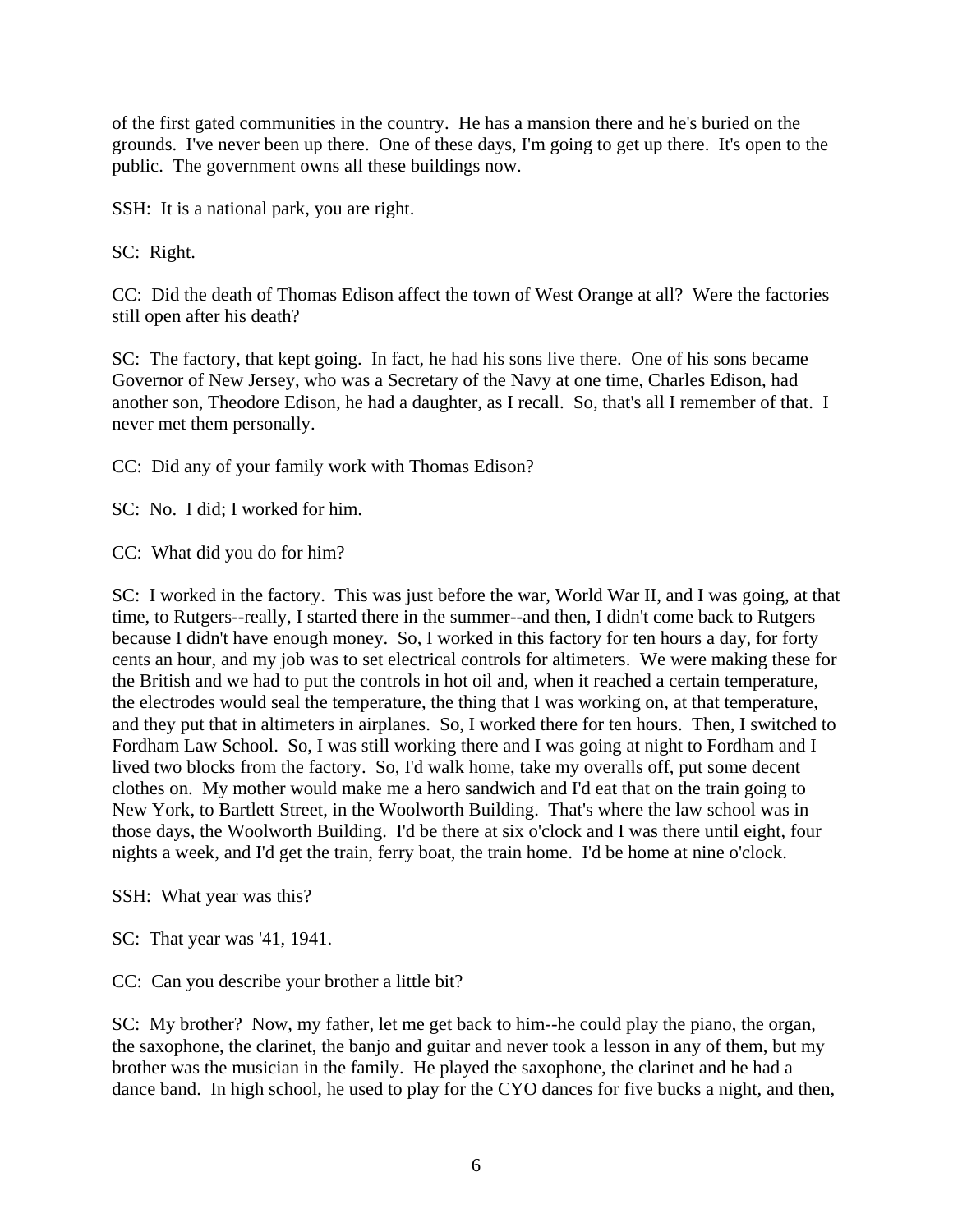he played, Saturday night, in a tavern with his band, had a five-piece band, but that helped him during the Navy, because he enlisted in the Navy, he became an aviation ordnance mate. He was stationed at Floyd Bennett Field in New York. So, he would come home all the time. So, then, his dance band played at the officers' club. So, the commanding officer of Floyd Bennett Field told him he could spend the whole war there, because they needed his band. So, my brother said, "I didn't join the Navy to be at Floyd Bennett Field all my career." So, they shipped him to the Philippines. In the Philippines, he started another dance band. So, that was his key to success, was the dance band.

CC: What did you and your brother do for fun? What did West Orange have to offer for entertainment?

SC: Not very much in those days. It was during Depression days and nobody had any money; at the time, had less money. They would have dances on Saturday night at the playground and that was the whole entertainment, and then, Friday nights, had the CYO dances, where my brother's orchestra played. That was the entertainment and we had the football games, of course. That's another thing--our high school, varsity sports, had football, basketball, golf and tennis and that was it. Now, they have everything under the sun.

SSH: What is your earliest memory of growing up in West Orange?

SC: Well, I have nice memories. It was a nice town.

CC: Was it extremely depressed during the Depression? Was there an amusement park at Crystal Lake?

SC: Crystal Lake had an amusement park. In the summertime, we would cut through Llewellyn Park, this private enclave, and climb a cliff and go to the swimming pool for fifteen cents. We'd spend the day at the swimming pool. That was a Wednesday or Thursday. I don't remember the date now, but, then, one of the town commissioners, a fellow by the name of George McDonough, he had what they called " McDonough Day," where he rented the whole park. They had a merry-go-round, everything there, and we would go there free. They'd give you a box lunch and everything else for McDonough Day. That's how he got votes. [laughter]

SSH: I was just going to say, he was reelected every year.

SC: Yes.

CC: What did you and your parents think of President Roosevelt?

SC: Well, my parents were Democrats at that time.

CC: Were you a Democrat also at that time?

SC: Yes, but the first time I voted, when I was overseas, it was an absentee ballot. Somebody had sent me an absentee ballot, so, I used it.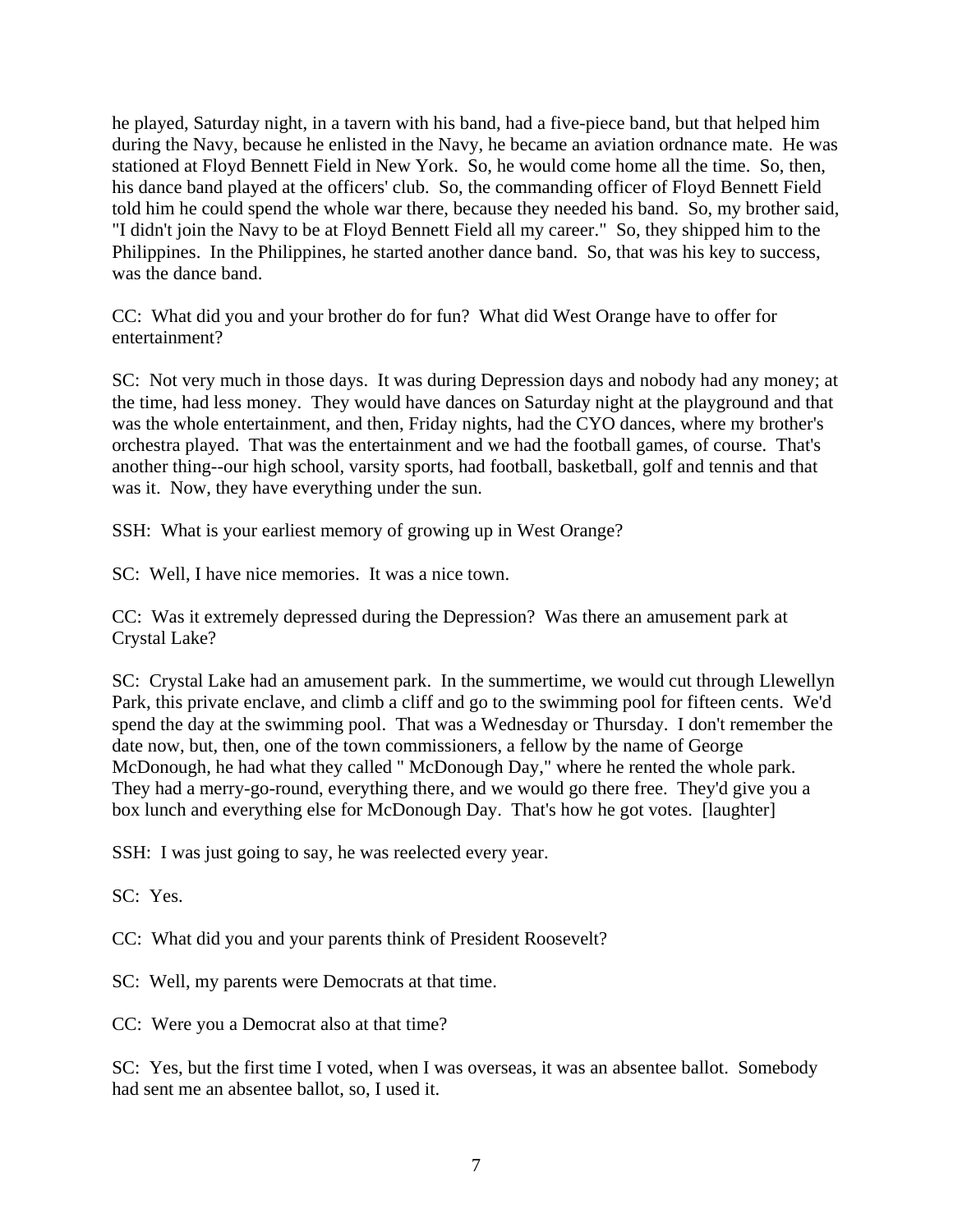SSH: Did you see evidence of the Depression's effects in West Orange?

SC: Well, I'll give you a good example. Right across the street was a black family and my mother was very close to the woman. Thanksgiving Day, we looked out the window and their furniture's being put out on the curb. They were being evicted from their apartment on Thanksgiving Day. In those days, they put your furniture right on the curb. Today, you can't do that. You evict people, but you have to put their furniture in a warehouse. So, my mother went over to her, [asked] what the problem was; so, she owed so much money in rent. So, my mother said, "Look, I'll lend you a month's rent." She said, "It won't do any good, because I'm going to owe more than that," and my mother was friends with this woman for years. In fact, one night, when my brother was an infant, my brother had whopping cough and she sat up all night with my mother to take care of the baby, terrific family, but he was out of work. They had nothing.

CC: Did your father have a steady job during the Depression?

SC: All during the Depression, he had a steady job.

CC: Did your mother work?

SC: My mother worked during the war. She worked in a basement and made crystals for walkie-talkie radios for the war effort. She was doing her part.

CC: She did not work during the Depression.

SC: No, she didn't work.

SSH: Did you see any evidence in West Orange of the WPA projects?

SC: We had a CCC camp. The Civilian Conservation Corps was an organization set up by the government to take kids off the street. They lived in barracks, they wore Army uniforms and they worked in the South Mountain Reservation, building trails and things like that. It was one of these make-work things, to keep them out of trouble and give them a buck, but WPA, I don't remember any of those projects. It was a joke around, WPA, if you worked there, you took bank presidents, were shoveling dirt, just to have something to bring home, a paycheck. [Editor's Note: The Civilian Conservation Corps was an agency that was part of President Franklin D. Roosevelt's New Deal, which employed young unemployed males in outdoor conservation projects from 1933 to 1942. The Works Progress Administration, or, after 1939, the Works Project Administration, another New Deal agency, employed millions on public works projects like buildings and roads, as well as in specialized areas, such as the arts, from 1935 to 1943.]

CC: You agreed with the New Deal policies.

SC: Yes. I didn't know anything different in those days. You've seen a repeat of it today, with the Obama policies, basically the same thing.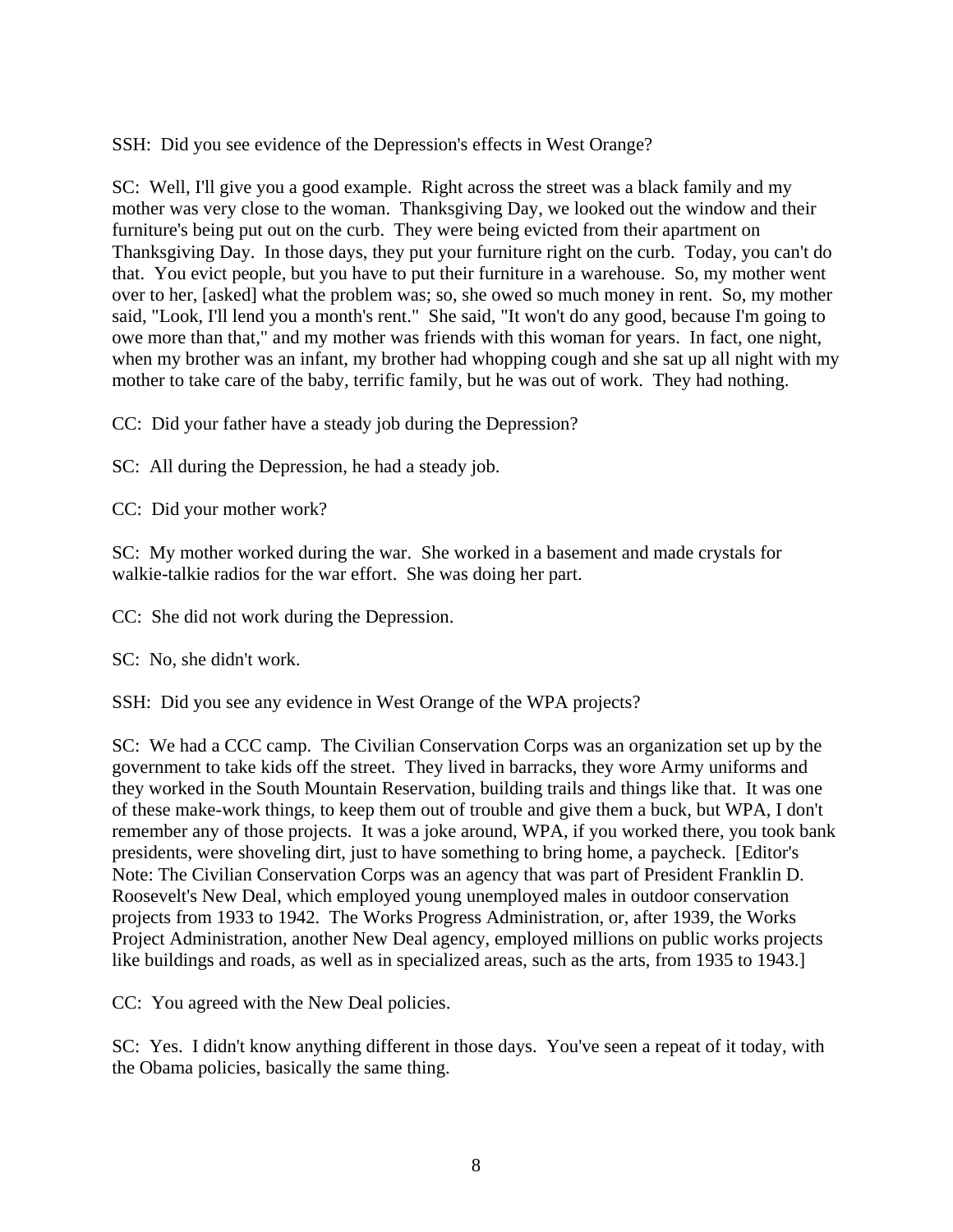SSH: Did any of your friends become part of the CCC?

SC: No, not my friends, no. The big thing for kids in our area was caddying in the golf course. I caddied myself, everybody in the neighborhood caddied. We used to get a dollar a round and a quarter tip, for four hours.

SSH: How old were you when you started your first job?

SC: That was my first; I was in high school then. Then, after high school, I got a job as a water boy and a flagman on a highway construction job on Route 4, putting in a safety island from Paramus to the George Washington Bridge. I got three bucks a day for that.

SSH: Was that big money back then?

SC: Fifteen dollars a week was then nice, if you had a job. The other thing was, you didn't work when it rained. That was bad, because you lost three bucks, and then, the next summer, I worked in an asphalt plant. I had to be Down Neck Newark, down near Ballantine's Brewery, six o'clock in the morning. So, I would start at four o'clock from West Orange to get two busses to get down there for six. I only worked until two o'clock in the afternoon, but I got three-fifty a day that summer, and then, in the spring and the fall, I'd be caddying.

SSH: You talked about how your mother and father had to leave school early to go to work. How important was it for your parents that you and your brother go to school?

SC: It was important, well, so much so, I was the first member of my family to go to college. At the end of the war, my brother started, with the GI Bill, and he went one semester and decided to quit and get married. My father was devastated and I remember him going up to my brother's future wife, asking her to encourage him to stay in college, and she came back with the answer, was, "Well, that's his decision to make." That finished it. To my father, college was the big thing that he wanted us to do.

SSH: How important was the Church in your family life growing up?

SC: No, it wasn't. I went here to Rutgers and I couldn't come back, because I didn't have any money. I switched to Seton Hall, where I could commute, and I earned enough money caddying to pay for my tuition, books and everything going to Seton Hall commuting, but that was the only connection with the Church at that time. Seton Hall was a Catholic school.

CC: You did not go to church every Sunday, like you do now.

SC: Then, no, I didn't, really. I went, like, five years never going to church. My parents didn't go to church, either.

SSH: In high school, what were some of your favorite activities?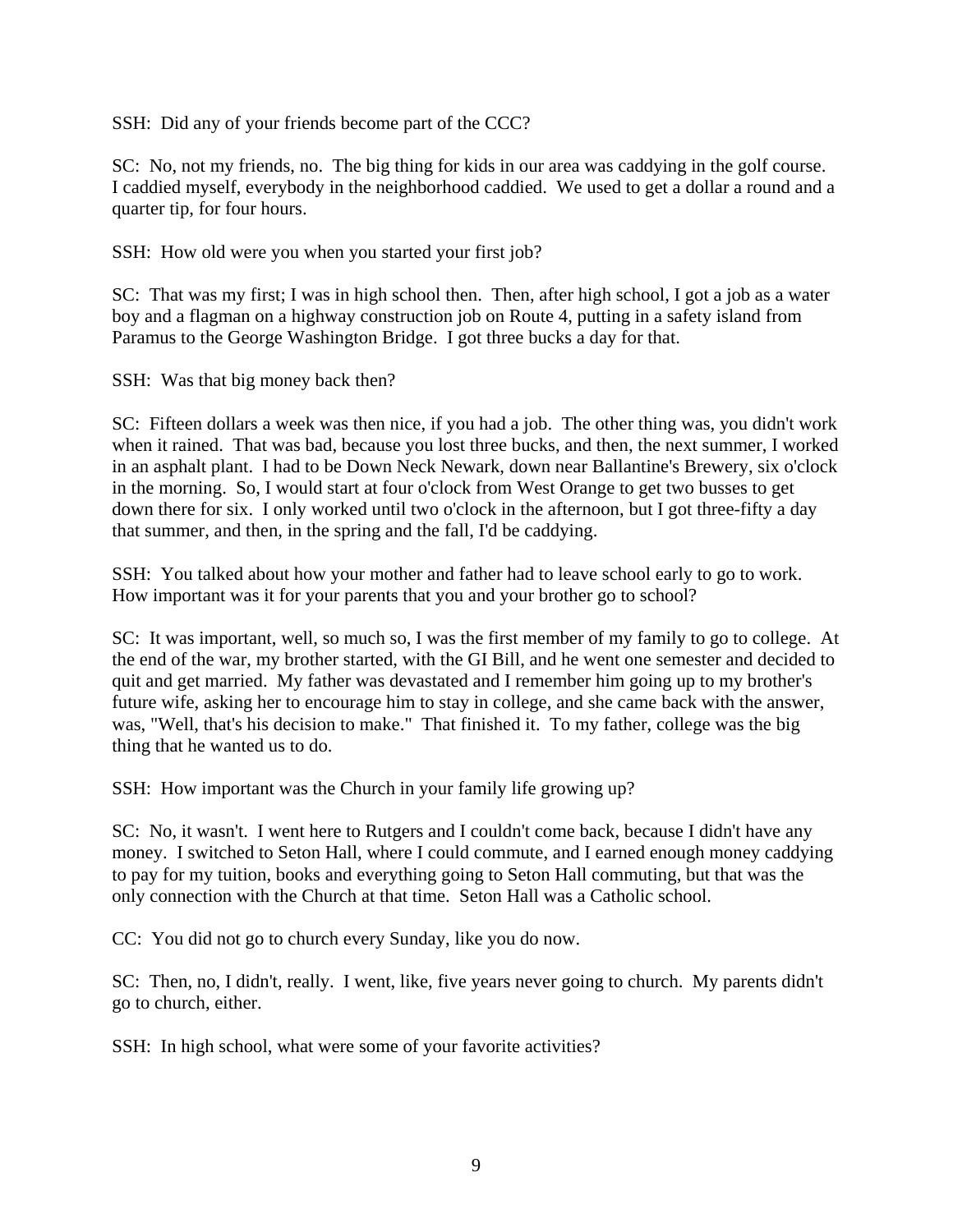SC: Oh, activities there, well, I was on the stage crew for the senior class play, but the other thing was the going to basketball games and the football games. We made it an act of faith to go to all the games. Even the away games, we went to.

SSH: Was there a teacher in high school who encouraged you to pursue a college education?

SC: Not exactly. I had other teachers that encouraged me, but I didn't really have a teacher that I held hands with or anything, but I had the principal. (Fredrick Reimer?) was our principal. He wore high-button shoes and he had a little change purse where he'd open up to take out coins. So, when I applied to Rutgers, with four other students in my class, we were the only ones [who were] going to go to Rutgers from my high school, which was a class of three hundred students …

CC: My class was bigger. [laughter]

SC: And you had to fill out the application in your own handwriting and it was, like, a five-page application. So, one day, he called me in his office, he said, "Sam, I want to see you after class." So, he talked to me in his office from maybe three o'clock in the afternoon to five o'clock and he would ask me each question on the application. I'd give him my answer, "Okay, write that." I'd give him another, "No, don't write that," and that went on for the two hours. Then, when he got the five applications, he didn't have a car, he took the train from Newark to New Brunswick and submitted the applications to the admissions director, giving him a sales pitch to get us into the school, and we all got in.

CC: Did you all go?

SC: Yes, we all went. Then, we got an invitation in March--now, we're going to go in September--from Theta Chi Fraternity to spend a weekend here. I remember, one of the West Orange students was in Theta Chi and, in those days, they're looking for members and the five of us had to spend a weekend at Theta Chi. After that weekend, boy, I couldn't wait to start college. [laughter]

CC: Do you remember what you guys did that weekend?

SC: I liked the food.

CC: Did you feel as though the Depression had any effect on your education at West Orange High School?

SC: No, the only effect of that is, no money to go to school.

CC: In high school, did you feel like the classes were overcrowded because they could not pay more teachers?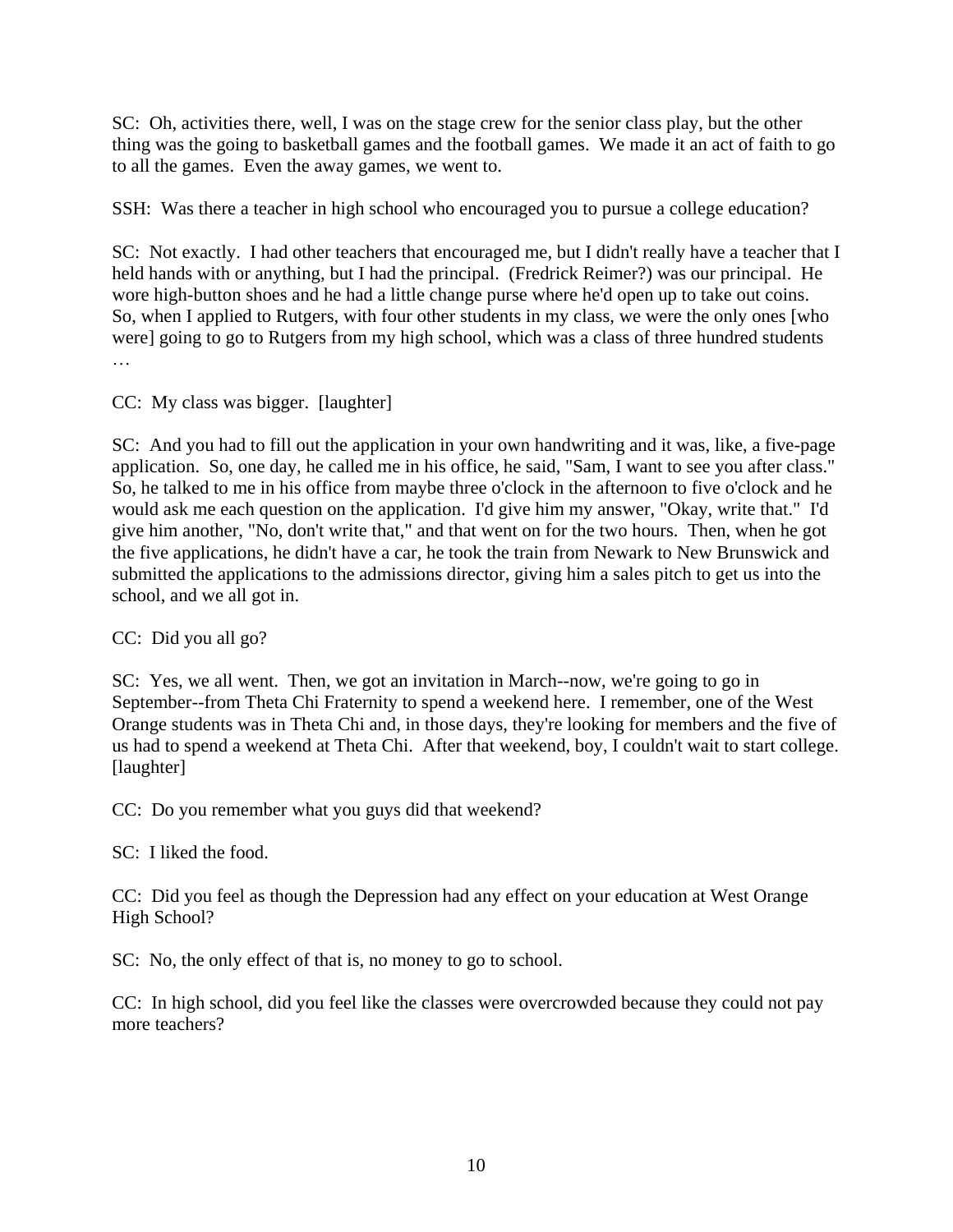SC: Well, it wasn't like it is today. It was different. The atmosphere in high school was--I don't know how to describe it--all academics. There was no fooling around or anything like that. Nobody got into any trouble.

SSH: This principal, Mr. (Reamer?), was he a Rutgers graduate?

SC: No, he was Columbia; I think he'd just got an award from the Columbia alumni. We had a math teacher, George (Drew?), her name was. She was a girl, but her name was George, and she got sick and she was out, like, a month. So, the gang I used to hang with, we were dead-end kids, decided that we ought to go visit her and, if we're going to visit her, we ought to bring some flowers. So, we each chipped in a quarter and got a bouquet of flowers and we went to her house and spent an hour with her. She was all elated and, needless to say, we all got nineties in that course. [laughter]

CC: There has always been a "down the hill"/"up the hill" dichotomy in West Orange between the predominantly blue-collar down the hill section and the more white-collar up the hill community. Can you describe that a little bit?

SC: Well, in the first place, West Orange ended at Prospect Avenue. If anybody knows anything about Prospect Avenue, Prospect Avenue runs north-south and it's at the top of the hill. The whole community was on the side of the hill, but everything west of Prospect Avenue were farms and golf courses. So, nobody moved up there. There was nothing there. We had a ridge. You could see the New York skyline from this ridge and one of the people that lived on the ridge was General [George B.] McClellan, from the Civil War fame. Yes, he lived there on the cliff.

KC: Not when you were there, Dad. [laughter]

SC: Not when I was there, no, but he was one of the famous people that lived in West Orange; we had a few of them.

CC: Were there any that you knew personally?

SC: No, I didn't know anybody.

KC: You knew Brendan Byrne.

SC: Yes, but Brendan Byrne was Governor. He was a classmate of my wife's. I married a girl that graduated from West Orange High School a few years after I did.

CC: Did you meet my grandmother in high school?

SC: I met your grandmother--no, I met her at a Veterans of Foreign Wars post meeting. I was the first World War II commander of the local Veterans of Foreign Wars post. So, they had a big celebration. We had all World War I veterans in the post and we had a few World War II, but only a handful. We had even a Spanish-American War veteran in the post in those days. So, I was being inducted as the first World War II commander of the post. So, there was about maybe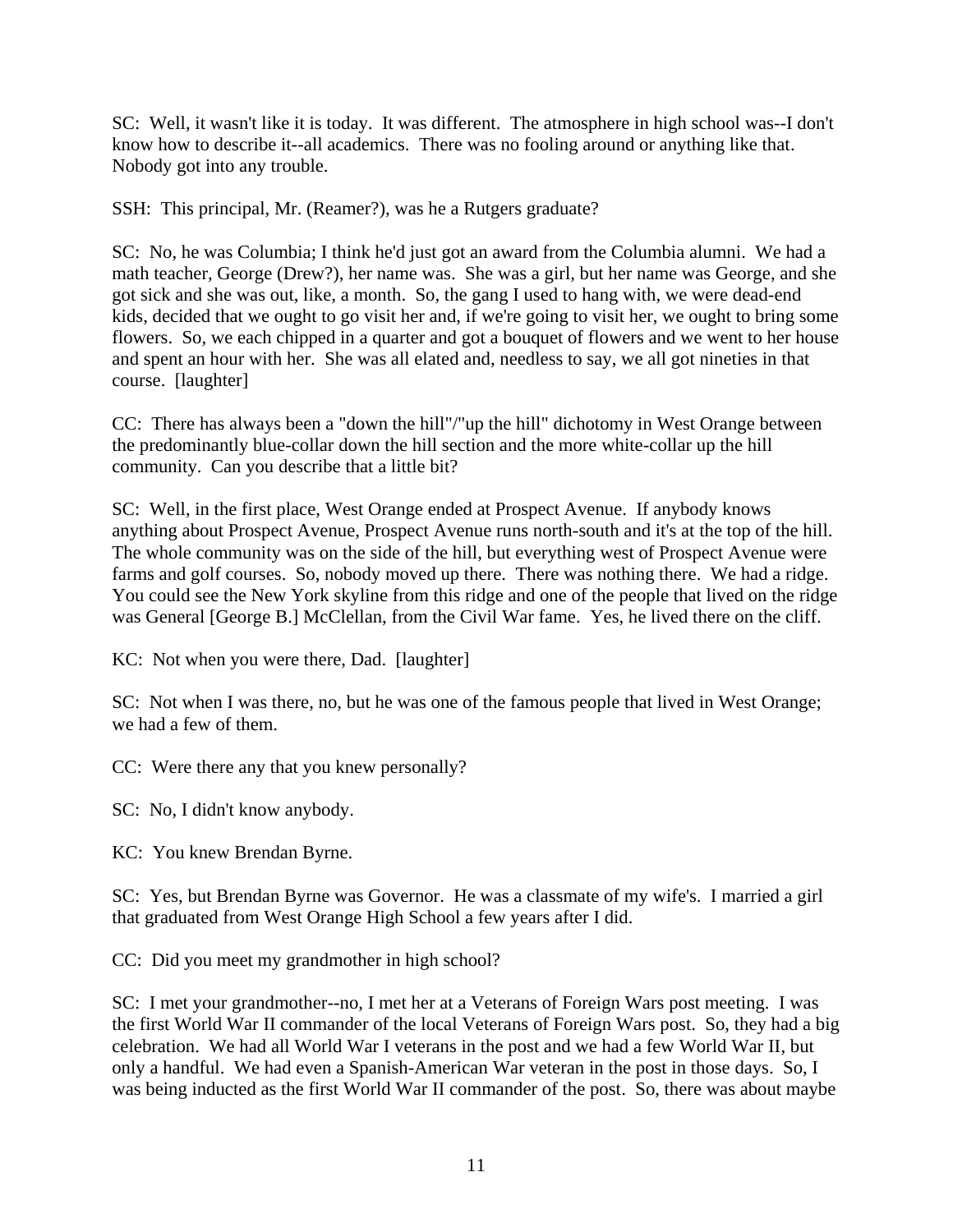a hundred people there for the induction ceremony and we had junior vice commanders being inducted, the whole officer corps. So, during the meeting, I looked down, I saw this stunning redhead sitting out there and I made up my mind, right then and there, that it was the girl for me, just like in the movies. So, now, the meeting was over and everybody was milling around and having refreshments and everything. I went looking for her, couldn't find her. I said to one of the fellows, I said, "Who was that redhead out there?" "Oh, that was Pete's sister." Pete was the junior vice commander. "She left with her mother." So, shows you the kind of impression I made--she didn't even wait to meet me. [laughter] So, I figured, "I have to meet her someway. I just can't call her up." In those days, you didn't do things like that. So, I decided that I'd put her brother in charge of the poppy drive. Now, this is the end of April and the poppy drive ends on Memorial Day. So, I put her brother in charge of the buddy poppies. So, I called him up a couple of days after the buddy poppies sale. I said, "Pete, how are you doing with the poppies?" He said, "Sam, I have the house filled with canisters. They're in the dining room, they're in the living room, they're in the kitchen, they're in the bedroom. I'm going crazy trying to count this money." So, I said, "You want me to help you?" "Yes, come on over." I was going over to meet his sister; I didn't care about the buddy poppies. That's how I met her.

SSH: What year was this?

SC: That was 1948.

SSH: How difficult was it to break into the World War I veteran-dominated leadership?

SC: Oh, well, yes, there was opposition to my getting elected, because they felt there were other fellows that were there longer than I was and that they should be the commander. So, I got elected, though I won with enough votes, but there were people there that didn't think I should have it.

SSH: In high school, how aware were you of what was going on in Europe?

SC: Oh, I used to follow it all the time.

SSH: How did you?

SC: They'd have maps of the German Army sweeping across Europe and they'd have maps there. I remember one map where they were on the shores of the Dnieper River in the Ukraine. I happened to, after, later on, I took a trip there one time, I saw actually where they were there. We'd followed it like that.

SSH: Was this in history class or civics class?

SC: Oh, no, we just did, just everybody--you listened to Edward R. Morrow broadcasting from London. In fact, one time, he was broadcasting and he said that, "It's a sad Thanksgiving Day for the British people." So, my father turned to me and said, "Who's he kidding? They don't celebrate Thanksgiving in England." [laughter]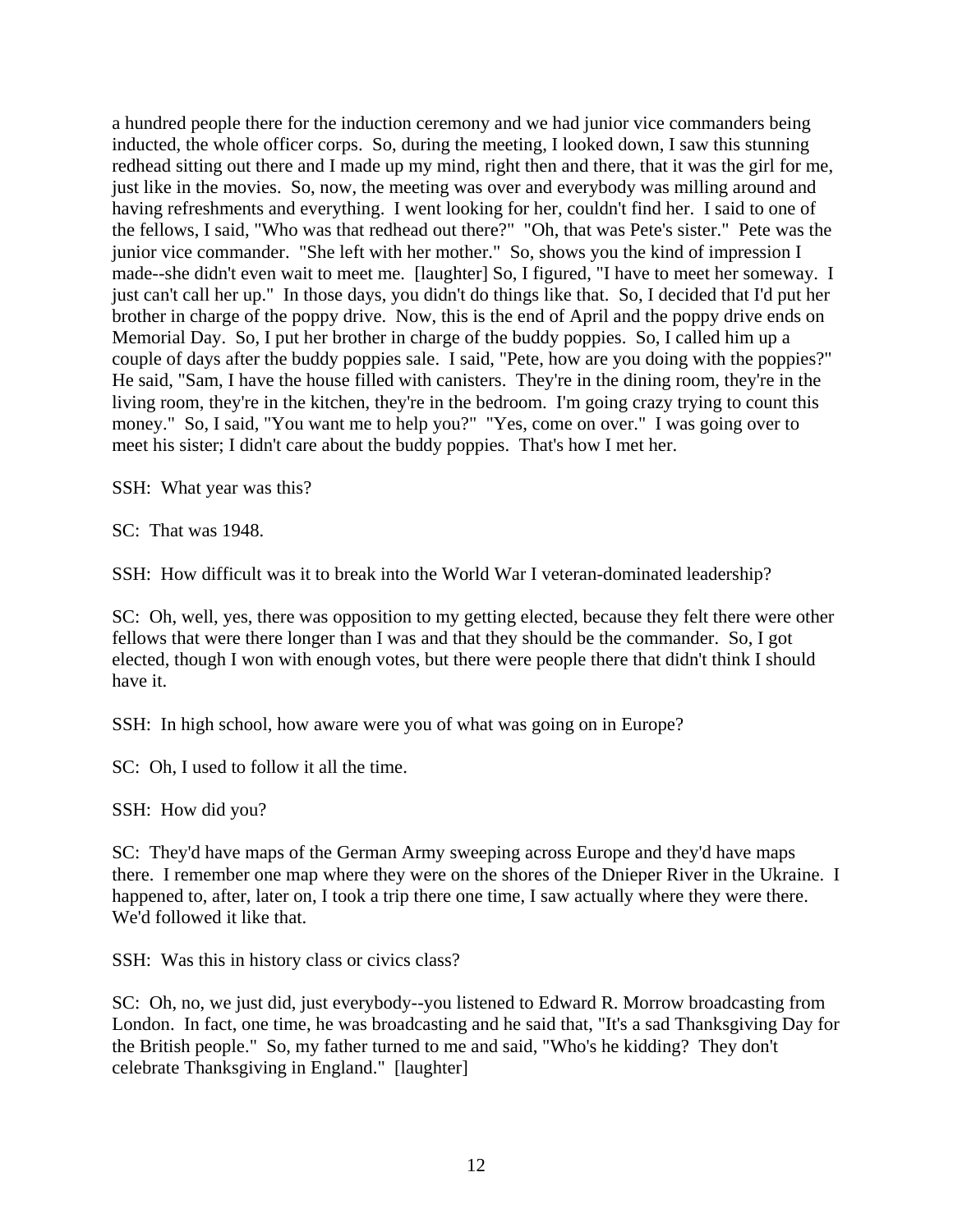SSH: Did you know about what was going on in Japan and China?

SC: All we knew in Japan was, basically, they were buying all our scrap steel and that we're having trouble diplomatically with them, but nobody that I know of even conceived of Pearl Harbor. That came as a shock. [Editor's Note: Japanese forces attacked the American naval base at Pearl Harbor, Hawaii, on December 7, 1941, thrusting the United States into the Second World War.]

SSH: You talked about being part of an Italian enclave. What were the discussions about Mussolini like? [Editor's Note: Fascist Benito Mussolini was Prime Minister of Italy from 1922 to 1945.]

SC: Oh, they thought Mussolini was great. Oh, the immigrants there, best thing that ever happened to Italy, they thought, at that time.

CC: Did you have any family in Italy?

SC: No, no, I had no relatives in Italy. My family immigrated so far back that we had no relatives there, but, anyway, the people there, they all thought he was great. You know the old saying, "He made the trains run on time."

CC: Was there a particular newspaper you read?

SC: Well, I didn't read it, but they had the Italian newspaper, *Il Progresso*. My grandfather couldn't read and write English. In fact, the only way he wrote his name, he'd trace it, to write his name, even though he ran two taverns. He used to get the paper every day, *Il Progresso*, the Italian-American paper. I think they still publish it, Italian-language paper. That's how he kept up on the news. [Editor's Note: *Il Progresso* was an Italian-language newspaper published in New York City from 1880 to 1988.]

SSH: Did you think the United States would get involved in the war?

SC: No, in those days--well, in retrospect, when you look back, Roosevelt was actually pushing us into war. We were giving the British fifty old-aged destroyers. We're giving [them] all lendlease, military supplies, everything. What surprised me is that the Germans didn't attack us before the Japanese, because we did everything to push America into the war. That's the way I feel today, anyway. [Editor's Note: The "Destroyers for Bases" agreement was a deal between the United States and United Kingdom to trade fifty World War I-era destroyers for land-rights to Brtish bases in the Western Hemisphere, made in September 1940.]

SSH: Did you feel that this was something that would be imminent?

SC: No, it was going to be imminent. You had people who would join the RAF [Royal Air Force] to learn how to fly, Americans, groups of Americans that flew for the British before we got into the war. No, we were headed there, there was no two ways about it. Nobody was objecting, really. You had the America First group, with Charles Lindbergh, people like that,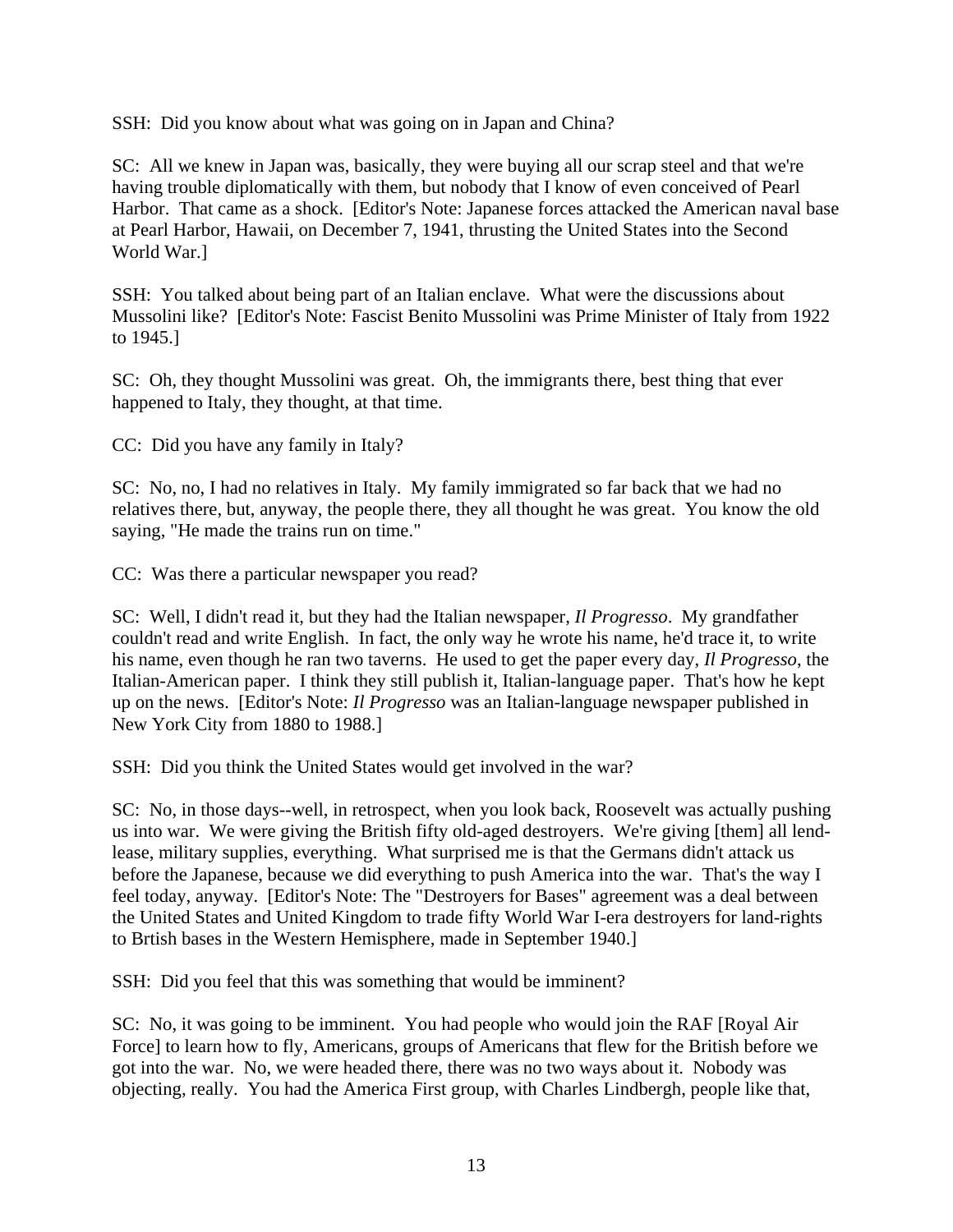but, basically, nobody was yelling at Roosevelt to stop. [Editor's Note: The America First Committee, founded by R. Douglas Stuart, Jr., then a Yale Law student, in September 1940 became the most prominent of the isolationist organizations in the pre-Pearl Harbor period, due to the stature of its spokesperson, famed aviator Charles A. Lindbergh, an outspoken isolationist.]

CC: Did you know anyone with Communist leanings?

SC: Well, when I worked for Edison Industries, we had a union, a Communist union. It was so Communist, they had a newspaper, they published it in red, red ink. It was a Communistcontrolled newspaper, which was common in those days, but you had the closed shop then. You had to join the union or you couldn't hold a job.

CC: Where did you live when you attended Rutgers College?

SC: I lived in Hegeman Hall. First, I couldn't get a room. All the rooms were taken. In fact, I remember one of my classmates lived in a funeral home, rented a room in a funeral home. I commuted for a month, with my Model A Ford, with a rumble seat, until I got a room. One of the students was leaving and I got his room. So, I got a room in Hegeman Hall, private room no less.

SSH: When you were commuting, did you have any other people riding with you?

SC: When I started, no, but, later on, one of the fellows would take three or four people back to West Orange. We paid him, I think, a quarter a trip, for gas. Gas, in those days, was fourteen cents a gallon.

SSH: You came to Rutgers in the Fall of 1939.

SC: Right.

SSH: Did you have an initiation, since you were not living on campus?

SC: No, no, we all tried to get on campus, but there was no housing.

SSH: You did not have to wear a dink or anything.

SC: Oh, we had a beanie cap. The freshman had to wear a beanie cap.

CC: Did you have to go through any freshman rituals?

SC: No, we didn't. The fraternities did, though, the people being initiated to fraternities. I remember one of them on College Avenue.

CC: Was that Zeta Psi?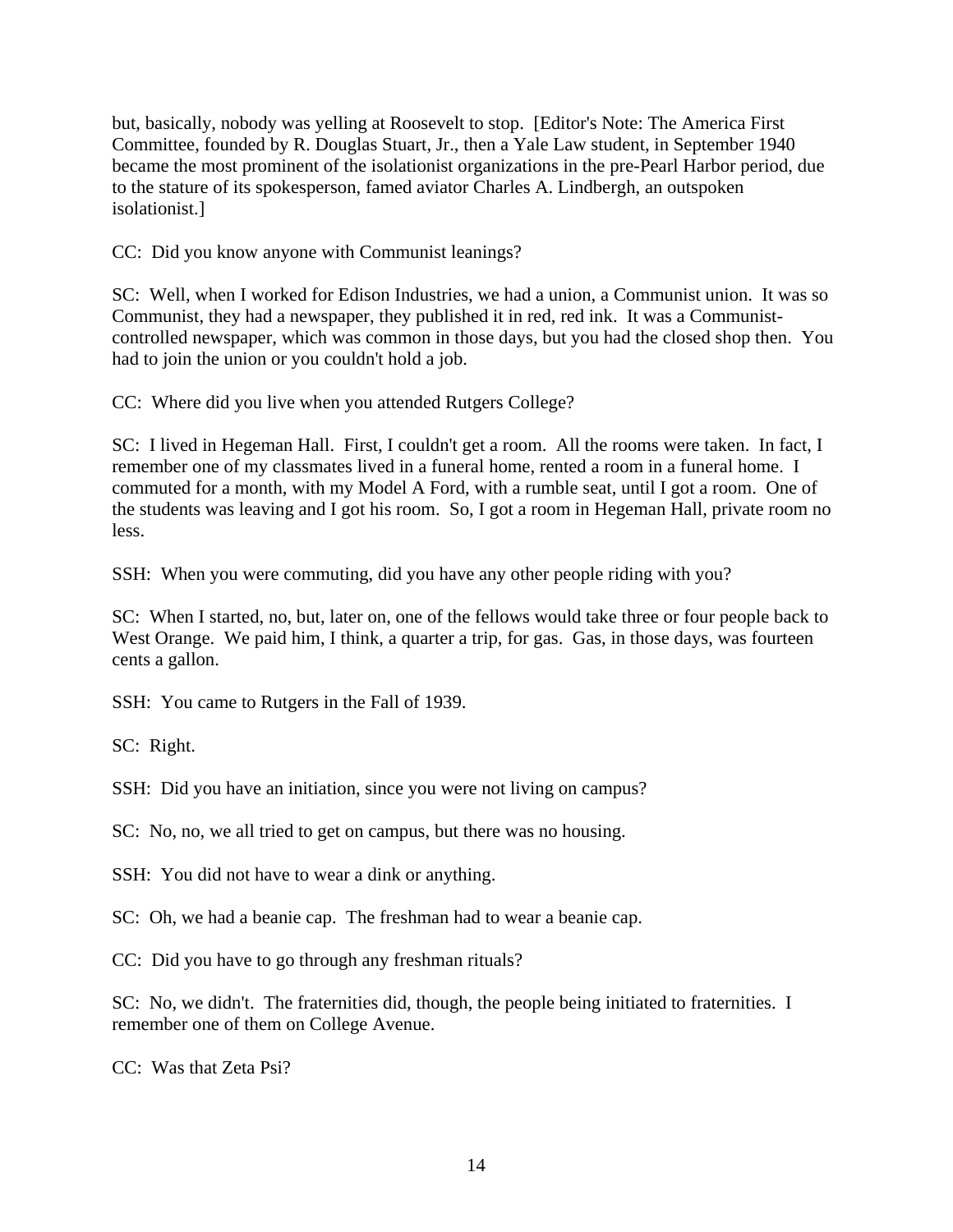SC: It was a fraternity house, I don't know the name of it now, a fraternity house with a tower and a little railing. These kids would have to go out there and they would have to call out the hours. While they're calling, they're getting whacked on the rear-end with a paddle and they're yelling, "Two o'clock, three o'clock," whatever it was. That was part of their initiation. [laughter] It wasn't my initiation.

CC: Is there a member of the faculty that you remember the most?

SC: Well, I had a history professor, McNall Burns, his name was, George, I think it was--I don't remember his first name now [Edward]--but he was voted the most brilliant member of the faculty at that time, and he was brilliant. He taught a history course from the time of Christ right up to the date. He had a set of index cards that he lectured from and, each time, he'd start right where we left off, terrific man, terrific course. I remember him standing out and I remember, too, a math professor. I took analytic geometry and I don't remember the professor's name now. We had twenty-six kids in the class and "D" was a passing grade. About ten of us got "Cs" and everybody else got a "D" in the course. One of the problems was, in analytic geometry, you could do a problem several different ways and, if you took the long way, you got the right conclusion, but you couldn't finish the test. So, he'd tell you, "Just mark down the steps you would take. Don't do the calculation," nice fellow, but I don't remember his name now. That course impressed me, too, how tough it was.

CC: Did everyone know each other around Rutgers?

SC: Oh, yes, in the dormitories especially. There was one kid in our dormitory--not kid, a student--his father was a barber in Flemington, New Jersey, and I don't remember his name now. This poor guy studied--I never saw a person study as hard as he did. He'd be up all night, studying for a test, all night long, take the test. Out of a hundred, he'd get twenty, he'd get thirty- -that was the grade. This poor guy couldn't take a test. I don't know how he got out of high school, but he studied. It wasn't because he didn't study. The poor guy, I think he studied too much. Somebody should have taken him aside, given him a little instruction on how to handle tests. All you had to do was take good notes and you had it.

CC: Did you have a major at Rutgers?

SC: I studied political science, was my major.

CC: I understand you were part of the crew team. Can you elaborate on your experience?

SC: They had six freshman managers and they had about three sophomore managers and junior and senior managers. We used to go, every day, down to--they had a bus that took us down to- the river, down to the dock. We would take care of the boats, the sculls. They had a terrific crew here, and I see it's abandoned now, but it was a nice sport in those days. So, we would work down there all day long, oiling the hinges and all that stuff. At the end of the year, they were going to select two freshmen to become sophomore managers and I was one of the two selected [to] become a sophomore manager. That meant that I would spend a month at Poughkeepsie, New York, in June, getting ready for the Poughkeepsie Regatta, which would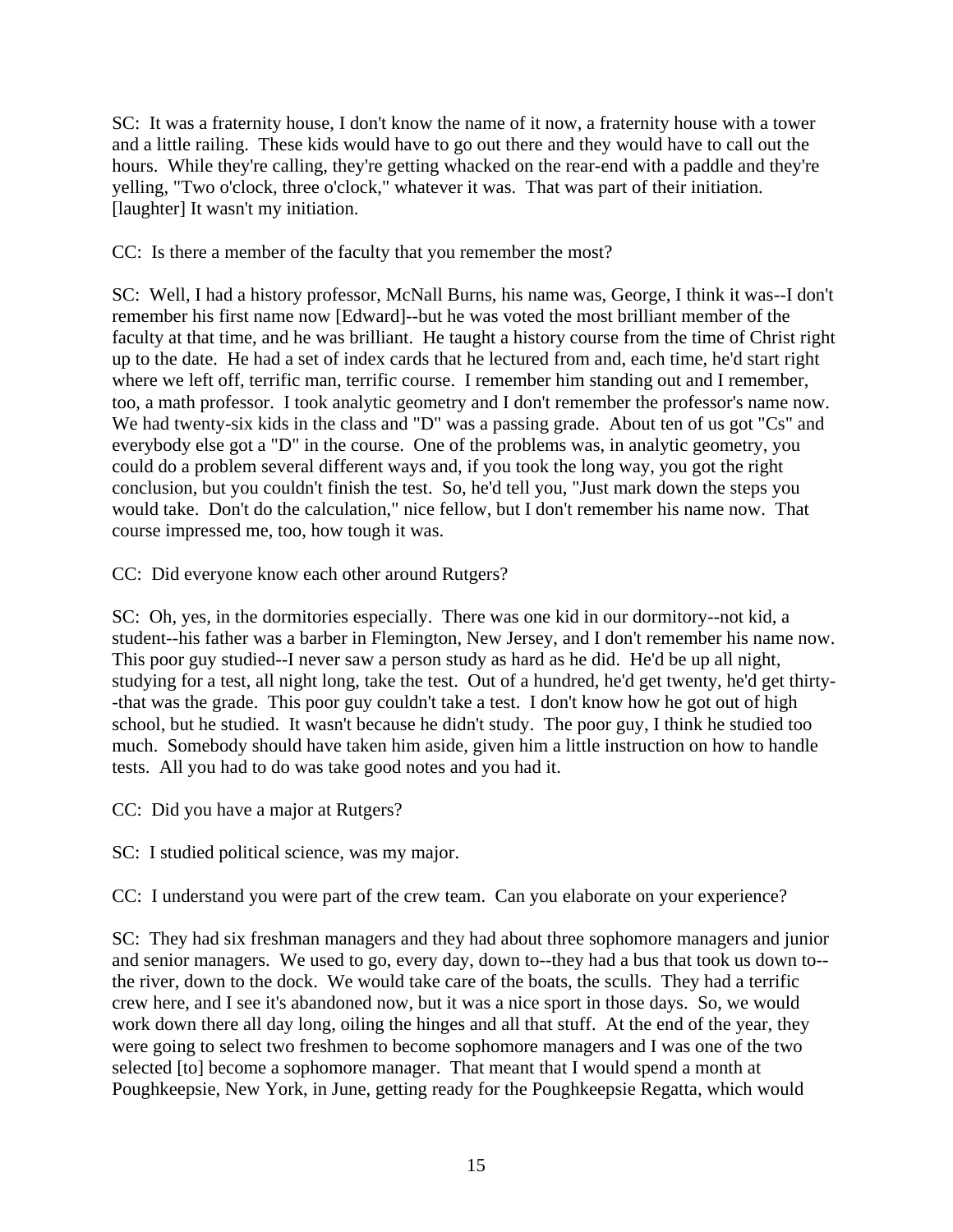have been a nice thing, but I was leaving, so, I couldn't take advantage of it. That broke my heart, not to be able to go up there for a month.

CC: At the time, it was mandatory to participate in ROTC [Reserve Officer Training Corps] at Rutgers.

SC: ROTC was mandatory the first two years.

CC: What did the ROTC training consist of?

SC: Oh, we took just map reading and things like that, drilling, and so forth. We used to drill behind "the Barn," they call it now. That was the gym. We drilled behind that.

CC: How many hours a week did you spend on ROTC?

SC: Two or three maybe, at most. You had a uniform, Army uniform, and everything, but that was it. After two years, if you stayed in the ROTC, you got, I think, fifty dollars a month, something like that, which was big bucks in those days. That wasn't until you're a junior or senior. Then, you got commissioned. In fact, that class, 1943, had a lot of casualties on D-Day, because these people were in the infantry.

CC: Did you know any of them?

SC: Oh, yes, I knew them, because they were in my dormitory. I left before they graduated, but I knew them.

CC: What was one of your memorable experiences at Rutgers?

SC: I liked going to the football games, the basketball games.

CC: Could you tell your ice-skating story?

SC: Oh, my ice-skating, oh, boy. [laughter] I shudder when I think about it today. Cold January night, dark night, across the lake, across the river, rather, in Highland Park, there's a lake--I don't know if it's still there. People were ice-skating. So, I said to the fellow in the next room, I said, "You have ice skates here?" He said, "Yes." I said, "Why don't we skate across the river and go skating over there?" never realizing that the Raritan River is a tidal river, goes up and down. I don't know whether the ice was under water or it's a space between the ice and the water. So, anyway, eighteen years old, we were stupid--that's the answer, the only thing I can think of. [laughter] Eight o'clock, like pitch dark now, nobody knew we were going to skate across that river. So, we started and, to get started, about ten feet to the shore, it was all flakey, because the ice would go up and down. So, we managed to get on that. We got on the ice and we started across. Now, we're in the middle of the river, pitch dark, nobody knows we're there, "Crack, crack, crack," under us. Every time I took a step, I heard another crack under the ice. "Oh, my god, man, we're going to drown." I said to this other kid, "Skate as fast as you can and get off the ice." So, we did that. I think the only thing that saved my life--when I was discharged from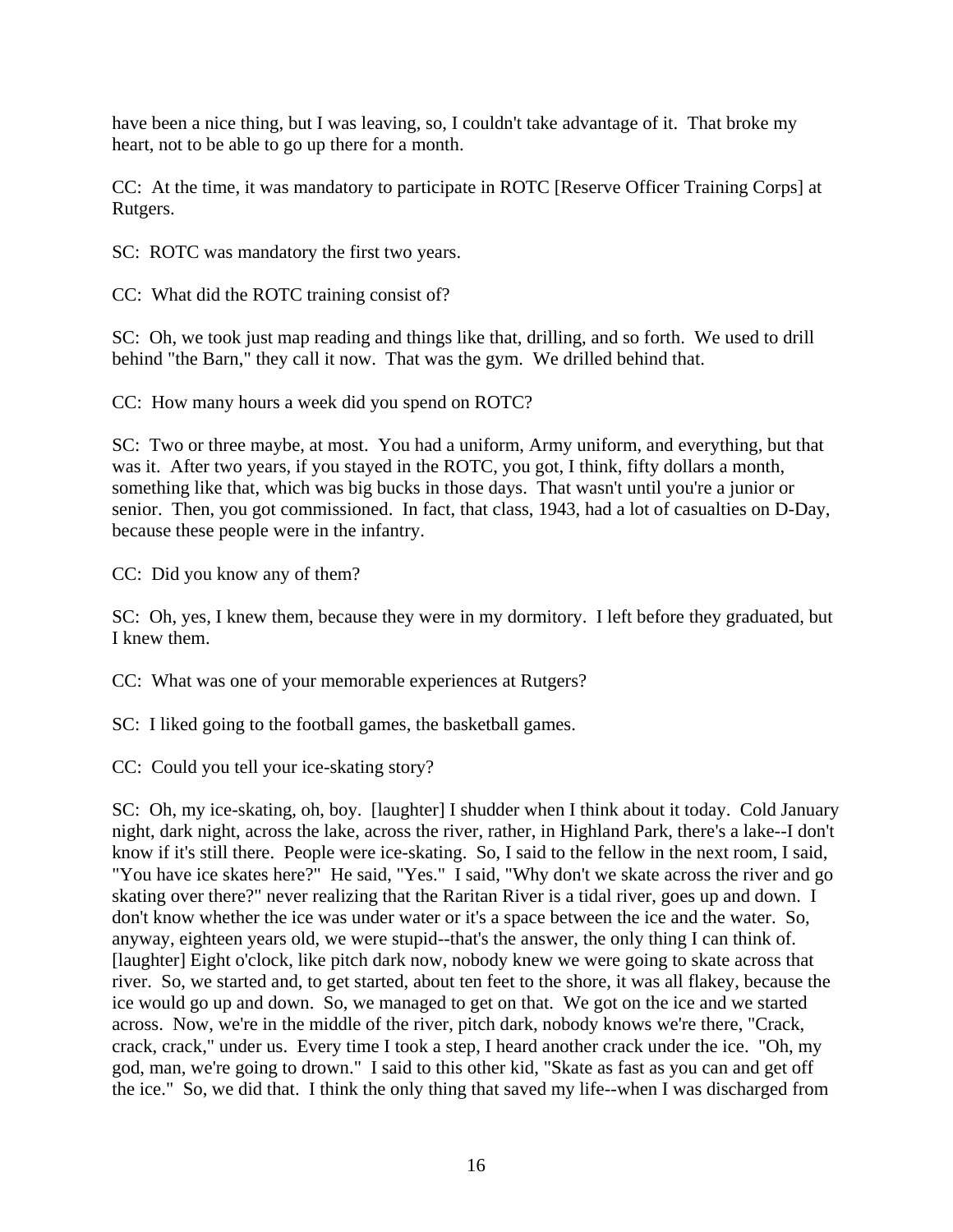the Army, I weighed 139 pounds. My discharge paper has it right on there. So, now, I'm four years earlier, I weighed much, much less and that probably kept me from going through the ice. If I went through the ice, I would have floated out to the Raritan Bay and out the ocean. Nobody would never have found us. Now, we're on the other side of the river. We finally made it. We're not skating back, but we have to get back. So, we took off our skates. We walked along the railroad bridge, along Albany Street, Pennsylvania Railroad. We're walking on the outside of the railing. It's about a foot path, not a path, but a place to walk. We're hanging on the railing, in our stocking feet, to come back to Hegeman Hall. What an experience--how the hell I lived through that, I'll never know. [laughter] My guardian angel was looking out for me.

SSH: Do you remember your friend's name?

SC: No. He probably remembers mine, though, because I talked him into it. [laughter]

SSH: What do you remember about the football games that year?

SC: I remember all the games. I went to every game, and basketball games, too.

SSH: Was there a famous football game in 1939?

SC: '39, they played in a league with schools like Lehigh, Lafayette, schools of that type. We had a guy, "The Train," they called him, Tranavitch, his name was. He was a big fullback. I lived in a dormitory with football players, but most of these football players, in the spring, were on the crew and that's how they built up their muscles. They weren't lifting weights in those days, but they worked out on the crew. They're all big, husky fellows. They had a 150-pound crew, too, for 150-pound people.

SSH: The 150-pound football team?

SC: The crew, too, but I knew these fellows, because I lived in a dormitory with them.

CC: Where did the football games take place?

SC: In the stadium where it is now, yes, at the stadium now, but it wasn't as big as it is now.

### [TAPE PAUSED]

SSH: We have been looking at the *Scarlet Letter* yearbooks. We found Mr. Christiano in the Quad photograph.

SC: I'm in a few other ones there, too. I don't remember the names of the clubs.

SSH: Please, continue.

CC: After you left Rutgers, you went to Seton Hall.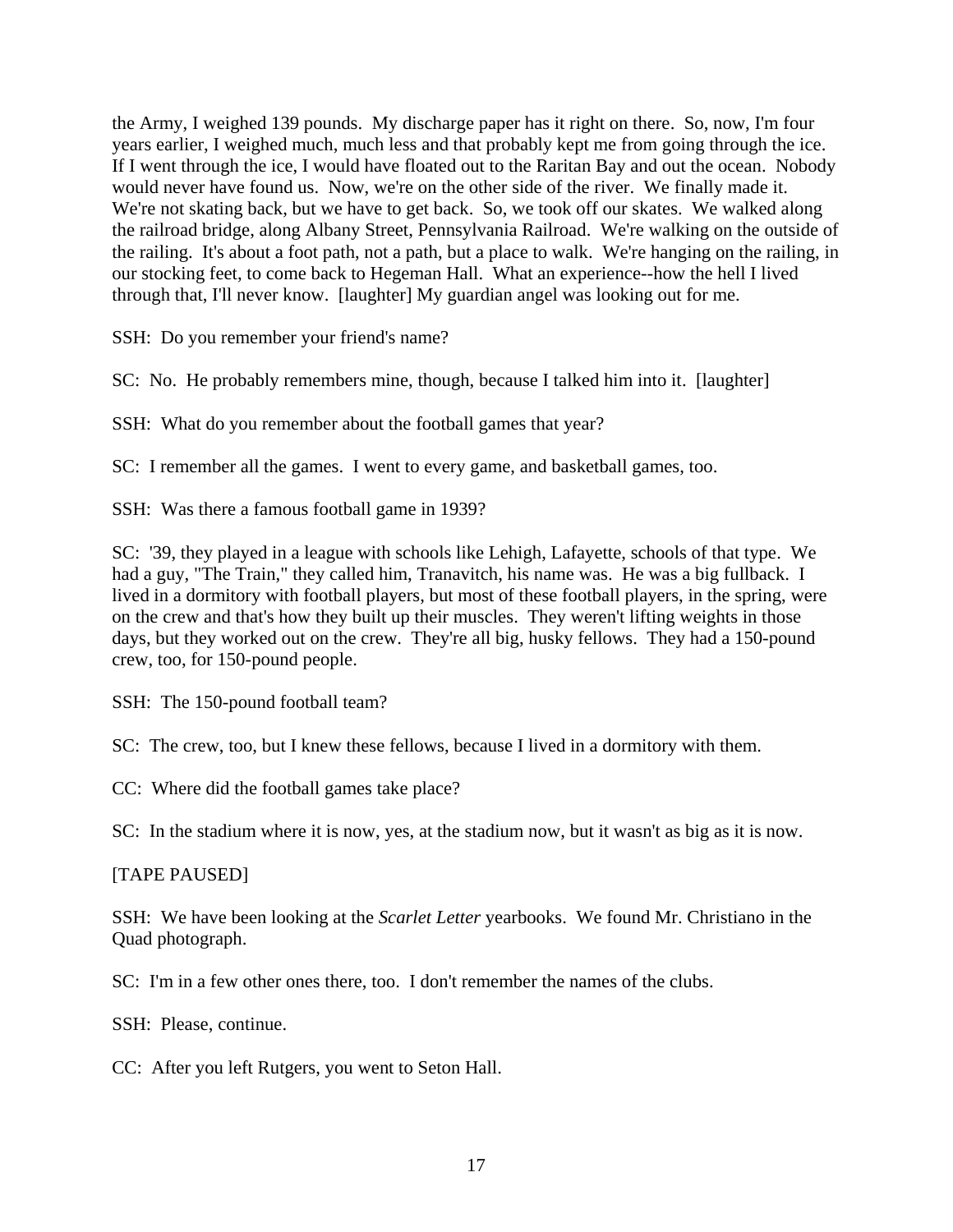SC: Right.

CC: In 1940?

SC: Yes.

CC: You studied political science at Seton Hall.

SC: Yes.

CC: What made you so interested in politics?

SC: It wasn't so much politics; it was just generally political science. It wasn't really Democrat, Republican or anything like that. Then, I took chemistry, physics, courses like that.

SSH: Like a core curriculum?

SC: Right.

SSH: The reason you left Rutgers was that you could not afford to live here.

SC: I still remember sitting in our living room, my parents telling me they didn't have enough money to send me back. I was crying, I remember that, because I figured only a couple bucks more they needed and I could come, but they couldn't afford it.

CC: Did you work while at Rutgers?

SC: I worked in the library. They had a program, National Youth Administration, another make-work program, like WPA. That job in the library, my job was to go through the stacks- this was a job where you didn't replace a regular person, a regular job--and my job was to go through the stacks and put the books in the Dewey Decimal system order. I think I got sixty dollars an hour, for ten hours a month, so that I got, like, six bucks a month for that job, which was a lot of money in those days.

CC: [laughter] Sixty cents; you said sixty dollars an hour.

KC: Sixty cents

SC: Sixty cents an hour. [laughter] In those days, you bought a meal ticket for the cafeteria for five bucks and you got five-fifty in meals. For five dollars, you ate all week for that five dollars. We had classes on Saturday morning, too. So, it was a six-day deal. You needed meals for that, but we ate the five bucks, for a five-fifty meal ticket.

SSH: Where was your dining hall then?

SC: Winants Hall. I don't know where it is today, but Winants Hall in those days.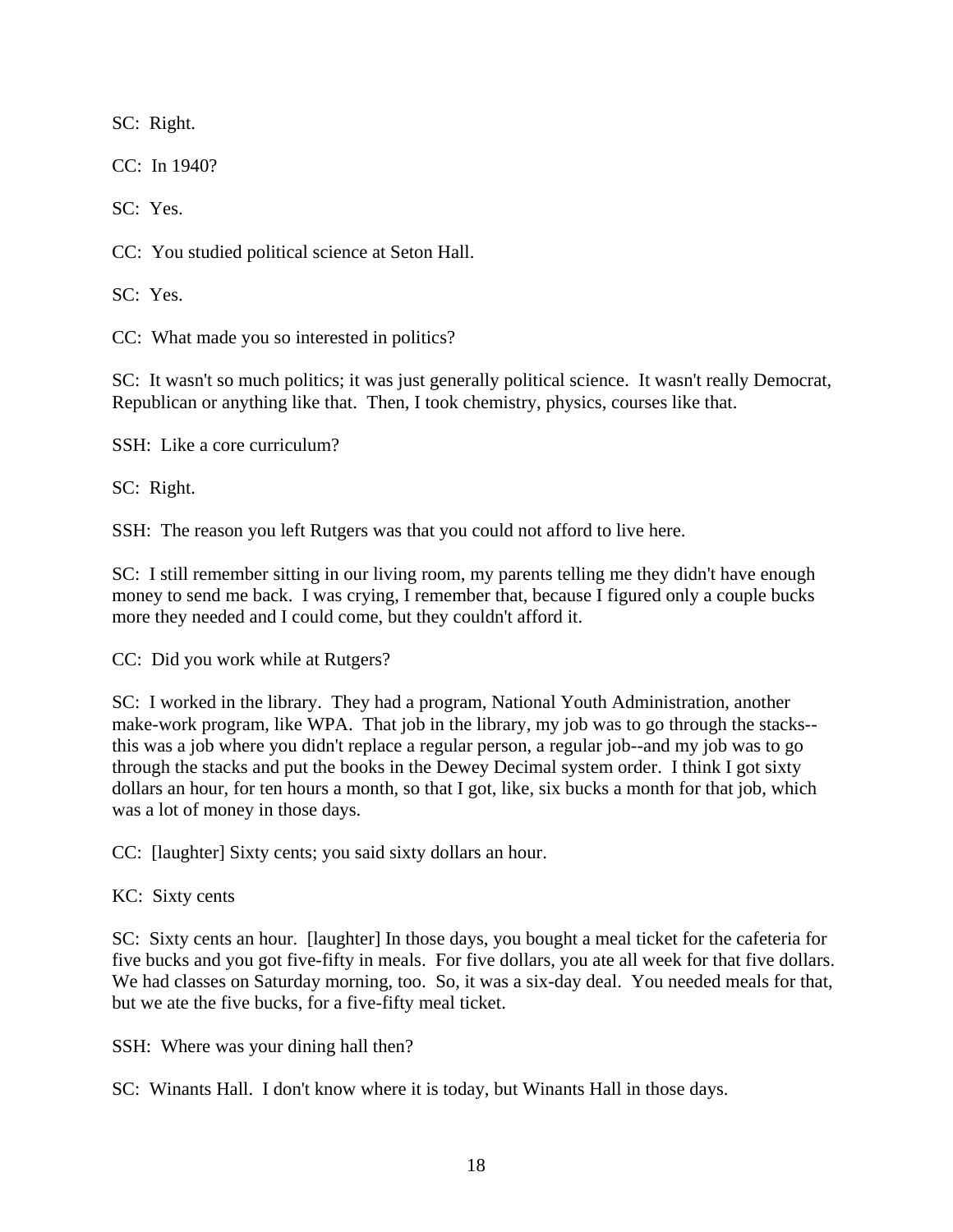CC: Do you know where that was located?

SC: I think it was next to Queens, wasn't it?

SSH: Yes, it is on the Old Queens Campus.

SC: Yes. Then, Bishop Campus, I had that history course in that house there on Bishop Campus [Bishop House]. Most of the buildings were in that [area]. I studied Italian; that was in another house. A lot of houses were used for classrooms in the neighborhood. Then, on Stone Street, that's where I used to splurge with a drug store; I remember getting a milkshake for a dime. That was a daily ritual. Then, on a Friday night, there'd be four or five of us--well, let me go back. We had a fellow that lived next to me in the dormitory, his father was state highway commissioner. He had passes for any RKO movie in the state and, at that time, there were three of them in New Brunswick. So, he would give us the tickets. So, all we had to do was pay fifteen cents for the tax to sit in the balcony, to go to the movies, but, before we went to the movies on a Friday night, we'd go to a pizzeria and get a dish of spaghetti for thirty-five cents and we'd split a pizza pie. That was our big deal on a Friday night.

SSH: Did you ever go to any of the mixers with NJC?

SC: Yes, they had them, from NJC--we used to call it "the Coop," the chicken coop, where the chicks were [laughter]--New Jersey College for Women, used to be in those days. They had joint get-to-know-you type mixers.

SSH: Was it strictly supervised?

SC: No, it was just--they'd have a dance, be yourself. That was all.

CC: Did they have a curfew?

SC: No, no curfew. Then, they had hayrides. I remember a hayride in the fall, in an old farmer's wagon. You're sitting with the hay in your teeth and everything. [laughter] That's what we did. It's not like the kids today; they'd laugh at you today.

SSH: Did you go home most weekends?

SC: I went home a lot of weekends. I used to hitchhike from here to West Orange.

SSH: Did you really?

SC: I'll never forget, one time, I was standing on the Albany Street Bridge with a suitcase with a big "R" on it, so that people knew I was a student, and I got a ride right away one time, within blocks of my house, one car. In those days, it was all right to hitchhike. You didn't worry about getting mugged or anything. You wouldn't dare do it today. Then, the other trick they used to use, you'd take the train to Newark. You'd get on at New Brunswick. You'd buy a ticket to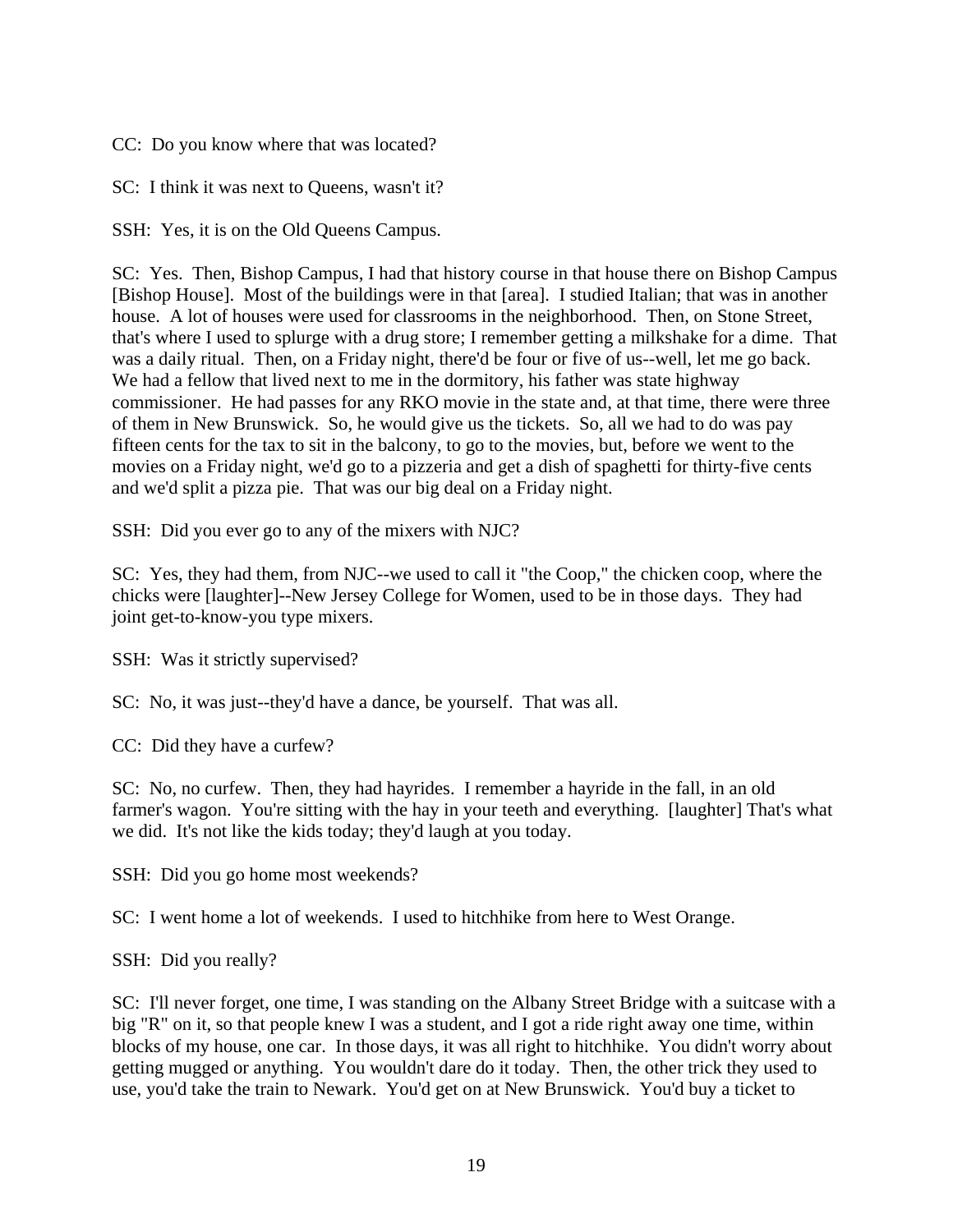Metuchen, which was eight cents, and you'd stay on the train until you got to Newark, for eight cents. [laughter]

CC: Did you ever get caught?

SC: No, no. They knew we were students, the conductors. When I went to Fordham, I commuted going to Fordham, from Orange to New York, and I had a ten-trip ticket. The conductor would punch the trips and my ticket was so dog-eared--he was punching the same hole all the time. It was just about falling apart. He saw I was a student, so, he was giving me a break.

SSH: When the draft was initiated, you were still too young.

SC: No. Yes, I wasn't--the draft was too young for me.

KC: You were too young for the draft.

SC: [laughter] I was too young for the draft, right. Well, they had a draft in 1940, before we got into the war. It was a one-year draft and people were drafted for that. [Editor's Note: The Selective Service Act of 1940 required all twenty-one to thirty-five-year-old males to register for the draft. These age parameters were expanded to eighteen to forty-five years of age after the United States entered the war.]

SSH: You were still too young.

SC: Yes, I was too young. When I graduated from high school, I'd just turned seventeen. My birthday was in May. If I'd graduated much sooner, I'd have graduated at sixteen.

SSH: You did not miss any semesters when you went to Fordham.

SC: I finished with Seton--in those days, you didn't need a degree to go to law school. In fact, some law schools, you could go right from high school. So, Fordham required two years of college. So, I figured, "I'm not going to go for my degree. I don't have the money." So, I'd start law school and worry about the bachelor's degree later on. So, I started there at night and I was working, as I told you, at this factory, at Edison. I went one year to Fordham, and then, the war broke out. So, now, it was in September of 1942, I was going to start my second year. See, at nighttime, at Fordham, with a four-year course, you went days in three years and, once you went nights, you couldn't switch to days; if you went days, you couldn't switch to nights. The courses weren't interchangeable and they had that rule, which, to me, was a ridiculous rule. So, now, September, I was getting ready to go for my second year at night and the war broke out in December. So, all my friends were in the service, getting drafted and everything. So, I walked in the recruiting station and enlisted and I got that over with.

CC: What were your feelings when Pearl Harbor occurred? You were at Fordham.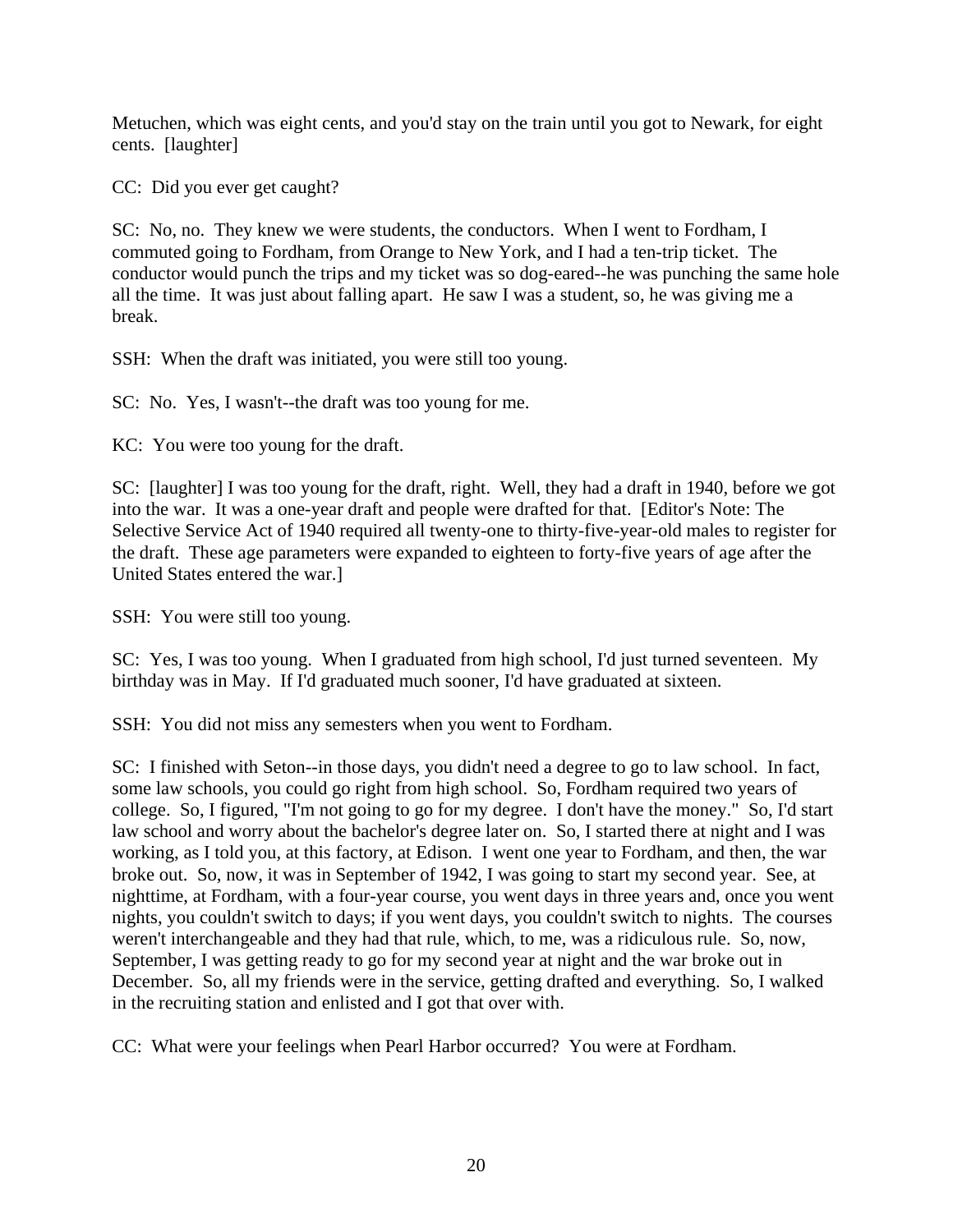SC: No. Yes, I was at Fordham, but I was home then. I remember doing my homework and I had the radio on, doing my reading of these law cases. I heard an announcer come on that Pearl Harbor was attacked. They thought at first it was a group of pilots who were not controlled by the government, was a radical group making the raid. So, it wasn't necessarily, "We're going to go to war with Japan," but, later on, they realized it was the Japanese government doing it.

SSH: Later on that same day?

SC: Yes, the same day.

SSH: What was the reaction? What did you do?

SC: People were stunned.

SSH: Did you go talk to friends?

SC: I don't remember that, but I remember people were actually stunned, that the Japanese would do that. Then, don't forget, we were negotiating with them at the time. That's why Roosevelt said, "The day that will live in infamy," because nobody expected it during the negotiations, that we were going to get attacked, but you could see it coming, because we were pushing the Japanese against a wall, with an embargo and all that stuff. It didn't sit with the militarists in Japan. [Editor's Note: The United States and Japan held peace talks in Washington, DC, from November 20, 1941, to the day of the Pearl Harbor attack on December 7, 1941.

SSH: Was this discussed at the time or did you realize it after?

SC: No, it was just a feeling. That's all that was. Nobody really talked about Japan, other than they were buying our scrap--never realized it was going to come back with bullets.

SSH: Did you have any inclination to enlist then?

SC: No.

SSH: Did any of your friends?

SC: Well, when my friends started going into the service, getting drafted and everything like that, (Henry Mitchell?) said I could have a nine-month deferment, because, if I started at Fordham, they would let me finish the term. So, I figured, "Why start? Let me get it over with. I'll go in the service." I walked in the recruiting station and enlisted.

CC: How long after Pearl Harbor did you enlist?

SC: Well, it was September in 1942, Pearl Harbor was December of 1941, so, it was nine months later.

CC: You enlisted just to get it over with.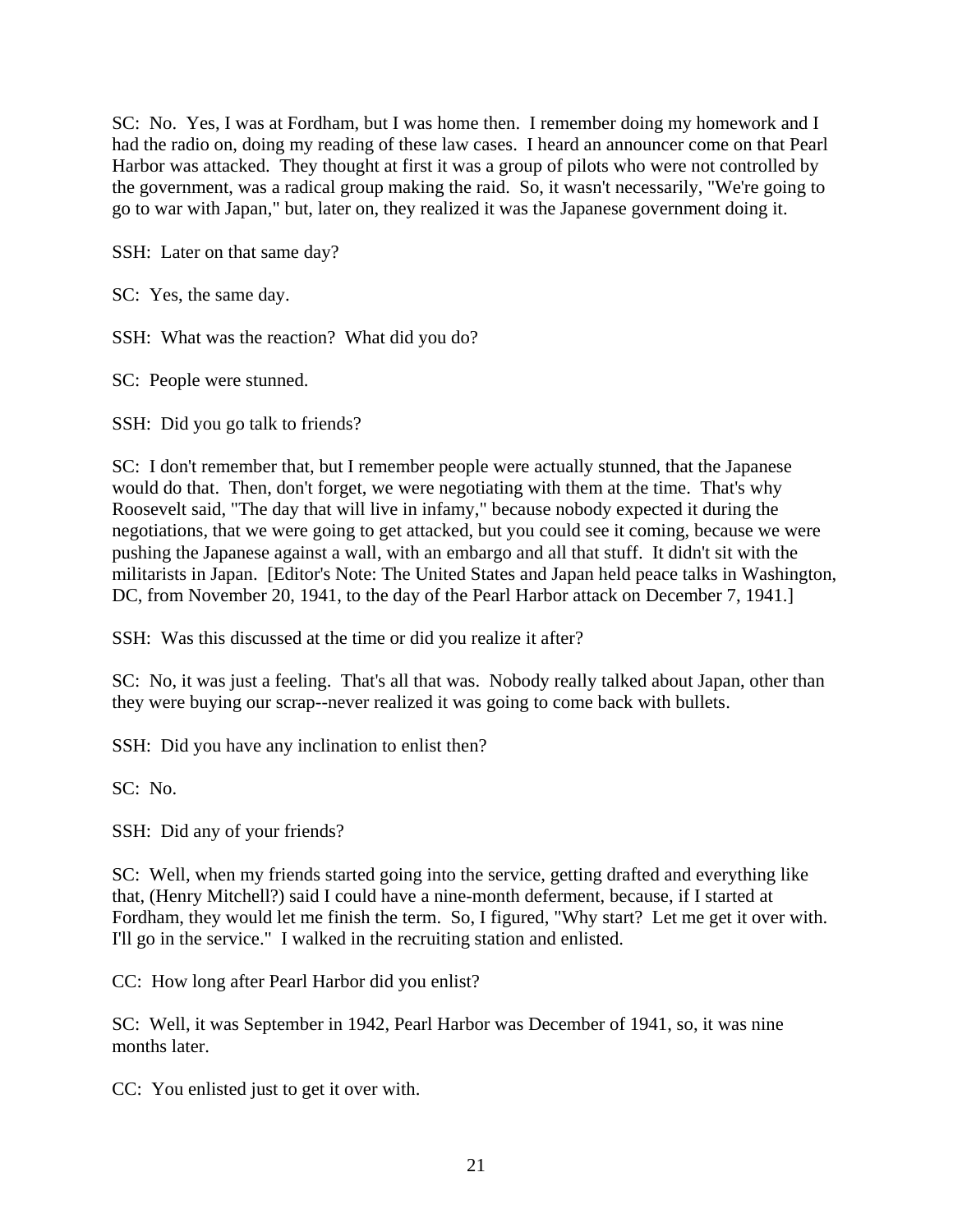SC: Well, not get it over with--I just wanted to do my part. [laughter]

SSH: Did you ever entertain the idea of going into any of the other branches?

SC: No, I just wanted to go in the Army, not the Air Force particularly, because the Army Air Force was part of the Army at that time. You'd enlist in the Air Force separately; enlisted in the Army, and then, you got a battery of tests, and depending on the tests was where you went. [Editor's Note: The US Air Force was established as a separate branch of the US Armed Forces in 1947. Prior to that, it had been subordinate to the US Army as the US Army Air Forces and, prior to 1941, the US Army Corps. World War II era veterans tend to use all three terms interchangeably.]

SSH: You had one year of ROTC here at Rutgers.

SC: Right.

SSH: Did you participate in anything like ROTC at Fordham?

SC: Oh, yes, if I'd stayed at Rutgers, I would have gone the four years with ROTC. No, I enjoyed ROTC.

CC: Did you do any ROTC after Rutgers?

SC: No, no, no place I went had ROTC. Law school didn't have ROTC.

CC: I understand you did meteorology for the Army.

SC: Right.

SSH: Because of your testing, the Army chose that for you.

SC: Well, what they did, when I enlisted, I was sent to Fort Dix for three or four days.

SSH: This was in September.

SC: September. Soon as I enlisted, right to Fort Dix, and I spent three or four days there, taking a battery of tests. They'd give all kinds of tests and I could've gone to radio school, airplane mechanics school, weather school, you name it. The only school I couldn't go to was the radio school, because I couldn't tell the difference between a dot and a dash; so, no radio school for me. So, I selected weather school and, sure enough, they gave me weather school. They sent me out to Chanute Field--oh, first, I went to Atlantic City for my basic training, believe it or not, on the boardwalk.

CC: What did that consist of?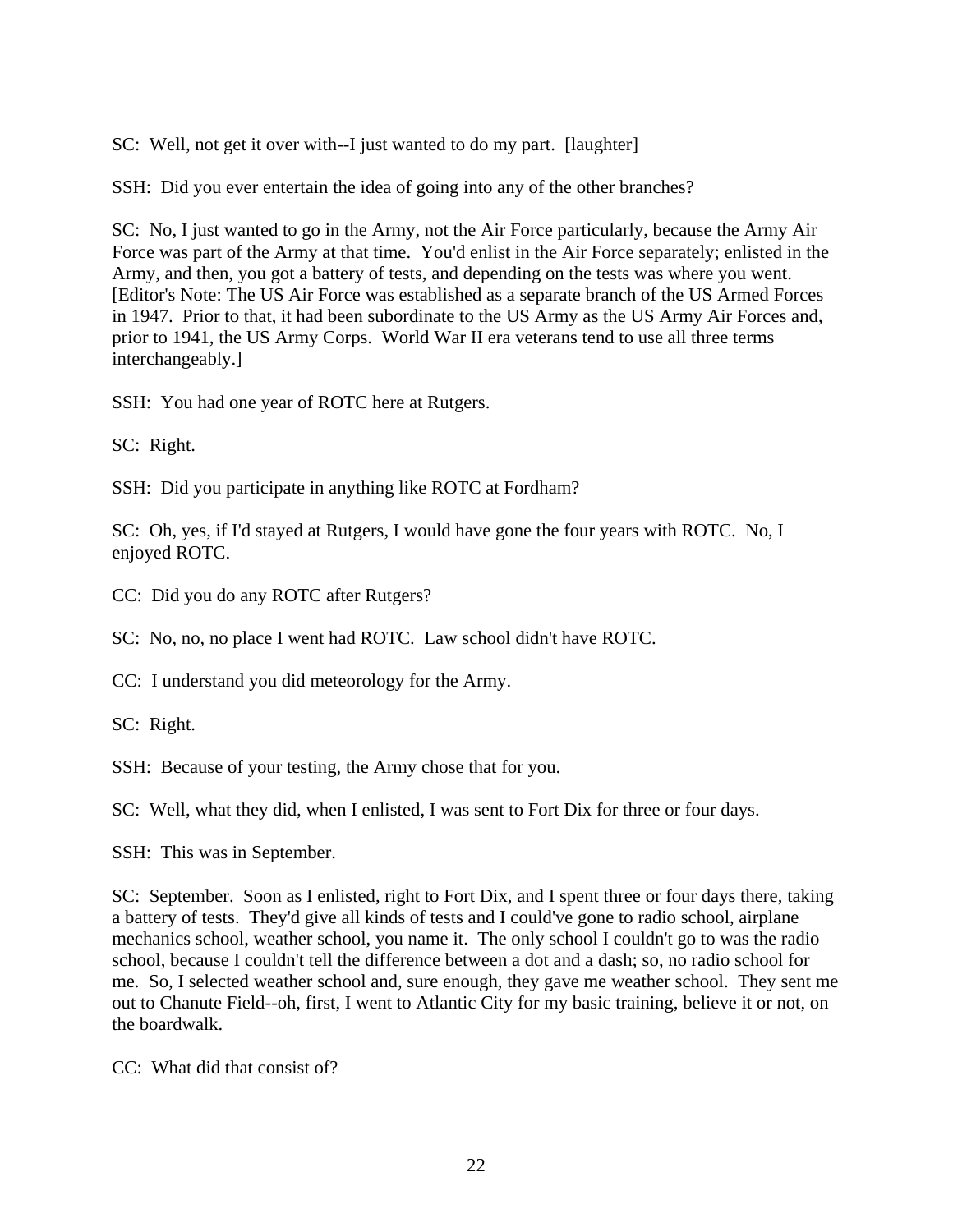SC: We drilled on the beach and drilled on the boardwalk and lived in the hotels. I lived in a hotel with seven fellows in one room, the Hotel Dennis, which is now part of Bally's Casino. They didn't tear the Dennis down; they tore all the other hotels down. So, I lived in the Hotel Dennis for three weeks, in this room with seven other guys, but, after one, two, or three days, five of them were gone. It was just another kid and myself in the one room, really nice, and we'd drill on the boardwalk. We used to go roller-skating in Ventnor. They had dances on Friday night at the high school. It was a nice town for soldiers--the only place I've ever been where, in church, they wouldn't take your money, if you were a soldier. They'd pass the plate, then, "No, we can't put any money in the plate."

SSH: You were in the Air Corps at that time.

SC: At that time, right. That was a basic training center for [them]. They had Atlantic City, they had another one in Florida and around the country, but I ended up in Atlantic City.

SSH: Did you tell your parents you were going to enlist?

SC: Yes, I talked it over with them. My father did the same thing, so, not much he could say. So, "Good luck," that was it.

SSH: Did he tell you what to look out for at Fort Dix?

SC: I remember, when I was going overseas--when you're a weatherman, you travel individually, you don't travel in a division or anything like that. When I went overseas, I was sent up to Presque Isle, Maine, the tip of northern Maine, the potato country, for a plane. I'm only a corporal now. I'm going to fly over. All these other generals and everything had to go with troopships, but they needed weathermen so badly that they were flying us over. So, we flew from Presque Island, Maine, over to London--over to Scotland, really, was Prestwick, Scotland, we landed, after we turned back twice.

SSH: Did you really?

SC: Mechanical trouble.

SSH: Back to Maine?

SC: We started, the first time we left--I was up in Maine for two weeks, waiting for an airplane. I didn't want to fly, to be honest with you. The airplane came up from New York and it had brake trouble in New York they had to fix. So, it was late getting to Maine. We were supposed to leave at seven o'clock; we didn't leave until nine o'clock.

KC: What type of plane was it, Dad?

SC: It was a DC-4, a four-engine plane, the first one with the tail off the ground, a Douglas airplane, with the tail off. At the time, planes had tail on the ground--this, the tail was off the ground, a four-engine plane. Well, I'll describe that for a minute. We were going to take off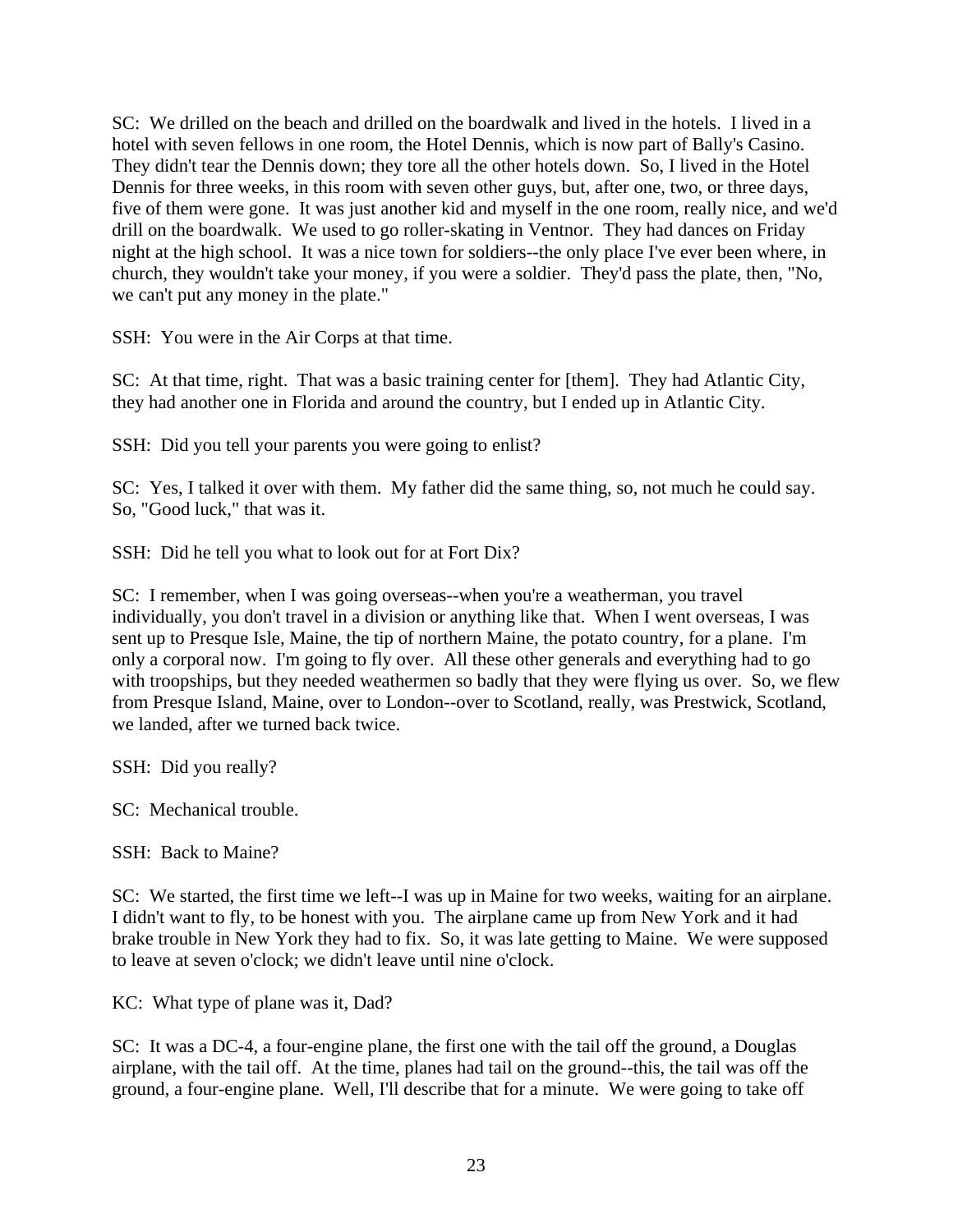now and the pilot gave us a little lecture. We had bucket seats, thirty men, and our barracks bags in the aisle, sitting along the wall. So, the pilot said, "I want to tell you right now, we're not going to have any heat on this plane. This plane has gasoline heaters and I want to save the gasoline for the engines. So, we're not going to have any heat." We were going to freeze, because we're going up by Greenland. So, next thing was, "We have no parachutes or life rafts, because, if we go down in that water, at this time of year," this was in May of '43, "you'll only last thirty seconds in the water. So, we don't need parachutes and life rafts." This made me feel good. [laughter] This is after I graduated from weather school now. So, now, we take off. This is at nighttime and we're flying over Newfoundland and we go through a snowstorm, through a cold front. The plane's bouncing like a top and I threw up. I don't know whether I threw up because of fear or turbulence or what, or both, but, anyway, I was sick and freezing. So, the pilot comes over the loudspeaker, "We have to go back. The gyroscope isn't working right." We went back there, to Maine. They fixed it. At midnight, we took off again. Now, we're headed for Newfoundland, Gander Bay in Newfoundland. We landed there and we stayed overnight, took off the next morning for Prestwick, Scotland. They put sandwiches on the plane, but I wasn't going to eat anything after that experience over the Gulf of Saint Lawrence. Now, we head out towards Scotland, and these are not pressurized airplanes, so, we're only flying, like, ten thousand feet. You look down, you see the whitecaps of the waves. Then, you look out of the window and see the propellers turning and you wonder how long they're going to turn before they wear out. So, we're going hour after hour from--well, let me go back. We're out an hourand-a-half and we had to turn back. Now, the radio wasn't working right; something wasn't working right. I said to myself, "This plane's jinxed. I should've been on a troopship." So, we land, went back to Newfoundland, took care of that and we took off again. Now, we're headed for Scotland, but, while I was up in Maine, for two weeks, there was snow on the ground then, that time. I was reading the Air Force magazine and it mentioned about the North Atlantic flight, where planes are four hundred feet over the waves because of icing conditions. Germans are sending out radio beams from Norway and confusing the pilot. The pilot gets on that beam instead of the Scotland beam and, first thing you know, he doesn't have any fuel to get to Scotland. Planes didn't make it and were crashing. I'm reading all of this before I took off. So, now, I was on KP duty, on a Sunday afternoon. A guy came running down, "Sam, Sam, get your stuff. You're leaving tonight." That's how much notice I had. So, I got my two barracks bags, my life's possessions, went down to the office by the runway and waited for the plane. I'll never forget, I looked out the window and I saw a woman there with two little toddlers. One of the fellows going overseas with us was a fellow from New York and he was married and had two little kids. There they are, they went up to see him for his two weeks up in Maine and they're crying on the tarmac and we're taxing off. So, anyway, hour after hour--the flight from Newfoundland to Scotland was eleven hours. Now, from New York to Scotland is six hours, and we were halfway there from Maine practically. So, anyway, hour after hour, I'm looking at those propellers. Oh, when we took off, it was nighttime. This is the first time I ever was on an airplane. I look out the window and there's four feet of flame coming out of the engines. I said to myself, "This plane's on fire," saying to myself, but nobody's saying anything. So, I get up and I went to the other side of the plane and look at those two engines--four feet of flame there, too. What was happening, when the plane takes off, the pilot makes a richer gasoline mixture and that's what was coming out in the flames. It wasn't on fire or anything, it was the exhaust, but I didn't know that.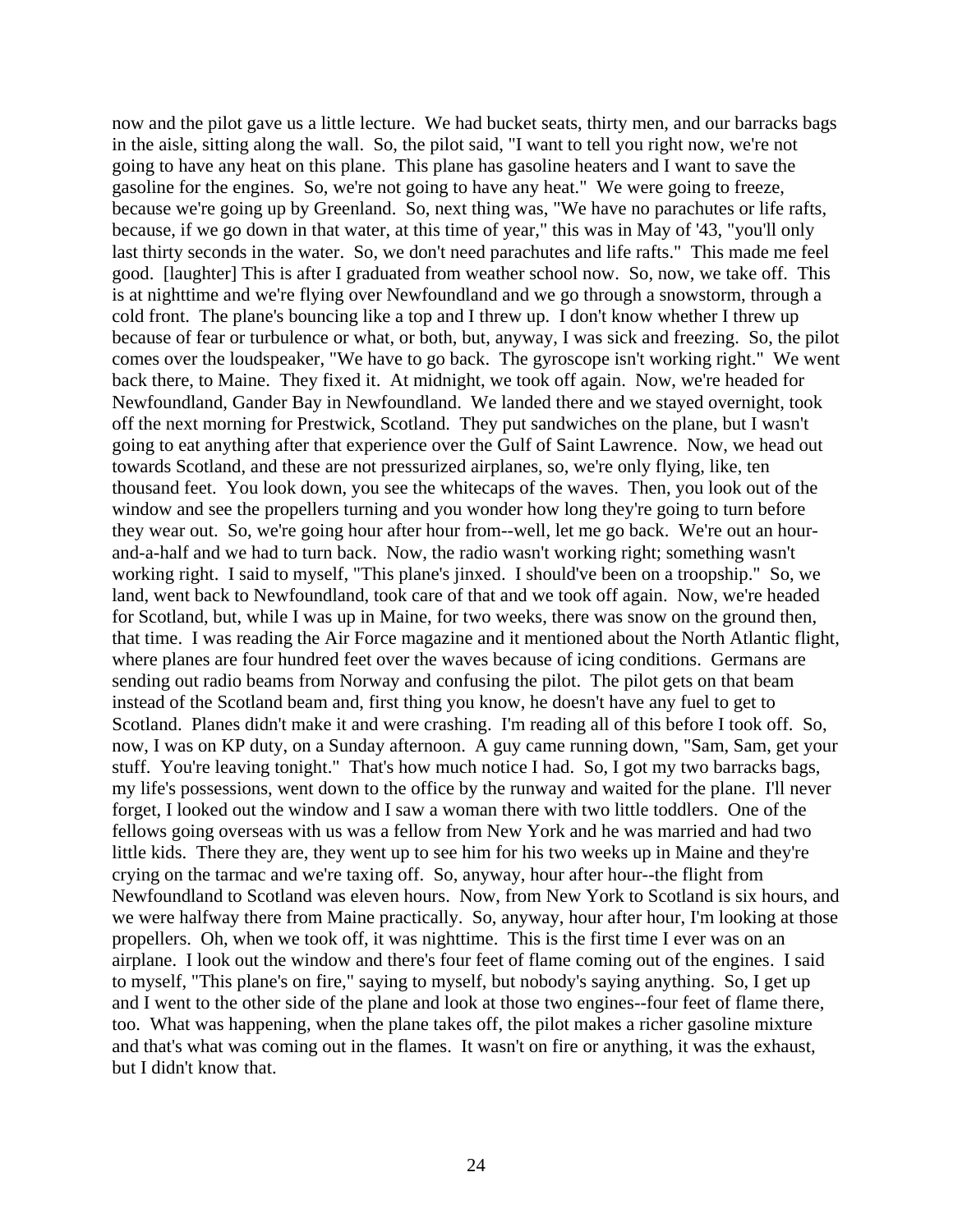CC: How long was your training?

SC: Weather school?

CC: Weather school combined with basic training.

SC: Well, our basic training was only about three weeks in Atlantic City. Normally, if you were in the ground forces, you spent about, I think it was like twelve weeks in training. We trained for three weeks. All we did was march, that's all. Then, they sent us to school, but the weather school was ten weeks. From October to January was my class, six days a week. You woke up at five o'clock in the morning and you cleaned up and everything. Then, you went to breakfast, which was around nine o'clock. Then, after breakfast, you drilled until noontime and, from noontime until one o'clock, you had lunch. Then, from one o'clock, you marched to the classroom, big classrooms, maybe five hundred students in a classroom. The class runs from two in the afternoon until ten at night, six days a week. That went on for ten weeks.

SSH: This was at Chanute in Illinois.

SC: Talk about a blitz course. It was all weather. The whole thing was all weather.

CC: Was there a lot of physics and math involved?

SC: No, no, but, to get in weather school, they looked over your [resume]. Most of the people there had a few years of college--there were very few of them that weren't--or college graduates, for that matter, and they mainly studied meteorology. You had to learn how to Teletype, use a Teletype machine, send up the air balloons in the area, see how to work them and everything. It was a really [intense course]. I probably could have had college credit for that course after the war, if I wanted to get it, because it was from two o'clock in the afternoon to ten at night. Then, by the time you got back to your barracks, it was eleven o'clock at night. Then, you're going to get up at five o'clock; forget about studying. [laughter]

SSH: Did you ever get into town?

SC: We had the one day off, which was during the week, it was not on the weekend, and it was nice, though, Rantoul, Illinois, where the town was, next to Champaign. I used to go [to] the University of Champaign--Illinois, rather--and walk around the campus, wishing I were there, [laughter] but we spent the day there. You got a bus from Rantoul to Champaign, which was a little Greyhound, maybe a fifteen-minute ride. Then, we'd eat in town, get a decent meal, then, walk around the town, and then, on holidays, like Thanksgiving Day, you could sign up and have Thanksgiving dinner with some family. They'd invite you to their home, and then, we had …

SSH: Did you do that?

SC: No, I didn't. I wasn't interested in fraternizing. Well, I was worried about being home. So, I spent from October to January at Chanute Field.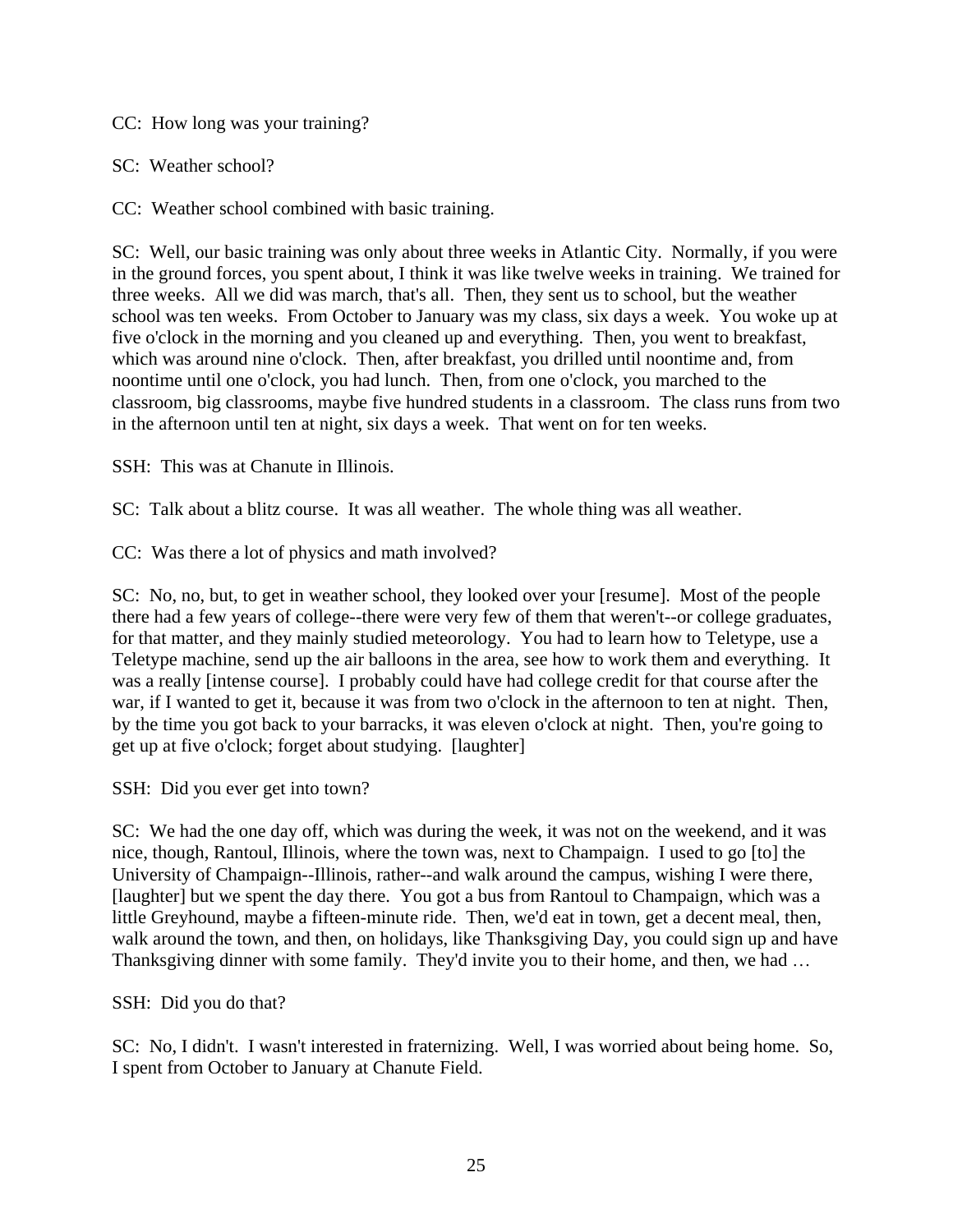SSH: Were there any memorable occasions there?

SC: Well, we had the holidays, like, I was there Thanksgiving, I was there for Christmas. On Christmas Eve, I had to go to the base headquarters for some reason; I don't remember now what it was. It was snowy, snowed there all the time, and cold, bitter cold place in the middle of Illinois and the dirt was all black mud. You'd get mud on your shoes, but, anyway, I went to the base headquarters for something. Now, I'm on my way back to the barracks and it was maybe a twenty-minute walk--it was a big base--from the headquarters back to my barracks. I was walking past the post exchange and they had *White Christmas* on the jukebox. I could hear it outside, the snow was blowing in my face and the tears started to come. I was thinking of home, Christmas Eve, what my parents were doing, my brother. So, that started the tears coming down, but that was the first time I ever really got homesick. Then, we went back to the barracks and we had a little celebration, Christmas Eve, in the barracks. There were mostly Jewish fellows in our group. They had to celebrate Christmas, but you could be invited to a family there for Christmas dinner, if you wanted. People were nice there. [Editor's Note: *White Christmas* is a Christmas song made famous by Bing Crosby in 1942.]

SSH: Were there other forces training there at Chanute as well?

SC: Oh, yes. In that booklet there, you'll see it, they had airplane mechanics. They would put engines on test blocks and run them for hours; days, they'd run them. They had the sheet metal workers they'd train there. They trained photography, everything at Chanute Field. It was a big base. It's closed now, incidentally.

SSH: Was there any interaction with those people?

SC: No, no, you didn't. The ones studying airplane mechanics, we didn't bother with them, they didn't bother with us.

SSH: Did you have any choice when you graduated?

SC: Oh, yes. This is the only place in the United States Air Force where you picked your own base. They asked the men where we wanted to be stationed. They gave three choices; they gave them. So, I gave them Newark Airport, Grand Central Station in New York, which had a weather section, and Fort Dix. So, I got Fort Dix, which was perfect. I was a commuting soldier there, coming home every weekend. At Fort Dix, we ran the weather station there, which was just a shack by the runways. We'd run it twenty-four hours around the clock.

CC: Who was this broadcast to?

SC: No, we were running a weather station there. In Fort Dix, they had a submarine patrol, antisubmarine patrol, B-25 bombers that went up and down the coast looking for German submarines. See, you didn't have pipelines, the oil pipelines, then. So, all the oil came up in tankers. In fact, when we were in Atlantic City, they had a brownout on the boardwalk, because the lights in Atlantic City were silhouetting the tankers and they were getting torpedoed. So, we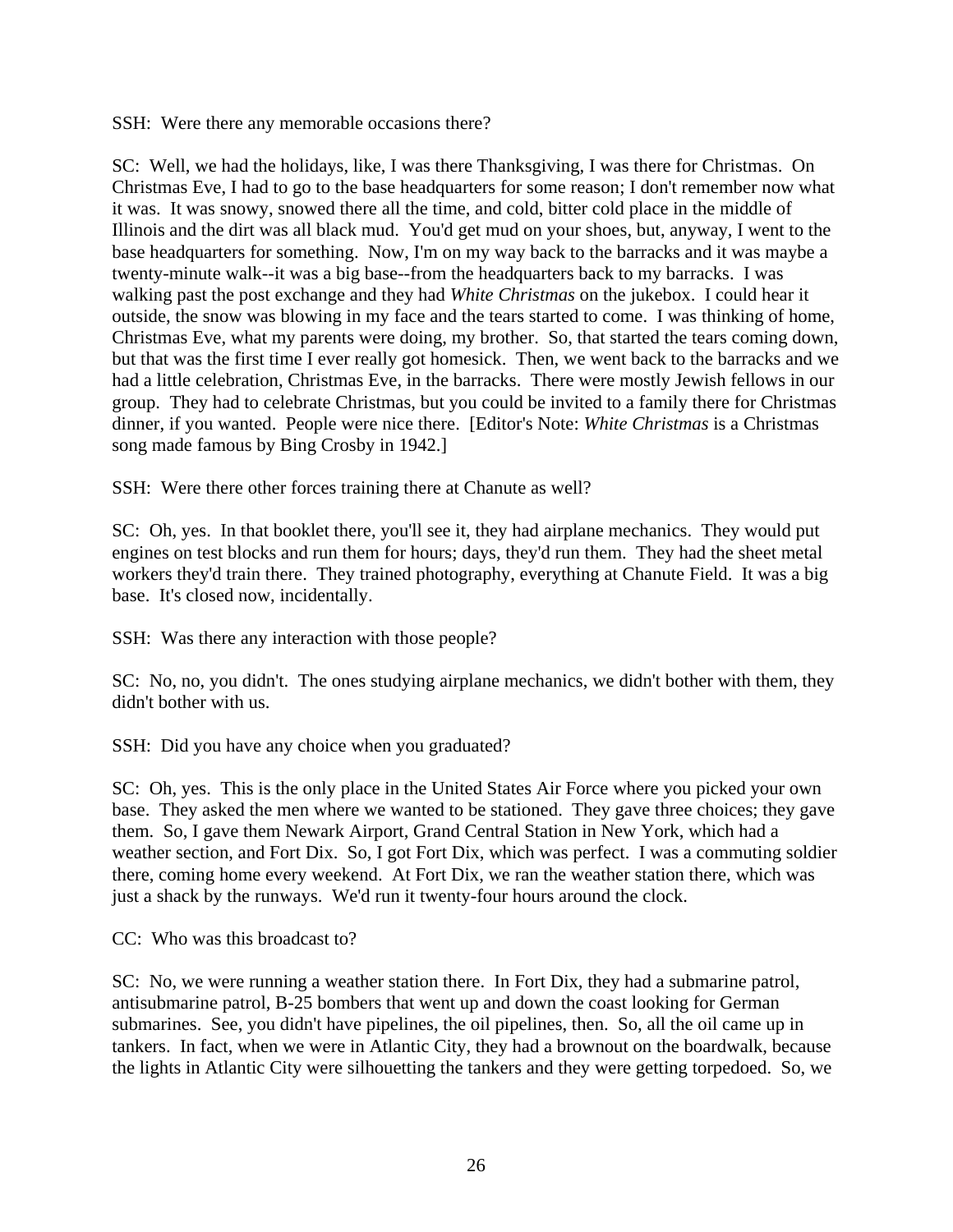had flights that went up and down the coast looking for submarines and we'd get the weather information for that. We'd get it for the base. Every airbase has a weather station.

CC: How long were you at Fort Dix before you went overseas?

SC: I was at Fort Dix from January to May. In fact …

CC: Of 1943?

SC: '43, at Fort Dix. I applied for Artillery OCS school and I was accepted and I was supposed to leave in six weeks for Fort Sill, Oklahoma. So, one of the fellows who had been there a long time said to me, "Sam, you made a big mistake." I said, "What do you mean?" He said, "They just got [through] training you as a weatherman. They're not going to send you to Fort Sill and start all over again." I said, "What do you mean? I already accepted." He said, "Sam, you're never going to see Fort Sill." Within two weeks, I had my orders sending me overseas. I never did see Fort Sill. He was right; he knew what he was talking about.

SSH: Were you keeping track of how the war was progressing?

SC: Oh, yes, yes, but myself, personally, I've never had any qualms about whether we were going to win or not. It was just how long it was going to take.

SSH: Was morale very high?

SC: Yes. That never entered my mind, that we would lose the war.

SSH: Even in 1943, when you were going over?

SC: Oh, yes, my attitude is, "They bit off more than they could chew when they attacked us." No, I never had any qualms at all we were going to win.

CC: Were you in England?

SC: I arrived in England in May of '43.

SSH: You landed in Prestwick, Scotland.

SC: Right, Prestwick. Then, they assigned us, thirty of us now, assigned us to airbases in England.

SSH: Were there mostly weathermen on the flight?

SC: Yes, it was all weathermen. There were thirty of us, all weathermen, all enlisted men. There was a corporal, there was a sergeant, there was this and that, but all enlisted men, thirty of us, and they came from all over. It wasn't just Fort Dix. They came from all over. When we got over to England now, we landed in Prestwick and I remember we stayed there overnight. I'm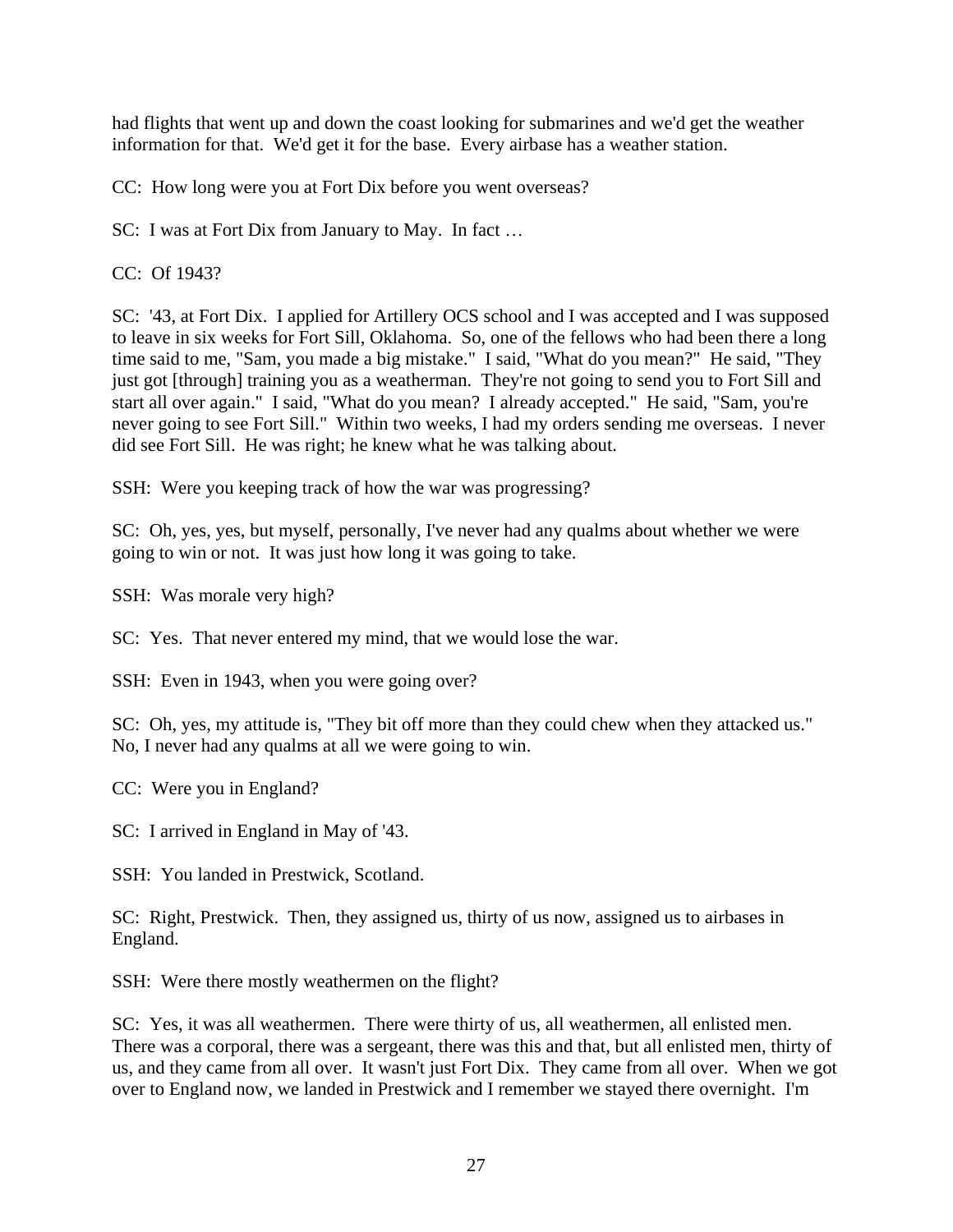walking around Prestwick and that's where Tam o' Shanter Inn, from Robert Burns [(1759- 1796)] fame--Bobby Burns, they call him there--he was a local resident, a poet. Anyway, they had assigned us to different airbases through[out] England--this kid goes to one base, this guy another base, another base, never calling my name. I'm the last guy. He says, "Christiano, we're going to send you to the 'country club of the ETO,'" European Theater of Operations, the country club. "All these other fellows are going to mud holes," new bases, bomber bases, especially. I'm being assigned to the Fourth Fighter Group, which was the number one fighter group in Europe. They were Eagle Squad members, fellows that were in the RAF, and then, they transferred to the American Air Force when we got in the war, and this was a former RAF base, had brick barracks, movie theater, ice cream machine.

KC: What was the name of the base, Dad?

SC: Debden, Debden Aerodrome, outside of Saffron Walden. Saffron Walden was outside of a railroad station called Audley End; it was a railroad station with no town. You got off the train, then, you had to take a shuttle train into Saffron Walden, but they used to have a truck to bring us there, take us back to Debden. This base was halfway between Cambridge and London, so, when you went on a leave, you either go to London or you went to Cambridge, either one. So, we arrived there and we had sheets in the beds, brick barracks, I told you, a movie theater. We had a Red Cross club--a British Red Cross club, because it was a former British base. When we got there, there was no weather station, because the British were leaving. We were taking it over. So, they sent us to Saffron Walden, where there was a wing headquarters, and you see these places like this in the movies, where people have a big table and they're pressing things on the table to show the German Air Force, where the attacks were coming and everything. That was in that wing headquarters and we were sent to their weather station to learn British terms. We spent two weeks with these British meteorologists, working with them.

CC: Was there any competition with the British?

SC: No, no, they were helping us out. No, we were on the same team, so, they were helping us out. They were very nice. There was no problem with them, not at that time. Later on is something else, but, at that time, we were new there. There weren't many soldiers there in 1943, the beginning of '43.

SSH: Were you given any instruction on how to interact with the British people?

SC: They gave us pamphlets. We had pamphlets, that there was a town there, in the area, and we got along fine with the [locals]. See, it's out in the country, a little different than London. Out in the country's different. In fact, at Thanksgiving, or Christmas rather, we invited all the children from the local village to come to our airbase for Christmas dinner and a Christmas party. So, all these little kids came, we showed them the airplanes and everything, take them to the weather station. They thought [it was] the greatest thing in the world. In fact, one kid, after he had the turkey dinner with the cranberry sauce, said to his parents, "The Yanks put jelly on their meat." [laughter]

SSH: What was teatime like while you were training at headquarters?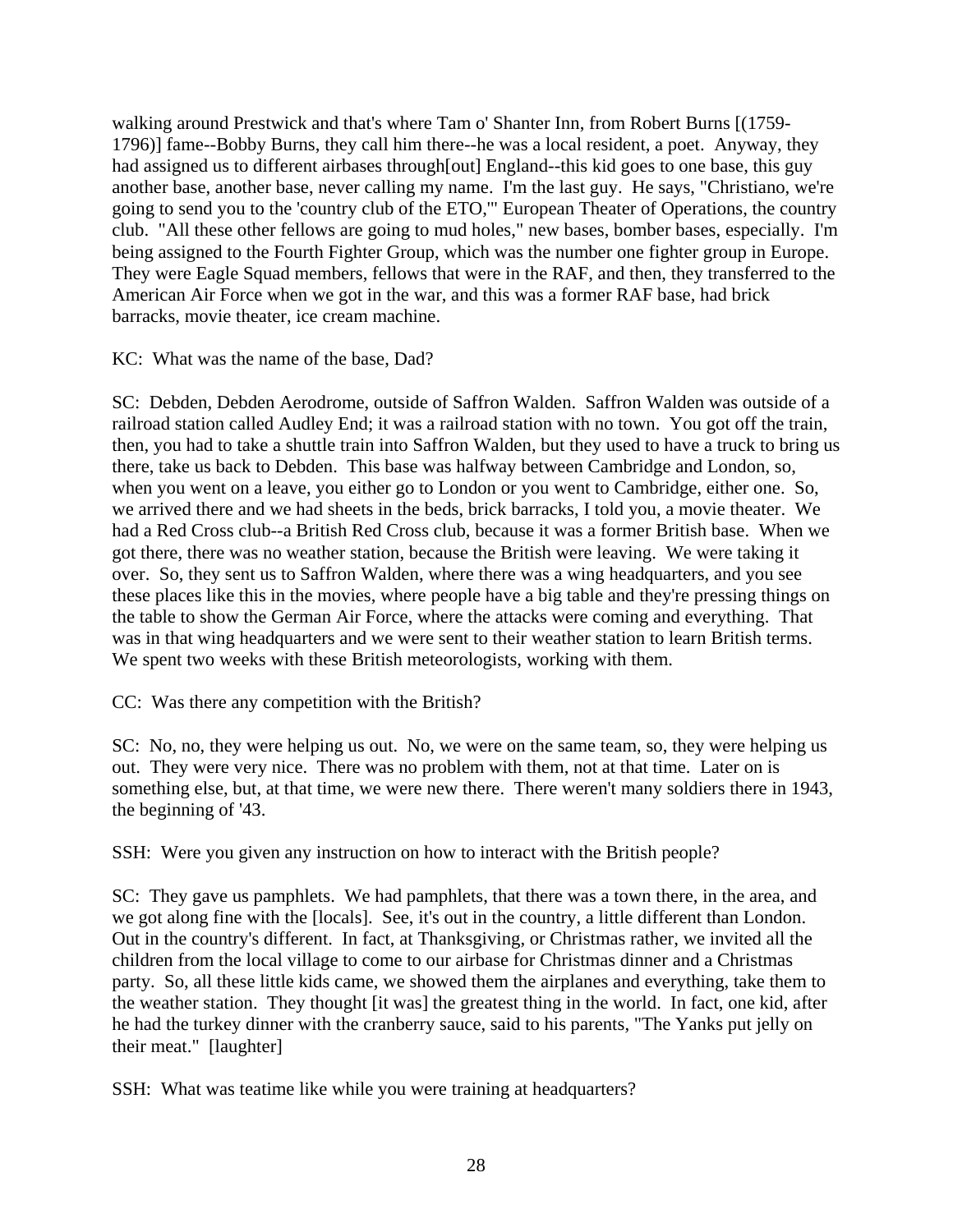SC: Teatime? Teatime, the work stopped. The British stopped the war for their tea and crumpets at four o'clock in the afternoon. I never saw anything like it in my life. [laughter]

### [TAPE PAUSED]

SSH: Okay. Can I put this back on?

SC: Yes.

SSH: We took a break. I was asking about the Big Bands that came to Rutgers.

SC: I remember, when I was here, we had Gene Krupa for the sophomore prom. After he was selected, there was almost a revolution, because Gene Krupa bangs the drums all the time and the students wanted some slow dancing and that type of music, Guy Lombardo type. They're all upset that the committee had engaged Gene Krupa. So, he wrote to them and told them that he can play that kind of music, too, and, when he came, he did play that music. They were all satisfied with him, but he was the bandleader then, I remember.

SSH: Did you see anyone like that at a USO show?

SC: Well, when I was in England, I saw Glenn Miller's Band.

SSH: Did you?

SC: He came to our base. If you see the movie *Glenn Miller's Story*, you see one scene there where the band is playing in a park and a flying bomb was going overhead and the band kept playing. Well, I was there that time. [Editor's Note: The German Fieseler Fi 103 V-1 guided missiles acquired the nickname "buzz bombs" for their distinctive engine noise.]

SSH: Were you really?

SC: Well, I was there when that flying bomb [came], and nobody left and the band didn't stop playing, either. That bomb came coming towards us and it kept going past us. It could've just as well landed on us. That was a big, big thing, the flying bombs there in London. There were seven thousand between June and September. I have pictures there of flying bombs.

SSH: How often was the area you were in hit with these bombs?

SC: Well, out in the country, out in Debden, for instance, never. In fact, you could hear the air raid sirens sound in the village, because the German planes were flying over our base on their way to London, but they never attacked our base when I was there. It had been attacked when the RAF was there, but not when I was there. I didn't get into any of that until I got to London. I got stationed in two places in London where they were having regular air raids, regular plane air raids, then, later on, the flying bombs, which were worse than the other things.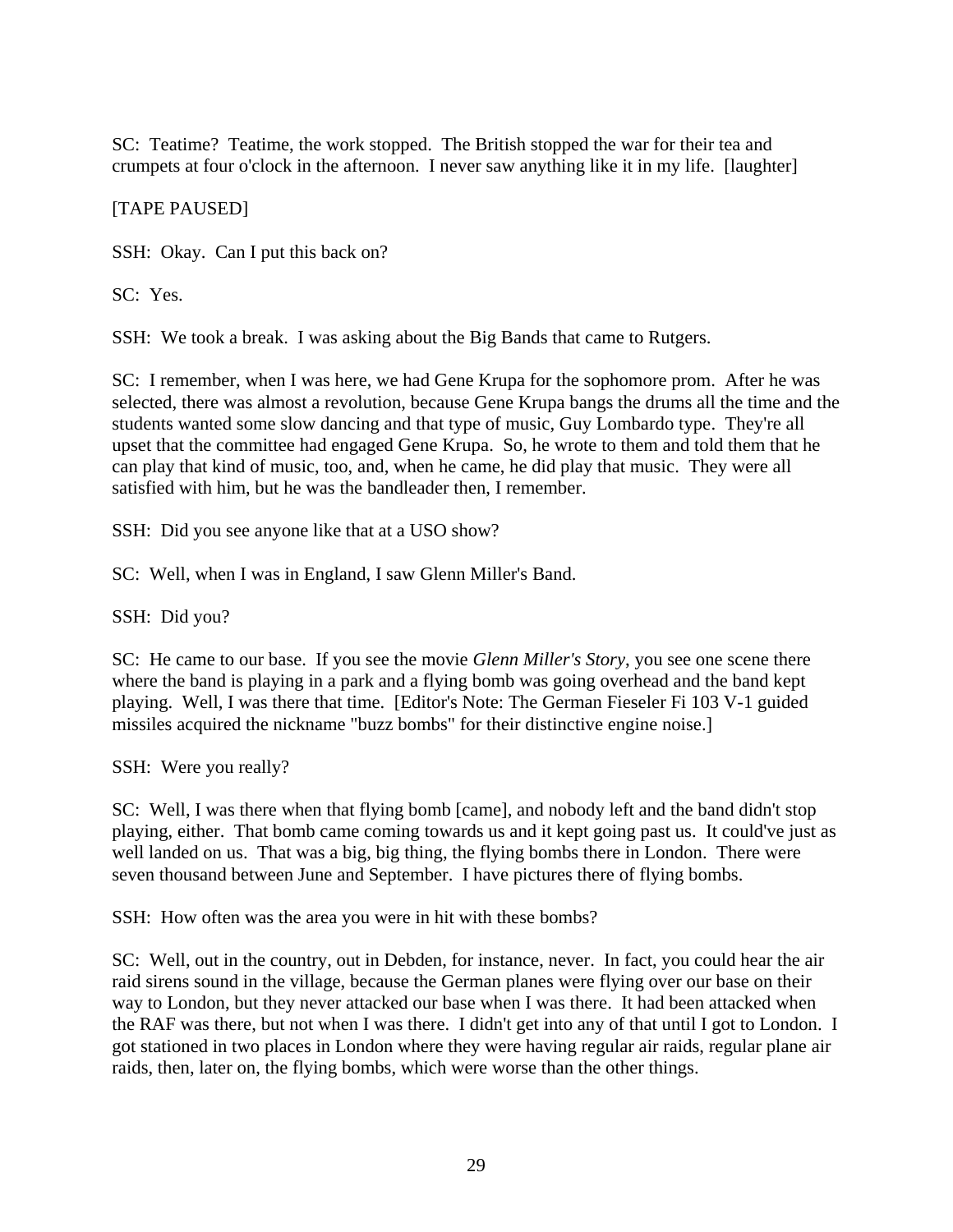SSH: When you were on leave in Cambridge, what did you see them doing to help protect the buildings?

SC: Not so much in Cambridge; in London, though, they had things like that. In fact, in London, they had barrage balloons with cables dangling over the Thames River. So, in fact, I have a picture of them, so [that] the Germans couldn't strafe the city, these steel cables hanging from the barrage balloons. It was a standing joke with the GIs that they should cut the barrage balloons and let the island sink. [laughter]

SSH: It was holding them up.

SC: British didn't like that. After all, this is their homeland. [laughter]

SSH: Did you walk around Cambridge, the university?

SC: Oh, yes, I went to King's College, I used to go to, and they had a mural, if my recollection's correct, an El Greco mural, in the chapel in King's College. Then, I saw the room where Lord Byron lived when he was at King's College, Tennyson. Then, we'd all go--they called it, they had a name for it, wasn't a rowboat. It was a flat boat, like a rowboat.

SSH: Punting?

SC: That's it, punting, on the Cam River, where it was like a stream, the river, a way to kill an afternoon there.

SSH: How were the stained glass windows protected?

SC: I don't remember at Cambridge, but I remember, in the village, when I got stationed in Teddington, where the Air Force Headquarters was, the people had the tape on their windows, because the blasts from the bombs or the flying bombs would shatter all the glass. They would have tapes, all kinds of designs, on the windows. Then, they had heavy blackout curtains, because every night was a blackout, whether there's an air raid or not. It was an automatic blackout and their newspapers, instead of having a weather report on the front page, there'd be, "Tonight, 5:05 is blackout time," and you had to close those curtains at that time.

SSH: When you were training at the British Air Force Headquarters, you said you were only there for two weeks.

SC: Two weeks at Presque Isle, Presque Isle, Maine, Atlantic City, three weeks, Atlantic City.

SSH: No, once you got to England.

SC: Right.

SSH: How long did you train there?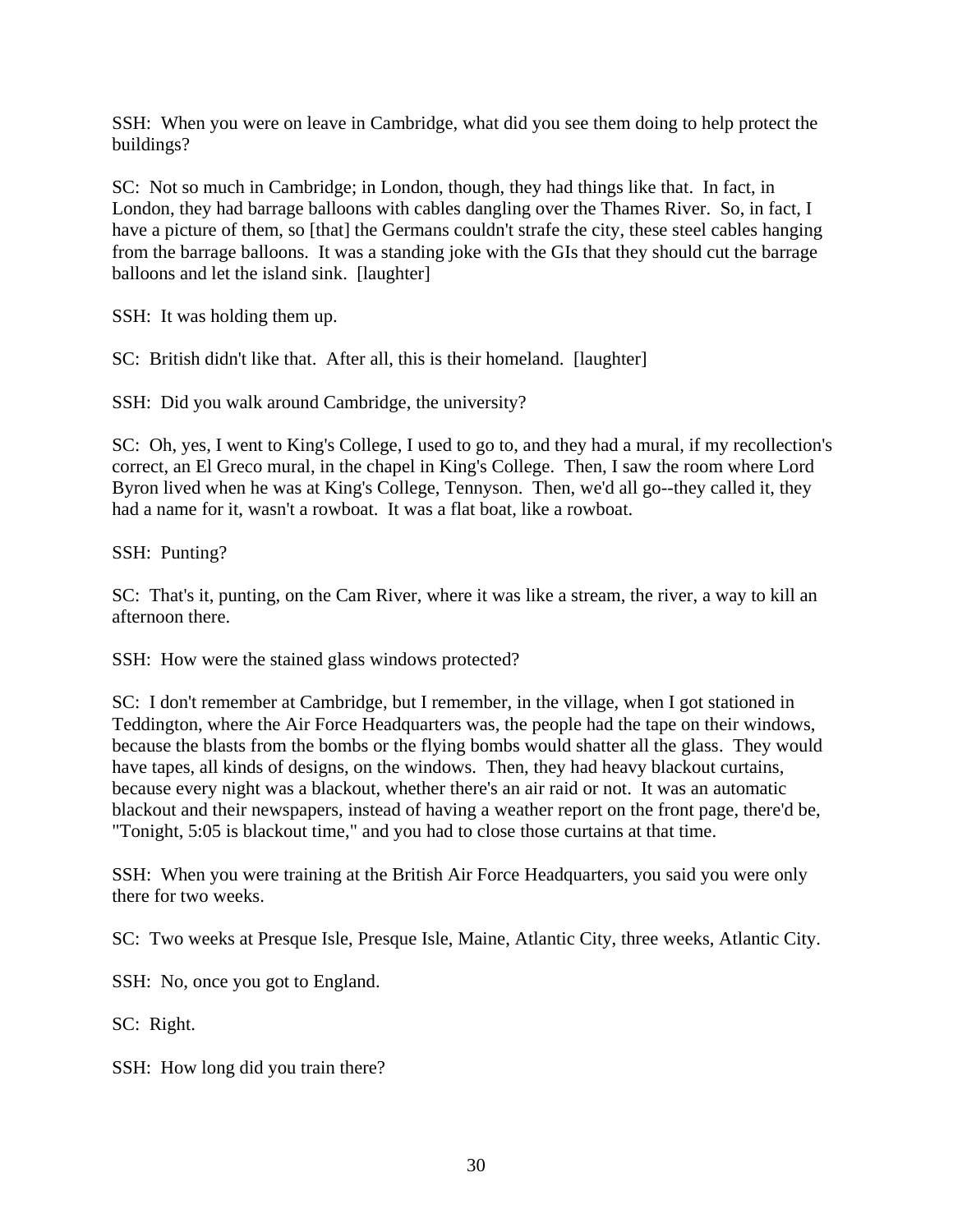SC: Right, that was a couple of weeks.

SSH: Were you housed there?

SC: Oh, no, it was the next town. I have pictures of it here. Now, that aerodrome was the Fourth Fighter Group, which was the number one fighter group in Europe, but, as I said, most of them, at that time, were former RAF pilots. Here it is, right here.

[TAPE PAUSED]

SSH: Let me turn this back on.

SC: Okay. What happened in England about writing home, before an invasion, no mail went home and my parents didn't get a letter for three weeks at one time. They inquired about it and they're finally told that, after the invasion started, that they had stopped mail and that was the reason they didn't get any letters. I used to send V-mails. These were letters you wrote on a certain form, and then, they'd photograph the letters and they sent the film to New York and processed the film in New York, then, mailed them out. That way, they saved shipping space. That was another thing over there. In the wintertime, the only food the British could really grow at home were Brussel sprouts in the winter. We ate Brussels sprouts morning, noon and night. To save shipping space, you could only get one package a month. That was another thing.

CC: Were there any restrictions on what you could write to home?

SC: What you could get from home?

CC: What you could write.

SC: Oh, yes, every letter was censored. It'd be censored. Somehow, I saw the letters after I got home, with blacked out here, blacked out there--oh, every letter was censored.

CC: Did you keep a diary?

SC: If you didn't like what's happening at your base, you had an option. One of your officers was censoring the mail. So, if you didn't like the guy, [if] you're going to tell your parents you didn't like him, you didn't want him reading that letter. So, you had a special envelope that you could take, that was not V-mail, it was a regular letter, and that was sent to a different place to get censored. So, you could say what you wanted in that letter.

SSH: I have never heard of that before.

SC: Oh, they had them. [laughter] I mean, it didn't mean that you used them for that, but that's one; I never used them. I didn't have any problems, wherever I was stationed.

CC: Did you feel that the higher ranks were demeaning towards you?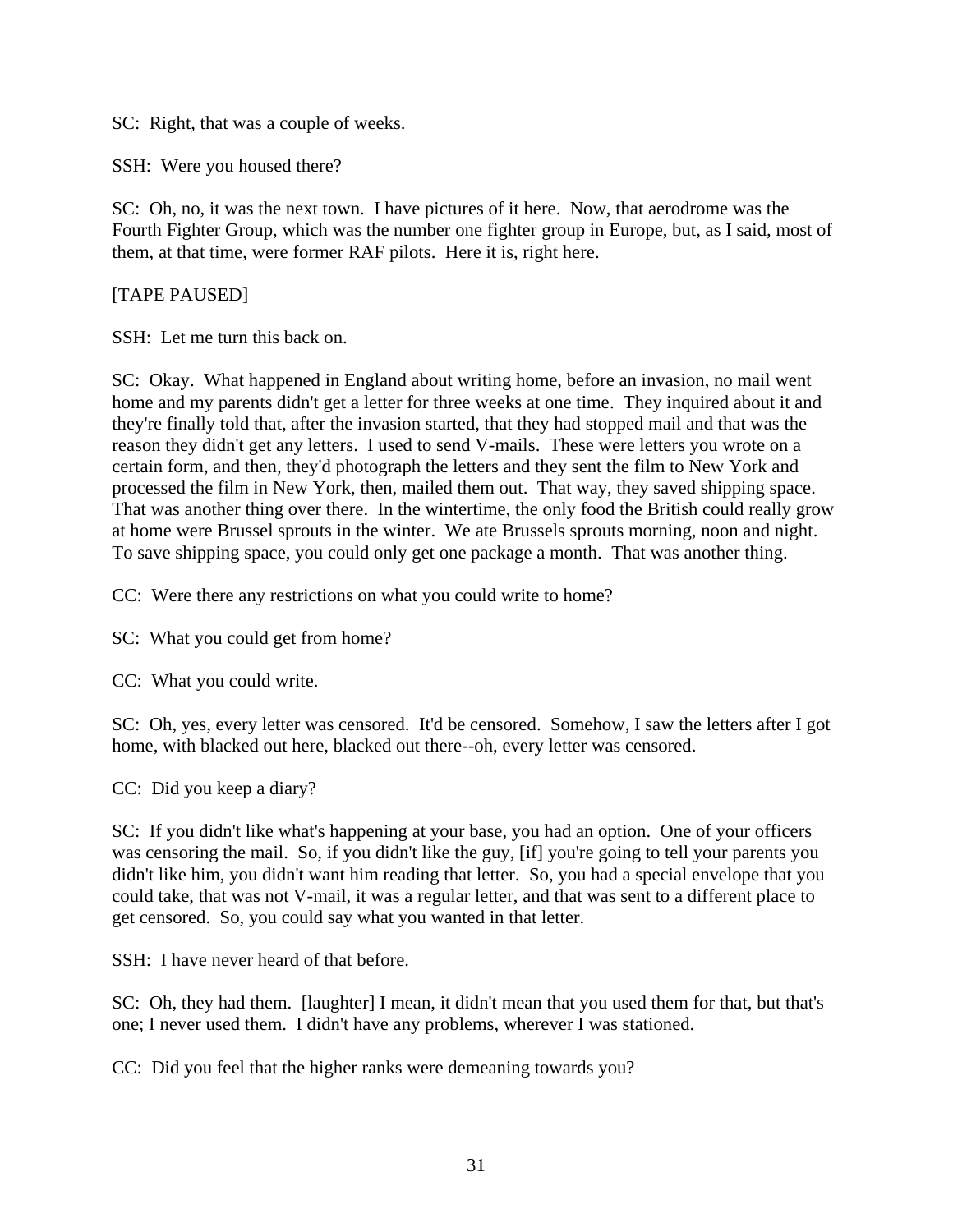SC: No. In fact, most places where I was at, I was the youngster in the place and the senior officers took a fatherly interest in me. I remember, when we're stationed in England, they were going to send eight men to Sweden. Now, Sweden was a neutral country then. This is the Air Force Headquarters. Sweden was a neutral country. So, the major who was in charge of our group took a liking to me. So, he called me in his office; Normandy had just started. So, he says, "Sam," he said, "we're going to send an advance group to Normandy, going to leave a group here in London, but I'm sending eight men to Sweden and I want you to go to Sweden. The war'll be over for you. You'll live in an apartment house, you'll wear civilian clothes, you've got real restaurants," said, "a vacation." So, I said, "Do I have a choice?" He said, "Yes, you have a choice." I said, "I'd rather go to Normandy than Sweden." So, I went to Normandy, [laughter] but the fellows that went to Sweden, they lived it up there.

KC: What were they doing in Sweden?

SC: I never did find out what they did there, and I didn't care, because I wasn't going. [laughter] Of course, I didn't know how they got there. That's the other problem--Sweden was on the other side of Norway and Norway was occupied by the Germans. I found out later, they went from Africa to Russia, then, the back way to Sweden, but I got a choice. The war'd been over for me.

SSH: What time of year was this?

SC: This was in '44. We moved to Normandy in '44.

SSH: How long after the invasion?

SC: I would say maybe about two months after the invasion, but there was still fighting in Normandy. Normandy, the breakout didn't come until August. [Editor's Note: In Operation: COBRA, July 25 to July 31, 1944, the Allies broke out of the Normandy hedgerow country at St. Lo. The attack commenced with a massive strike by nearly three thousand fighter-bombers, medium and heavy bombers. Miscommunication between the ground and air forces led to some US Eighth Air Force aircraft bombing Allied positions, resulting in hundreds of casualties, including US Army Ground Forces commander Lieutenant General Lesley J. McNair.]

SSH: When did you leave Debden?

SC: I left Debden--I was there eight months in Debden, with the Fourth Fighter Group. We had a colonel, the Fourth Fighter Group, twenty-three years old, full colonel, commanding officer of this fighter group, but he was an RAF officer. So, I was there eight months.

KC: (Chesley Peterson?), right?

SC: Yes, (Chesley Peterson?), his name was. He died a few years ago. In fact, the CO after that just died last September, ninety-one years old, but what was the question again?

SSH: You were telling me about Debden.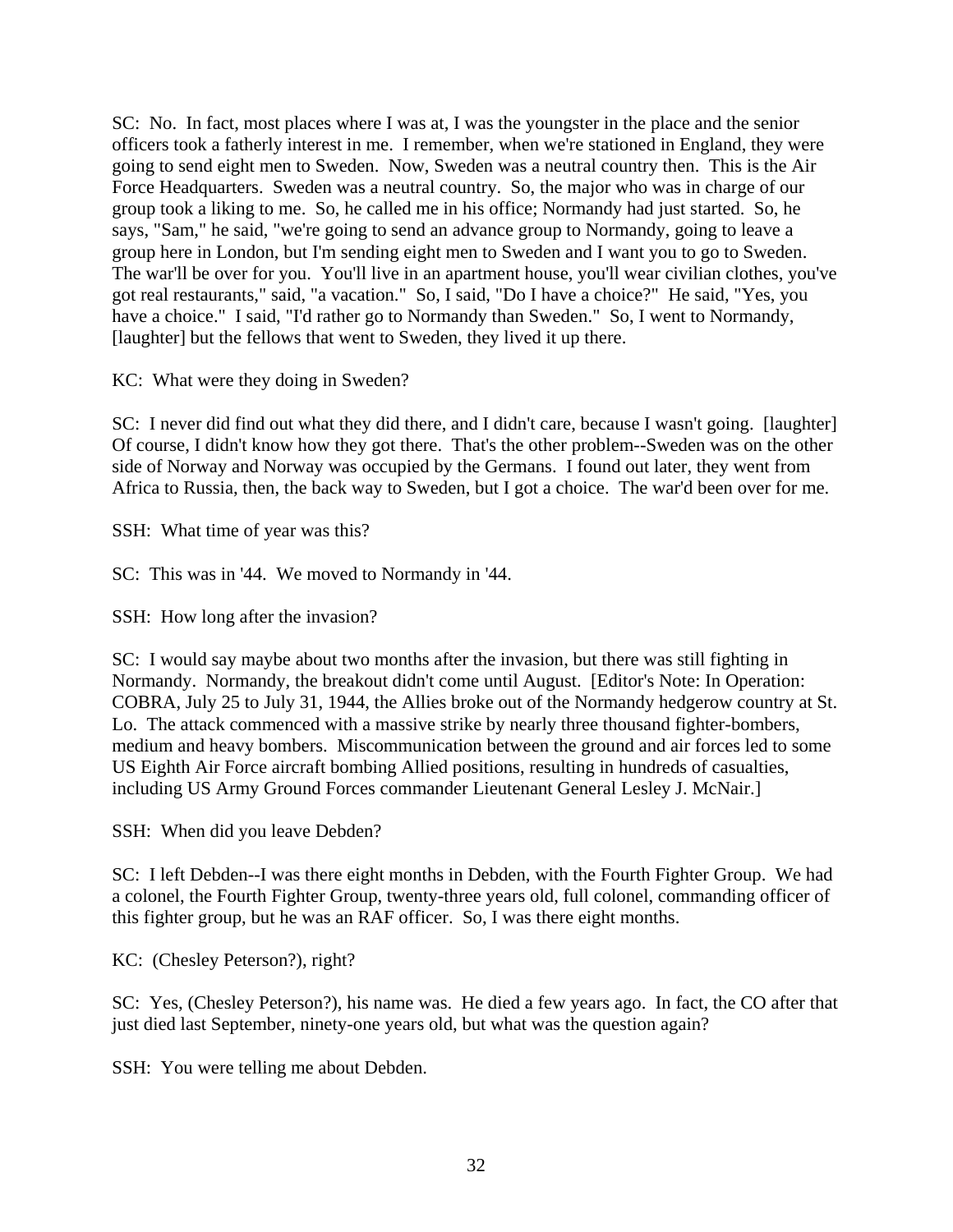SC: Oh, I was there for eight months, and then, I could see myself spending all the war years in Debden. I figured, "I'm in Europe, I want to see something. I don't want to just see England." So, they needed somebody to volunteer to go to Northern Ireland, at a weather station there. So, I volunteered to go to Northern Ireland. So, the day before I'm leaving for Northern Ireland, they changed my orders. They sent me to a bomber repair base in English Midlands, which was a mud hole. I mean, it was so bad, they closed the base a month after I was there. They had crews--well, because it was a bomber repair base, there was a lot of truck traffic. These trucks are carrying engines and things like that. They would pull off the road, make their delivery, and then, pull back on the road and all the mud would come back on the road. So, they had special crews, their whole job was to clear the roads of mud. That's their whole job during the war. You wore your overalls, you never wore a Class-A uniform, because of the mud. We lived in Nissen huts with a little potbelly stove. It was a terrible place. Now, I'm saying to myself, "I left the country club of the ETO and I end up here," but, fortunately, it worked out all right, because they closed the base a month later, but I had one experience at--Little Staughton was the name of the base, outside of Bedford in English Midlands. Air raid sirens sounded. You could hear the German planes overhead. Their engines were different than ours; they made a different noise. I had just taken a reading of the cloud coverage and I used a spotlight. They gave you an instrument called a clinometer, which is like a milk bottle, and you looked through that milk bottle with crosshairs, and then, they had a spotlight you shown up on the base of the clouds. From that, you could tell the height of the clouds. After a while, we could even guess and get it right, but, anyway, I'm back in the weather station now and the air raid sirens go off. I hear the German planes and I say to myself, "I wonder if I turned off that light." So, I ran for the light switch and I pulled the switch. I turned the light on--it was off. [laughter] So, now, I shut it off and I duck under the table, waiting for some bombs to come down, but they were more interested in bombing London. They didn't care about us, out in the Midlands. [laughter] Under the table I went, but, anyway, after a month there, I got stationed in London. The ideal place while you're in England to get was London. If you were in London, you had it made. So, they sent me to Heston Aerodrome in London, a suburb, where Heathrow is now. Heston was built into Heathrow. So, I was there for a month or two, I don't remember now, but, then, we were getting bombed now, real bombs, and then, flying bombs later on, but, at that time, I remember one night--now, I couldn't go in an air raid shelter, because I had claustrophobia. All I could think of was all that dirt coming in on me from a direct hit. So, I would get under a tree and I would crouch under a tree with my helmet on. The shrapnel coming down from the British aircraft shells are bouncing off the tree, was a little like acorns from an oak tree. So, I'm shuttering underneath, I'm watching the fireworks. They had antiaircraft guns, that the barrel was three times the length of this room, banging away. The noise was terrific, searchlights everywhere--it was like the Fourth of July, only death was coming down. [laughter] Then, after an air raid, you'd walk around the town--this was right in the town--you'd see red flags, were unexploded bombs. That never bothered me, though. I was never fearful of getting killed, but, one night, I did, was fearful. They ringed the field with chandelier flares, the only time I ever saw them. I never saw them before or since. These were--you remember, in the old days, they'd take a photograph or a group picture and the photographer had a flash, a big puff? That was magnesium he's using and these chandelier flares were like candles, magnesium candles, made like a chandelier with a parachute over them. So, then, the heat from the chandelier would keep the parachute suspended in the air and they had the fields ringed. It was six chandelier flares. You could read a newspaper, it was so light, and I'm under the tree, "The hell with this, I'm going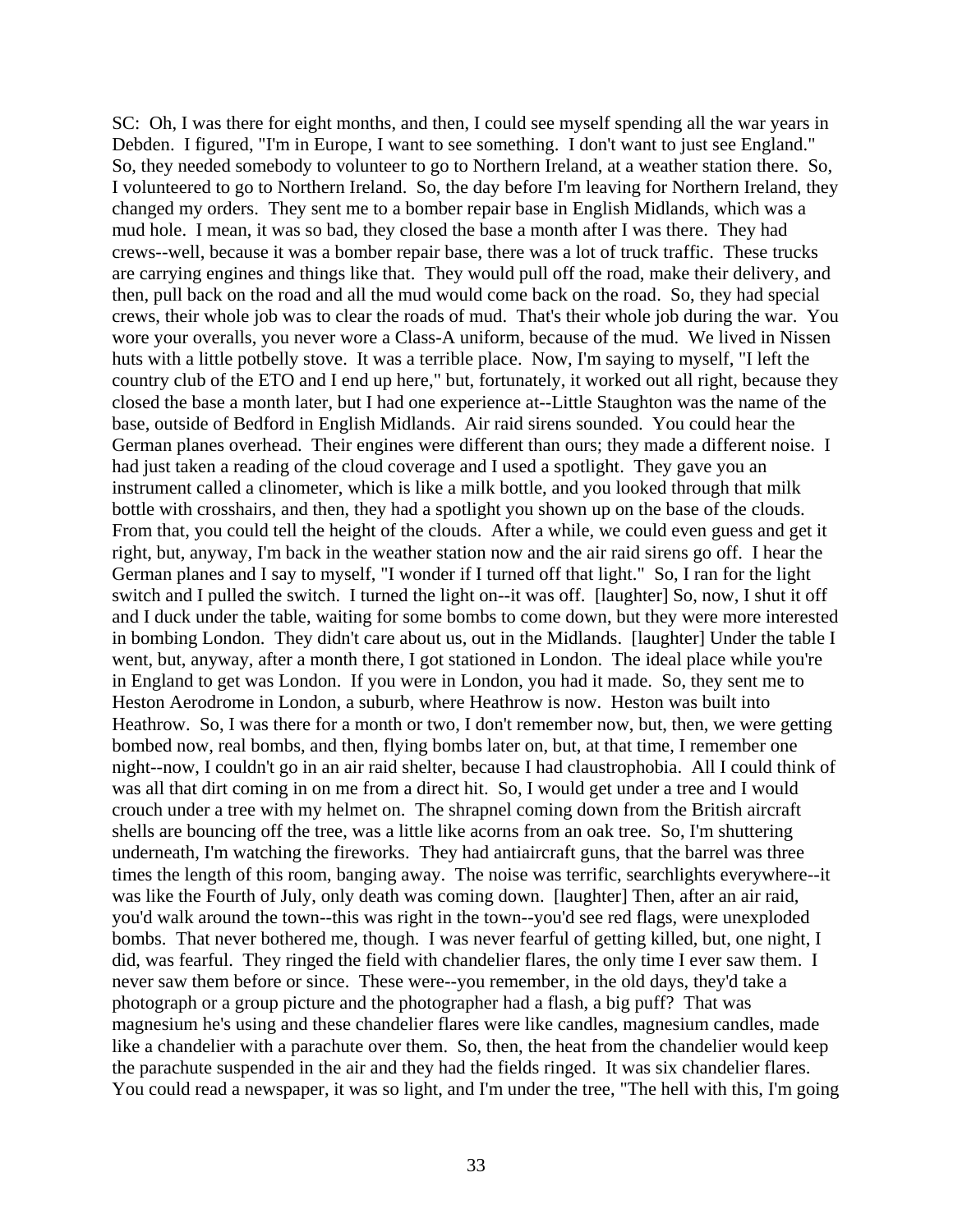to the air raid shelter." So, I ran to the shelter and I was in there about five minutes. I couldn't stand it; I got out again. I went back to my perch in the tree there, but, fortunately, nothing, no damage was done. I don't know why they [were there]; they must have been taking pictures of something, the Germans. That was the only time I really felt that I could get killed, and then, the flying bombs, what we did there--that was really bad. Here's a picture of a flying bomb. I have one right here.

SSH: Wow.

SC: All that is is a thousand pounds of blast, no shrapnel, and it has a stovepipe--see that stovepipe? That's a jet engine. The flame would shoot out that engine. You could see it coming by. It'd be [Mr. Christiano imitates the engine], like a motorboat. You look up--here, it's coming right at you or going by you. The one night, I counted fifty-four between midnight and noontime that covered the whole area. That's how many they did. They were coming in formation, coming in the rain, everything, and they came from Normandy and the German-French coast with, like, a ski chute, only reversed. They came up a chute and they went right over and it had a gyroscope on there. They weren't accurate at all, but they did a lot of damage. They were coming. So, what we did, we took our barracks and we sandbagged our barracks halfway up, about six feet. Then, we folded the legs on our bed and we put little bricks under our bed, so [that] the springs were about six inches off the floor. We had the sandbags, so that if we got hit, the blast wouldn't affect us, but they had slit trenches outside, if you wanted to go to a trench. A lot of fellows didn't get up, because, if you're going to go get up every night, you'd be up all night in the air raid shelter and everything. So, we didn't bother, most of us. We just slept and trusted, faith.

CC: Did you interact with any of the people that were living in London at that time?

SC: I had a girlfriend in London.

CC: You did?

SC: Yes. She used to ride two hours on public transportation to get [to London]. I used to meet her under the clock at Waterloo Station, in the middle of the waiting room of [the] big terminal. She used to meet me there because it would take me two hours to get to her where she was at. I met her at a roller-skating rink, Alexandra Palace in Northern London. I used to go rollerskating there. That's where I met her. I dated her for a long time.

CC: What was the morale like?

SC: Huh?

CC: Over there …

KC: When did you get to Bushy Park? Did you get to that yet?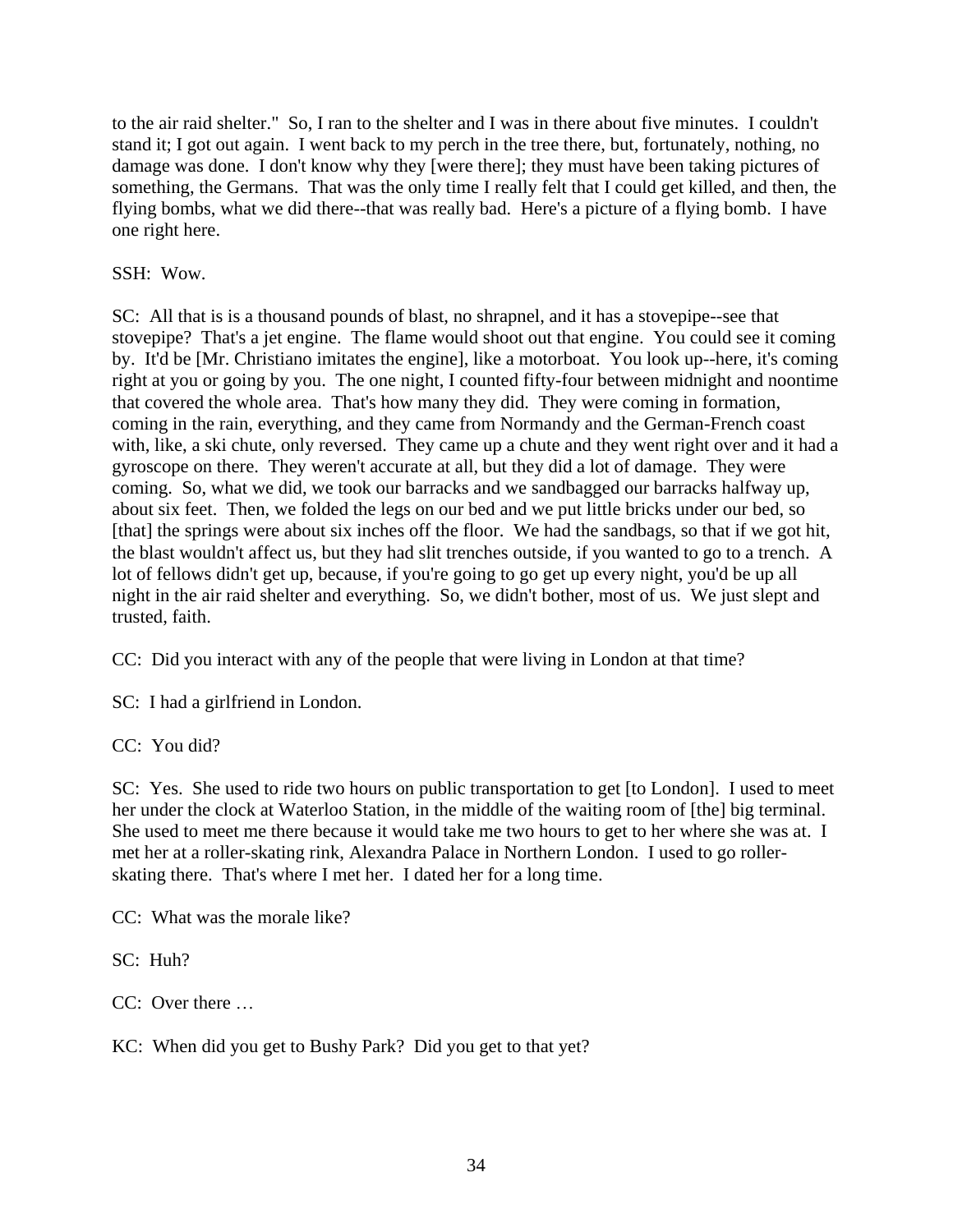SC: I got to Bushy Park in March of '44. That's where we're being bombed with the regular airplanes, and then, in June of '44, right after the invasion …

KC: No, but, at Bushy Park, you were at the Air Force Headquarters, right?

SC: Yes. That was no longer the Eighth Air Force. That was the Headquarters, United States Strategic Air Forces in London, and that included the Eighth Air Force in England, the Fifteenth Air Force in Africa, the Twelfth Air Force in Italy. [Editor's Note: Mr. Christiano transposed the locations of the Fifteenth and Twelfth Air Forces.] I worked as a crew chief in the weather station there, weather section. It was a hundred men in the weather section there and our colonel's one of the men who made the D-Day forecast for Eisenhower. He moved down to Eisenhower's headquarters. One of my jobs was, whenever I got a ship report in on the Teletype, we'd go into his office on the scrambler phone and phone Portsmouth to give him this latest ship report, weather, because you didn't have any reports coming in over the ocean. So, they were like gold, those reports, but he was down there, Colonel Yates, D. N. Yates. He just retired--just died, rather--a few years ago as a lieutenant general in charge of a weather section. This fellow was a West Point-er, a pilot, command pilot, and a weatherman, all rolled into one, and he was our CO [commanding officer], nice, nice fellow but strict. I was a crew chief. I ran--we had four sections and the cryptography section--that was my job then. We got weather reports from all over the world, coded. We had to decode them and send out our stuff coded. One thing we couldn't do was take--we used to get reports from Sweden. We weren't allowed to take the Swedish reports and send them to Russia. Swedes didn't want Russia to have those reports and, one time, one shift made a mistake and sent them to Russia and the Russians wanted to know why they didn't get it all the time. [laughter] This was an international incident, that the American ambassador and everything [had to handle]. So, the Colonel called the four of us into his office and wanted to know whose shift was on when that was sent. Fortunately, my shift was off duty that day, so, I wasn't involved, but all hell broke loose for them. When I first got to Debden, I had to be cleared for secret information. So, my uncle was a police lieutenant in West Orange at that time and they, Army intelligence agents, went to West Orange to check me out. They went to the police station to check me out and my uncle was on duty then. So, he called up my father and said, "Sam in some kind of trouble? There are people here inquiring about him." [laughter] I'd just arrived in England. My father said, "I don't know. I didn't hear anything." So, now, my father's worried that people are coming to the police station looking about me. [laughter] Well, we had to be cleared for secret information. The reason was that the British had broken the German weather code. So, we were getting weather reports from Berlin, all over Germany, temperature, cloud coverage, the whole bit. So, we made the weather map up with a piece of tissue paper over the Continent, because the invasion hadn't started. We would plot these weather stations on the tissue paper, and then, plot the rest of the map in regular ink. So, when the forecaster got that, he drew his lines, and then, took off the tissue paper and burned it. So, when a pilot looked at that, the Continent was blank, but we had reports from Berlin, cloud coverage, temperature, everything, but we only got that--about every four or five days, we'd get that. To be covered for that, I had to have clearance from the big shots. Then, I was only a corporal. [laughter] So, that was at Debden, the Fourth Fighter Group.

CC: At Debden, there is a picture of you here in front of a plane. You were describing the mud. Can you describe what they placed down?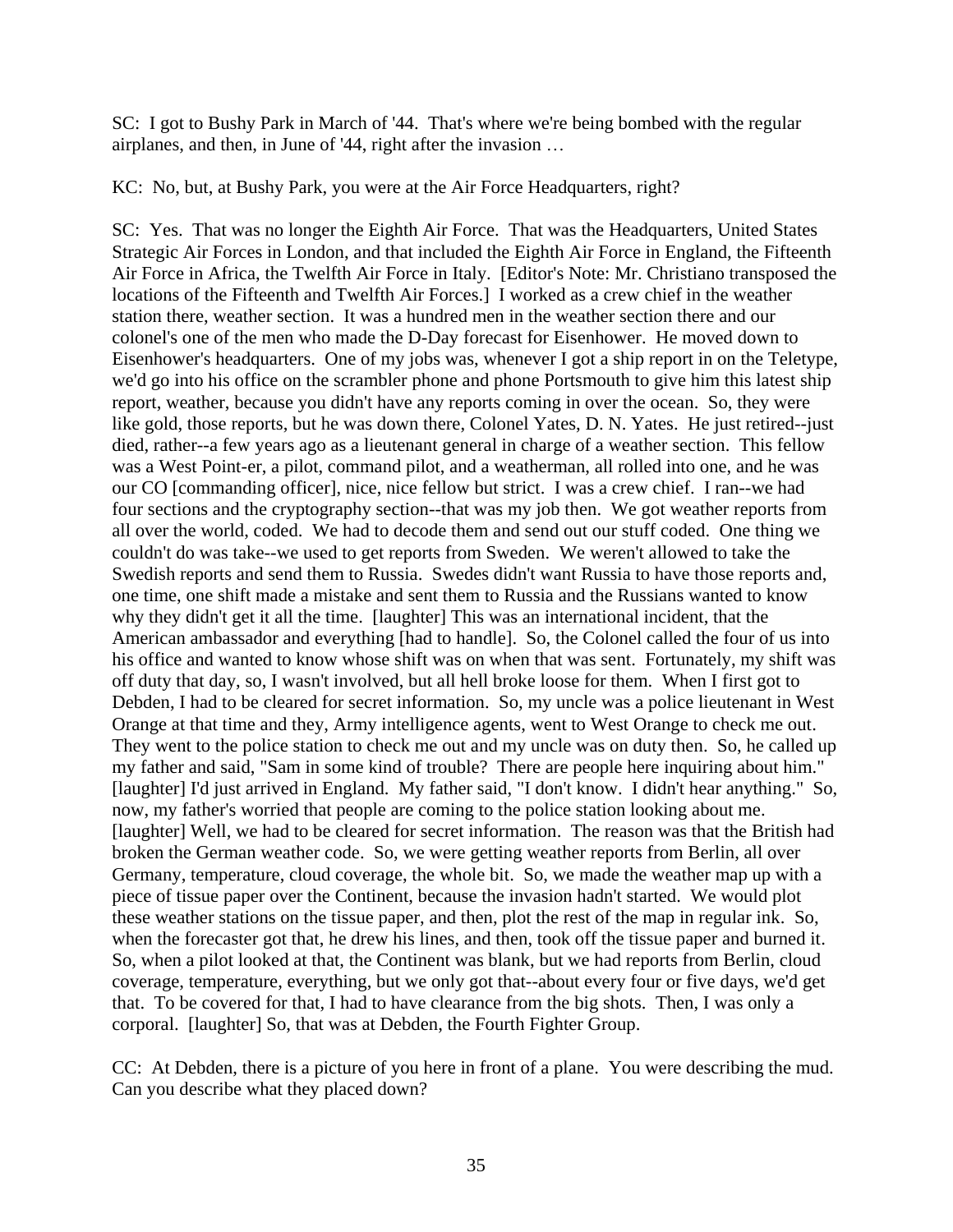SC: What picture are you looking [at]; you looking at an air raid shelter there?

CC: It is you in front of a P-47, this one right here.

SC: Oh, no, that was flat, but Debden …

CC: It looks like they put something underneath you.

KC: What was that on the tarmac?

SC: It's a steel [mat], because the weight of the plane would go down. In the revetments, they had these mats, steel mats, with a fire plate. In that time, when I was there, we had Thunderbolts. Later on, they got Mustangs. Before I got there, they had Spitfires, but the thing at Debden is, the runway had a lump in the middle. The fighter planes, they've got to get fortyeight fighter planes in the air as fast as they could. So, they would go down the runway two at a time. They would be staggered, one on one side and one on the other side, but they were staggered, two down the runway, two more came down, until they got them all airborne. Bombers are different. Bombers are slower, so, they'd have a different set up altogether, but the fighter planes were--they got them in the air quickly. That trouble, as they go down the runway, then, they get up to the hump. Then, they're going down again and you couldn't see them anymore. Then, you'd see them up, going up in the air. One time at Debden, though, we had a problem. There was no night flying there, with the American forces. The British had the skies at night, British and Germans, [laughter] but, anyway, we had them [in the day]. We gave a clearance for a mission and, about three o'clock in the afternoon, fog came in. You couldn't see your hand in front of your face and we've got forty-eight fighter planes in the air. From our control tower, you could see three British airfields. That's how close they were. So, I ran right away to our Teletype to see what they were reporting. They were reporting the ceiling's zero. So, I don't know what was happening to their planes, but the British didn't do much flying in the daytime--it was at night for them--but we had forty-eight planes [aloft]. They've got to bring them down and you can't see the field. So, what they had was a mortar right by the control tower. When you heard the planes above, they would fire this mortar through the clouds--they're low hanging clouds--and it would explode on the other side of the clouds. The pilots could see it, at that spot where the control tower was, so, they could judge from that where to start making their descent to come in to land. The whole forty-eight got down that way, keep firing that mortar up in the sky, so [that] they could see that thing. I thought it was going to be a real catastrophe. When I was at Little Staughton, that bomber repair base, bombers used to land there when they were all shot up. Rather than go back to their base, they would land at our base. You'd hear this big bang when they'd hit the runway, coming in with no wheels, skidding down a runway. Some exploded at that time, too. There'd be ten men killed on that plane, but that was part of it.

CC: Did you lose any of your friends during this time?

SC: I saw one fighter plane that crashed; it was just a ball of smoke, black smoke.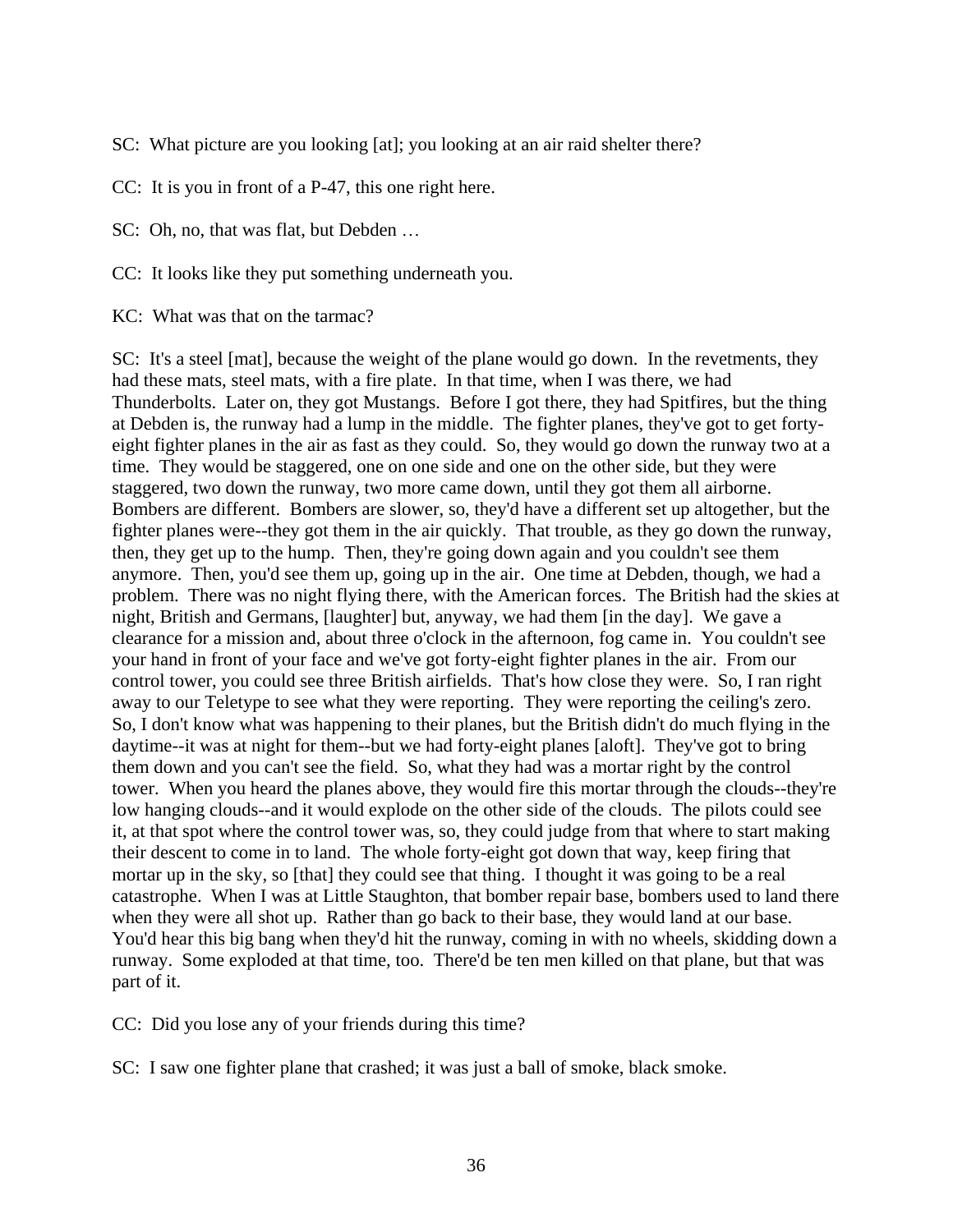CC: Did you know who the pilot was?

SC: No, I didn't know, at that time.

CC: Did you lose anybody really close to you?

SC: No, but one of the people that did get killed was Governor Lehman's son. You remember Governor Lehman of New York, was a friend of Eleanor Roosevelt? [Editor's Note: Herbert H. Lehman was elected Governor of New York in 1933.] His son got killed at our base. He got killed in a plane crash. Lot of pilots were killed in crashes. In Debden, they lost most of their pilots not in aerial combat, they lost them strafing German airfields. That was very dangerous, to strafe the fields, but, man-on-man, they beat the Germans all the time.

SSH: Did they talk about that in the clubs?

SC: Oh, yes, that was the first thing, when the planes came back from a mission, how many this pilot got, how many that--it was a contest. It was like a baseball score, "Who shot down the most planes?" Here, look in the beginning there, there's a newsletter; no, no, go back to where you were, in Debden.

CC: Oh, in Debden.

SC: I have a thing I took off the bulletin board; keep going.

CC: This one?

SC: Yes, read it.

CC: "Three FW 190s [Focke-Wulf 190] and one ME 109 [Messerschmitt Bf 109] were destroyed by pilots of the Fourth Fighter Group today while providing support for Fortresses attacking a target in Holland. Two enemy aircraft were shot down by First Lieutenant E. D. (Eddie?), 335th Squadron, and one by Lieutenant F. D. Smith, 335th Squadron, and J. A. (Goodson?), 336th Squadron. All of our aircraft returned safely. Three more enemy aircraft were destroyed on the same show by another American fighter group."

SC: It was a contest. I took that off the bulletin board. What's the date of it?

CC: June 22, 1943.

SSH: I have never seen one of those reports before. Was it official?

SC: One day, though, they put belly tanks--see, the Thunderbolt had no range. The Mustang won the war, because it could go to Berlin and back and beyond, but these planes couldn't go far once they crossed the Channel. The Spitfire's even worse. So, they put belly tanks for gasoline under the plane and the first time they went out on a mission like that, the Germans are laying off them, expecting, sooner or later, they have to turn around and go back, because they're going to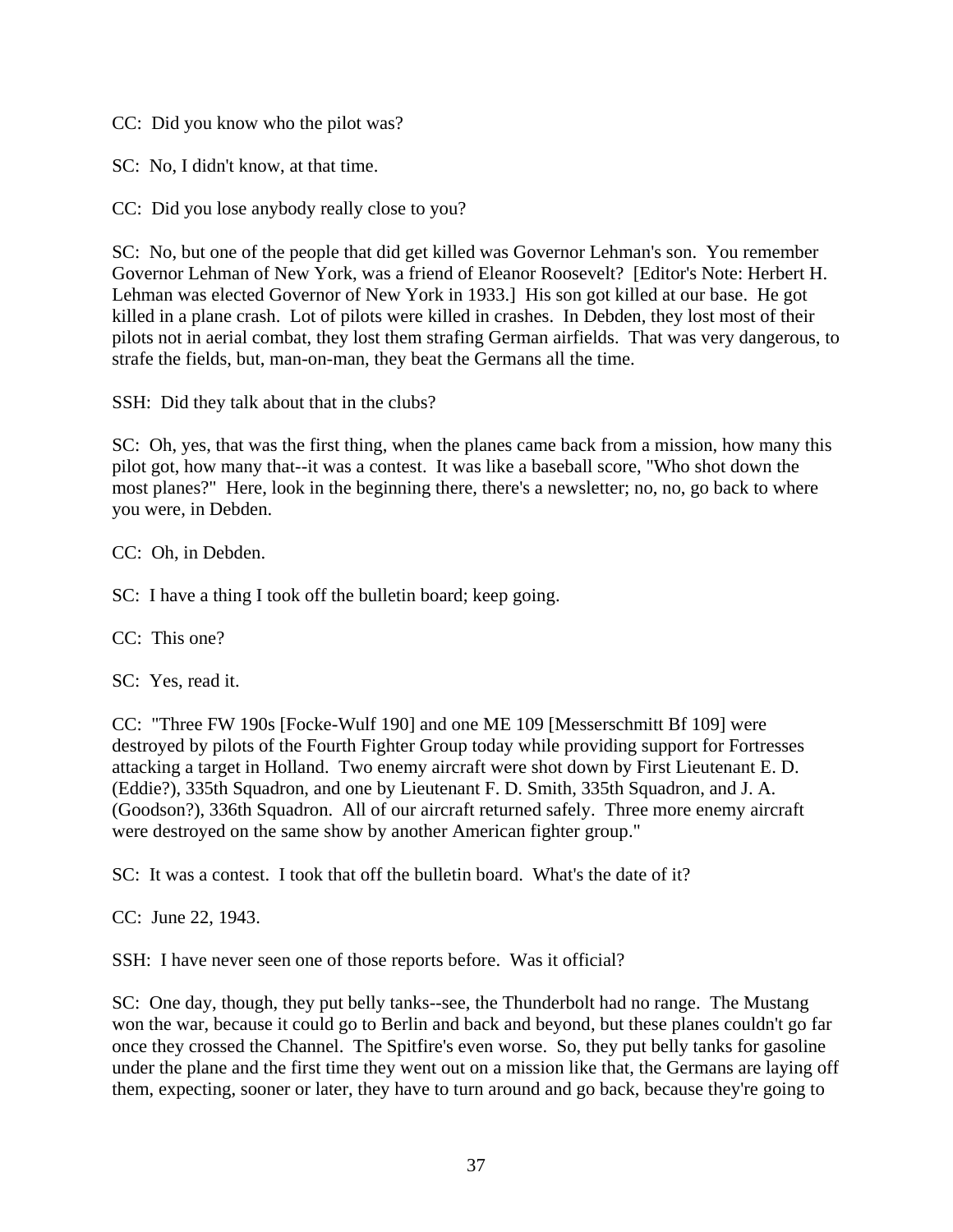be out of fuel. So, the Germans didn't go near them, but they kept coming now, because they had the belly tanks. They attacked the German squadron. They shot down--this group shot down- eighteen German planes on that mission, because the Germans were surprised.

SSH: What would be a typical day for you as a weatherman?

SC: A weatherman, well, there were two times; well, at Fort Dix, we [had] a shift change every three days. So, you'd be on a dayshift from eight o'clock in the morning to five o'clock in the afternoon. Then, the afternoon shift started at five o'clock to midnight. The midnight shift was twelve o'clock back to seven in the morning. Then, you had three days off and that went around the clock like that. Well, when I was at Debden, it was two-day shifts. Every two days, you'd change the shift, you had two days off, but in the daytime was a busy time, so, you had about three men working on this. There were only ten men at a weather station, one officer and ten enlisted men, for around the clock. So, on the dayshift, you have maybe four men working, then, the afternoon shift, maybe three men, but the night shift was only one man. Twelve o'clock to seven in the morning, you worked by yourself.

SSH: What would you be doing?

SC: Be plotting the weather map, the upper air chart, getting all this information off the Teletype. Then, we'd send our information out.

SSH: Were you sending it or were you giving it to someone else?

SC: No, no, I put it on the Teletype myself.

SSH: You did it yourself.

SC: So, we had one Teletype at the weather station. When I was in the Air Force Headquarters in Saint-Germain, thirteen Teletypes ran twenty-four hours, never stopped. We had two repairmen working full-time, keeping them going. We had six shortwave radio operators sending stuff on the radios.

CC: Were these messages going to the observation towers?

SC: They were going to other airfields. We sent them down to Headquarters, down to Fifteenth Air Force in Italy, Africa rather, over into Italy, same way, send them to the United States. They'd send us their stuff. We had to decode their stuff and we had to encode our stuff.

SSH: When you were there in 1943, when did you think the invasion was going to happen? Were you seeing the build-up?

SC: Oh, yes, I knew what was going to happen, because I was working on it. Everything changed at that time. I would say maybe three weeks before the actual invasion happened, we knew the date. Day was going to be June the 5th. Now, our colonel, this fellow I told you about, he and another officer from our group--I'm trying to think of his name, I don't think of his name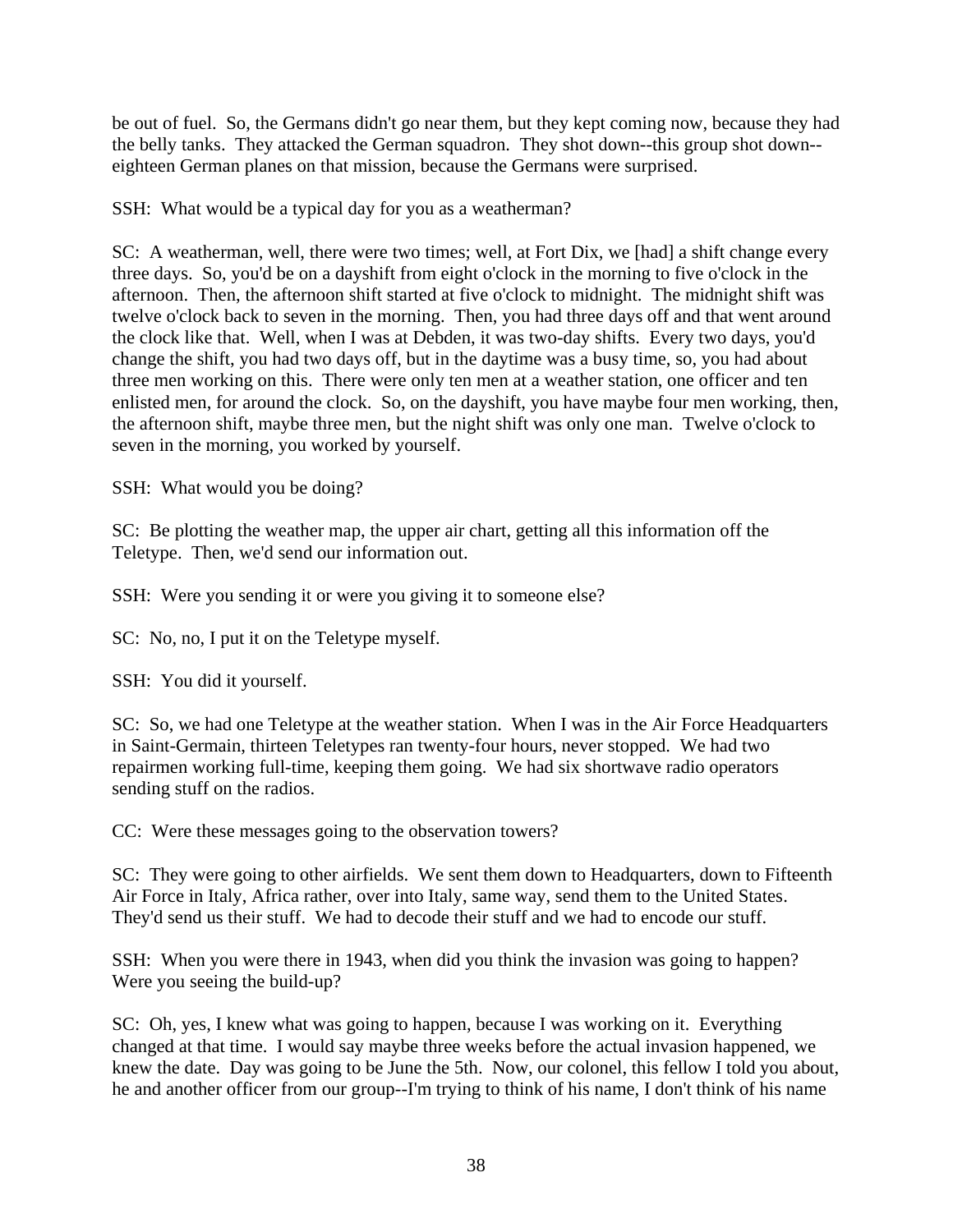now--then, there was an RAF group captain; the RAF man was a civilian forecaster, climatologist, really. Because my colonel was a colonel, they made this guy a group captain in the RAF to equal our colonel in rank. There were three men were sent down to Portsmouth and Eisenhower wanted a composite weather report. He didn't want, "Well, here, we'll make the forecast." You had the Americans in Bushy Park, Teddington, London, you had the British at Dunstable, then, you had the Admiralty with their forecasters. So, you had three forecasting centers making the forecast and the problem was that our forecasters never agreed with the British. Now, here, the British lived there and we're interlopers there, telling them what to do. So, it wasn't a "happy camper" deal.

CC: There was a conflict with the British.

SC: Because they had different ideas. First place, you can't forecast English Channel weather more than twenty-four hours in advance. They needed weather for cloud coverage, they needed weather for wave height, they needed all that stuff. The British are saying one thing, our group was saying something else, the Admiralty is saying another thing, because they were interested in wave height. So, there was friction there, a lot of friction, so much so there was name calling after a while.

CC: Was anybody right about the forecast?

SC: Yes, we were right; the Americans were right. The forecast was for June the 5th. June 5th was no good. So, Eisenhower didn't want three different weather reports for the same day. He wanted the weathermen to get together and come up with a composite one and that's what they did. So, they had practice sessions with Eisenhower about two weeks before the invasion, and then, when things got hot, he would have, Eisenhower would have, his daily reports two or three times a day. Our people were down there. We'd get them information from our headquarters in London and radio it down to Portsmouth, or telephone, rather, and then, they would give it to Eisenhower when they got together with the other groups, which they never got together with them. So, it was one thing. We insisted on our group being the forecast and Eisenhower went for that. So, Eisenhower was there with this General Montgomery and all these other people and our weatherman would get up, Yates would get up, and give what we thought was the forecast. While it wasn't a unanimous decision, they felt that was the best. They told him June 5th was no good, June 6th would be all right, but you had to have enough days afterwards, so [that] they'd get some supplies on the shore.

KC: I thought [James] Stagg gave the forecast, the RAF guy.

SC: He said he did. That's the British fellow. [laughter]

KC: Okay.

SC: I could tell you what our [CO], this fellow Colonel Yates, what he called one of them, but I won't put that on the record. It was that bad. [laughter]

SSH: Where are you in all of this?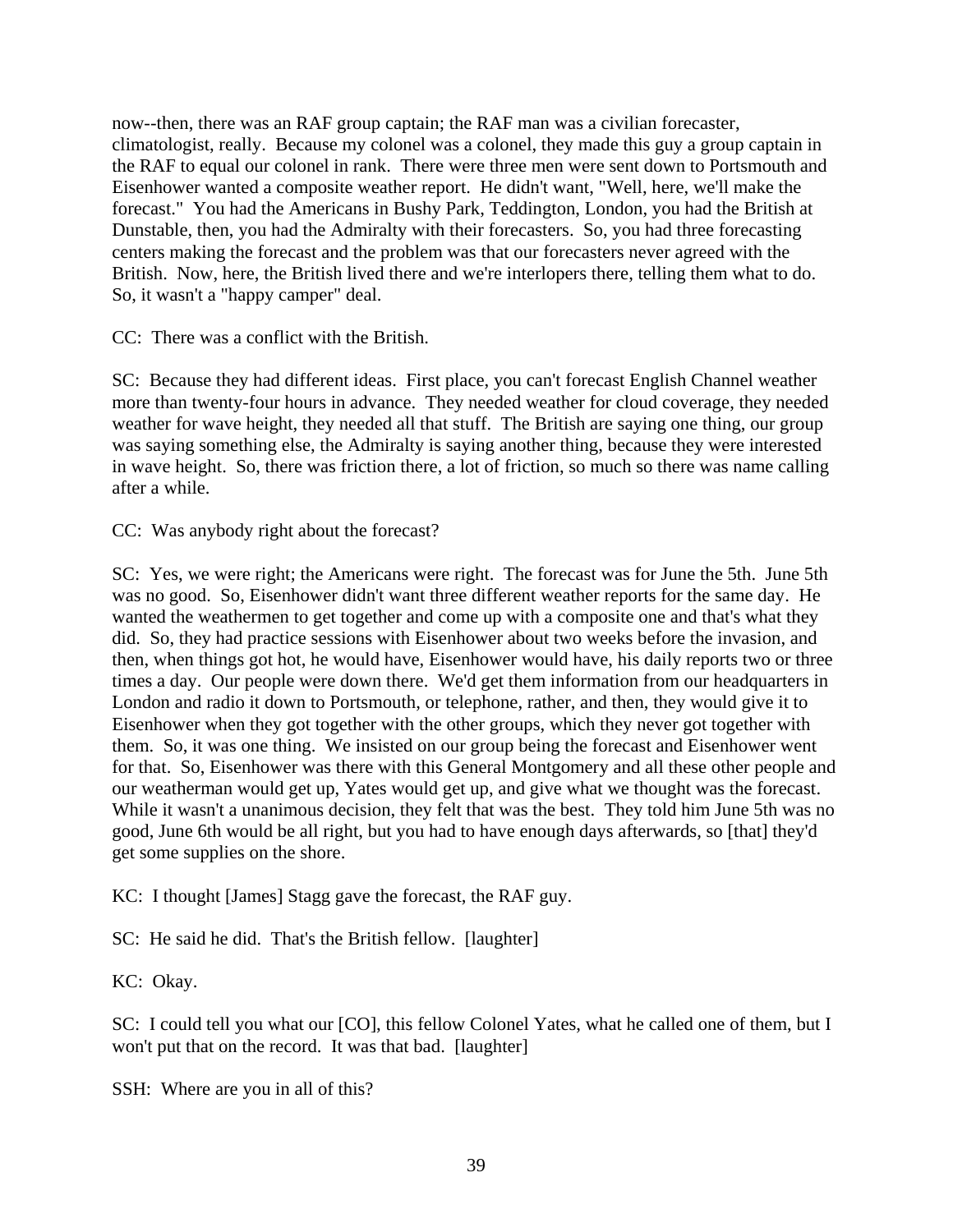SC: I was back at the headquarters. I was doing the encoding and decoding of the weather messages as they came in.

SSH: You were at Bushy.

SC: Bushy Park, which is a suburb of London. It's where Henry VIII's palace is, at Bushy Park, Teddington. They have a park next to the castle, palace. We were right in the park; we lived there right in the park. They had a tamed deer running around the place. It was right on the subway line. This is an ideal place to …

SSH: You were sent to Bushy from where?

SC: Heston.

SSH: From Heston, okay.

SC: It was a strange thing, when I was at Heston, when I worked the night shift, there was a medic right next door. He worked the night shift by himself and the flying bombs were landing at that time. So, a flying bomb hit the weather barracks over at Bushy Park. Nobody was killed, because nobody happened to be there at that time, but they destroyed the whole barracks. So, when I was transferred from Heston, one section in London, over to Bushy Park, another section in London, I left Heston and a bomb hit there and that kid was killed, the one I used to spend the night talking to each night. He got killed and, if I were there, I would've been killed. So, if I were at the other place, I would've been killed, but I had a charmed life there.

CC: Most of the events that happened while you were at war were just based on fate.

SC: That's it.

CC: That was purely it.

SC: I had the angels with me. Then, when we went to Normandy …

KC: Well, before that Dad, SHAEF was at Bushy Park, too, right?

SC: SHAEF [Supreme Headquarters Allied Expeditionary Force] was next door, Eisenhower's headquarters, right next door to ours, and, every morning, I would deliver the weather report to the war room. There'd be a guard in front of the war room and I'd hand him the weather report for that day.

SSH: Was this the war room that was underground?

SC: No, it was above ground.

SSH: Was it above ground?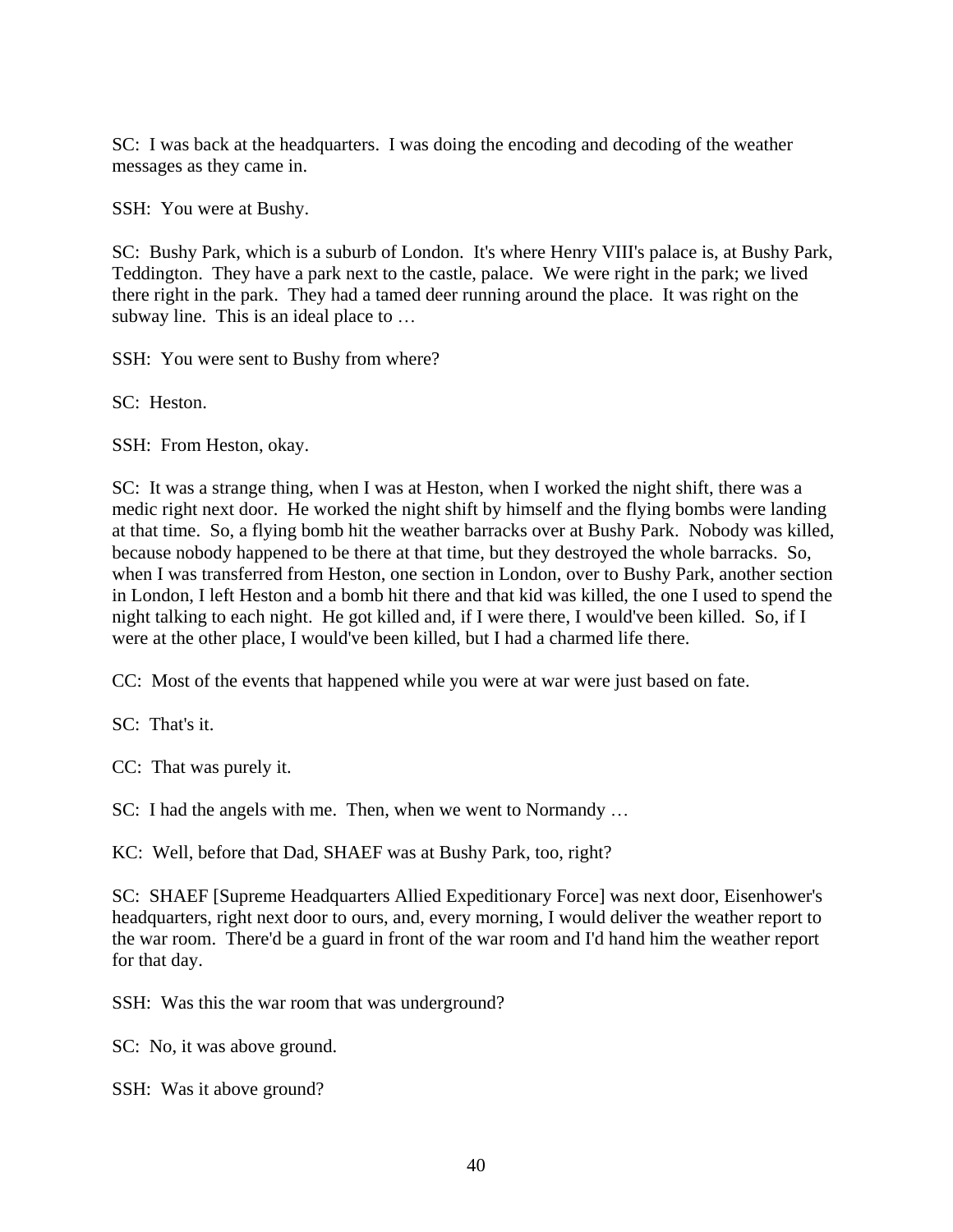SC: Yes, it was above ground there. It was a cement brick block building. In fact, all the buildings were block, above ground there.

KC: You never saw Eisenhower?

SC: I never saw him, but I saw …

KC: You saw Tedder.

SC: I saw Tedder. A flying bomb hit our camp, so, we all went to look at the damage, with a big crater. I'm trying to--take about five of these rooms and as deep as this room, blown out. I picked up a piece of the flying bomb there. It was still hot when I picked it up, "Whoa," like pewter, all in a bundle. I carried that around for months and I finally threw it away, [laughter] but I'm standing there looking at the damage and an RAF officer [is] next to me. This RAF officer was Air Chief Marshal Sir Arthur Tedder. He happened to be Eisenhower's deputy. If anything happened to Eisenhower, he was going to be the commander in the invasion, standing right next to me. He was looking over the damage, too.

CC: Did you exchange words with him?

SC: No, no, "Look at the bomb throw," no, words like that, but that was it. I mean, we didn't shake hands or anything, [laughter] but he was the number two man in the invasion. That's the closest I came to a celebrity.

CC: Did any celebrities visit the bases you were on?

SC: Oh, yes, we had Bob Hope, came to Debden. I had to work the night shift that night. So, it was ten o'clock, I'm trying to get to sleep and he's got a little stand right under my window. Yes, he was there and Frances Langford and Tony Romano was his group and he was cracking these one-liners. I said, "The hell with it, I'm not going to get out of bed. I can hear him here in bed." So, I listened to him in bed, but I still remember one joke he pulled. He said, "If women's skirts get any shorter, then, they'll put rogue on four cheeks." [laughter] I still remember that joke.

KC: Yes, he was a little racier when he was with the troops, not when he was on radio or TV, I think.

SC: He would be that way; he wouldn't say that on TV.

SSH: Not then.

SC: But, then, we had Glenn Miller, came at Debden, with the flying bombs going overhead. Nobody left. Then, I went to an exhibition bout in London, in Teddington, with Joe Louis and Billy Conn, put on an exhibition boxing match and it was only for GIs, unless you invited an Englishman. So, an Englishman came up to me--we're right in the town--asked if I would take him to the match and he would pay me. I said, "Come on, I'll take you. You don't have to pay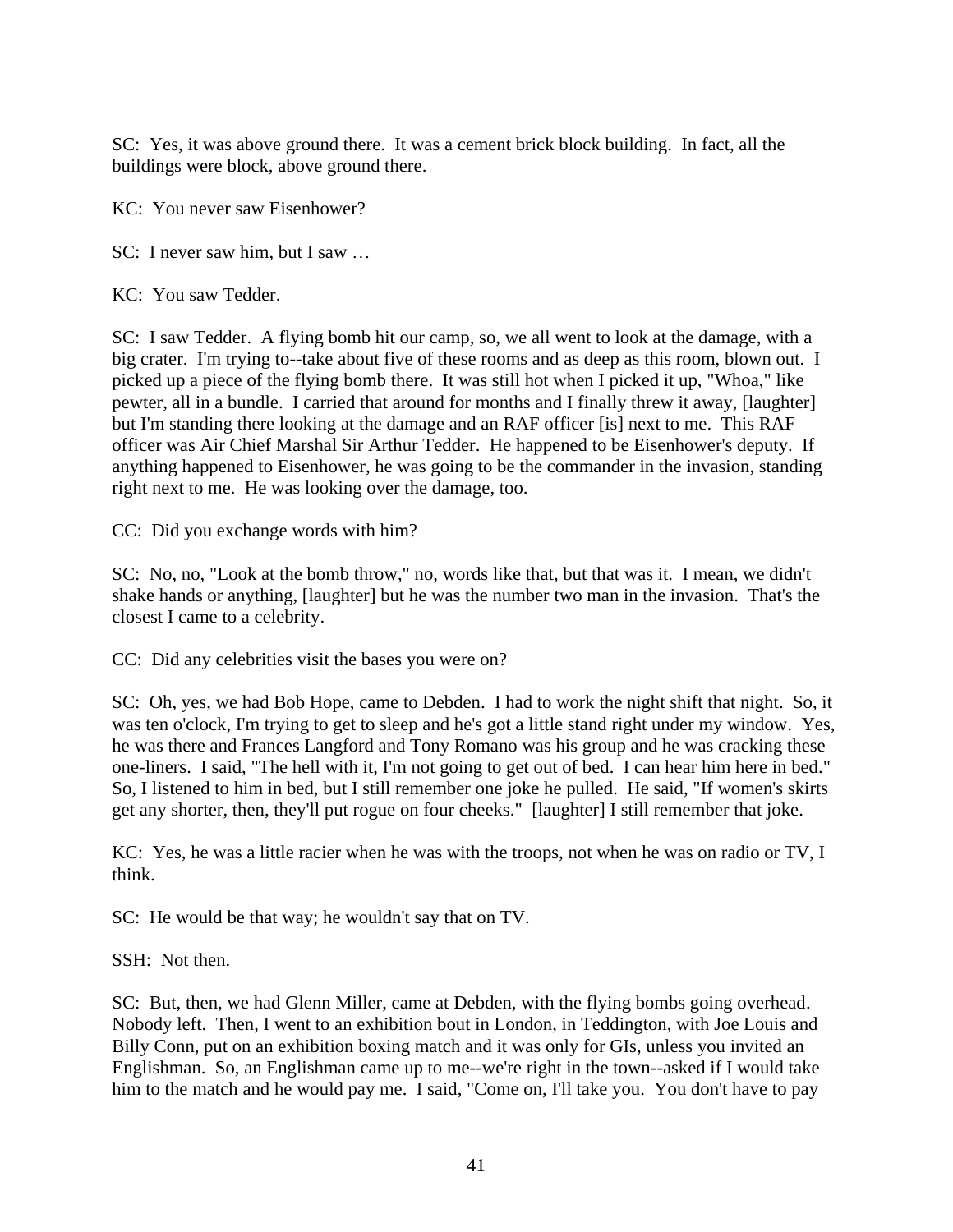me, I'll take you." So, I took him as my guest to see Joe Louis fight Billy Conn for a few rounds. That's about all the celebrities I saw that I remember now.

CC: Was the morale different among the British soldiers and the British people?

SC: Yes. See, here's what happened--we had money, they had no money. We had food, they had no food. So, they were envious of the American soldiers. So, at a bar, if a fellow had a few drinks in him, then, all hell'd break loose. I remember one fellow, one time, he had a five-pound note. That was a lot of money in those days. "This is what I think of your goddamn money," he took the bill and he tore it up and threw it in the air, five bucks in the air. Then, there was another time, when I told you about cutting the barrage balloons, let it sink. So, that was a little friction there, but it was more jealously than anything else. The cab drivers wouldn't go to a British person because the Americans tipped more. So, a British person couldn't get a cab. A GI wouldn't walk across the street; he'd take a cab to go across the street. [laughter] The British resented that, but, when they invited you to their homes, now, they didn't have any food. Everything was rationed, like a pound of butter for a month, things like that. So, if you got invited by a British family, you'd go to the mess hall and the mess sergeant would make a package for you. I remember, one package was a can of grapefruit juice and a pound of butter and things like that. You took that with you, so [that] you didn't eat up all their rations, but they were nice enough to invite you, even though it was going to cost them a lot on their rations.

CC: Did you ever go?

SC: I never went, no.

SSH: Did you go to the family of the woman that you were dating at that time?

SC: I never met her family, because she was on the other side of London. I dated her for about three months there, and then, I got shipped to Normandy. I had a deal with her that if I had to leave suddenly, I'd call her sister, who worked in the telephone exchange. I tried to get her sister; her sister wasn't there that day. So, I left to Normandy and I wrote her a letter and I knew the letter wasn't going to get to her, because I didn't address it right. There was a certain way you had to address a letter for the censors and I never did that, because I didn't know what it was at that time. So, I never saw her again, or heard from her, for that matter. She never knew I was in Normandy.

SSH: In the weeks leading up to the invasion, were there practice runs? Were you forecasting?

SC: No, I wasn't doing that, but the people that were down in Portsmouth--Portsmouth was the invasion headquarters--they were down there and they were practicing with Eisenhower, briefing him on the procedure and everything. So, when the time came, they knew what to do and we would send them the weather information, the forecasts and things like that, and then, they'd stay down there. They lived in a tent, no less, in the park. These are big shots making the invasion and they're living in a tent.

SSH: I know there were several different practices taking place.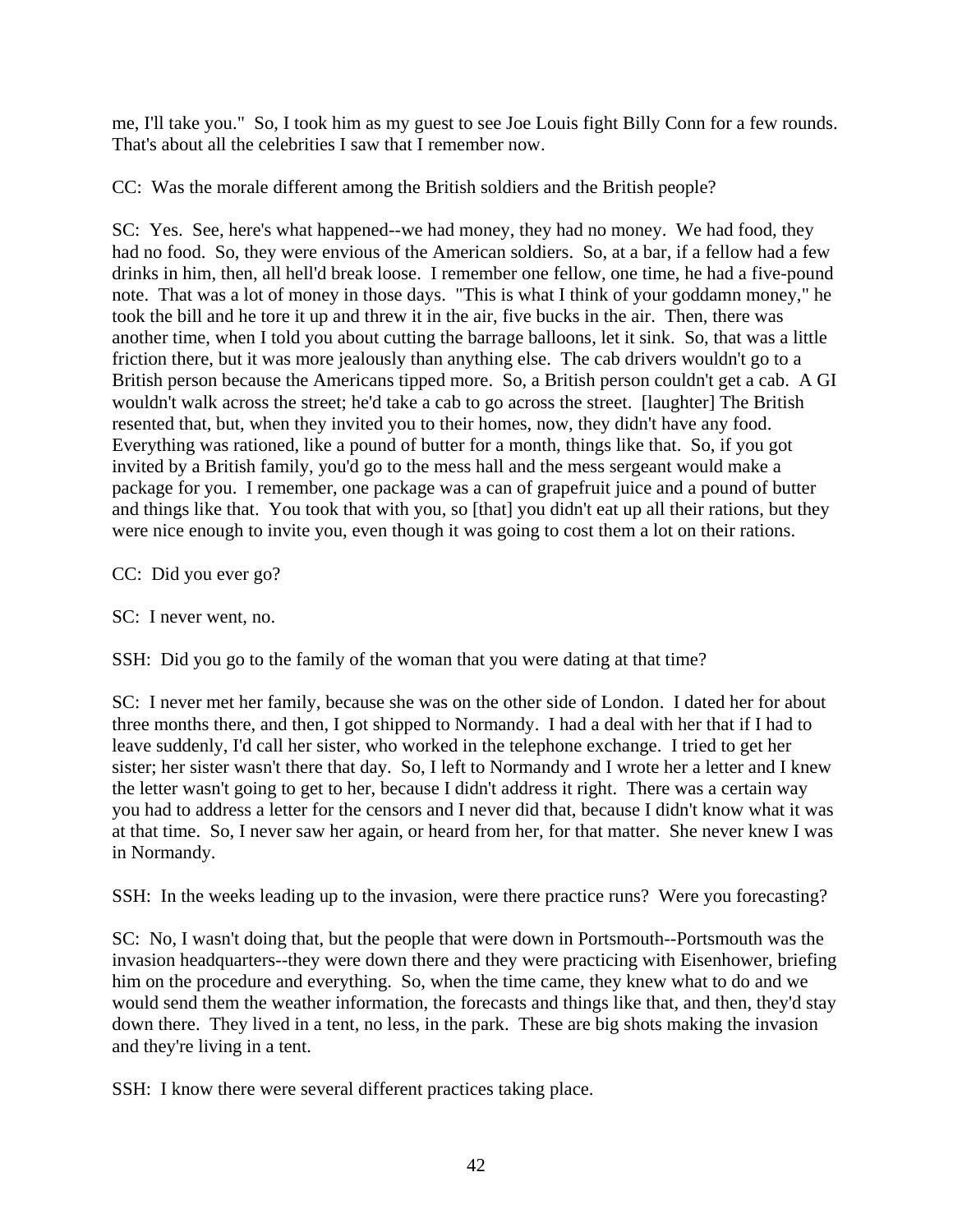SC: Right, but, in London, now, so, you had our group, which our group was called Widewing, that was the codename for our group, and you had Dunstable with the RAF, I've forgotten what their codename was, and you had the Admiralty with the Navy end of it. They all had forecasters and they were all British, except our people. Now, we're there from the United States and we're going to tell them how to run the show.

CC: Did you know D-Day was on when it was actually occurring or did you hear about it later?

SC: Oh, we knew it, the day it was going to be, ahead of time. We're getting all that information and, on the ship reports, now, the ship reports would come through--it was a rarity to get a ship report--and I had to make sure those Teletype machines [worked], that there wasn't a ship report in there that anybody missed. Whenever I'd get one, I'd go right to the Colonel's office with a scrambler phone. In fact, he had a tape recorder on the phone. When you scramble, you get the other person on the other line, which was a Wren [Women's Royal Naval Service (WRNS)] down in Portsmouth, a British Wren in the Navy, a Navy woman. Then, you say, "Scramble." She pushes a button, you push a button--nobody can tap that line. That's out of the code business. I would give her the ship reports and they'd thank me profusely for sending it in, because weather moves west to east. So, you had Ireland there and nothing beyond that. So, if you got a ship report, they were like gold, when they would send them, because the ships were, the convoys were, radio silent.

SSH: Did you see people moving out, going south, in the weeks before to get prepared?

SC: No, but that was what was happening. What was happening, the roads were being mobbed, the little country roads. See, they had big depots where they had all these tanks, trucks, everything, all these supplies, and, when it came time for the invasion, they hid the roads that go down to the coast. You had the ships coming down from Scapa Flow in Scotland, coming down through the North Sea. You had the other group coming down the Irish Sea, all convening at Portsmouth for the invasion. In fact, Steve was just mentioning the other day, about the Fourth Infantry Division, was one of the invasion divisions, they were rehearsing the invasion at a beach in along the English Channel.

KC: Slapton Sands.

SC: Wherever it was, and a ship got torpedoed and 750 men lost their lives there, more than they did when they landed in Normandy for the Fourth Infantry Division. So, you had to be blind not to know the invasion was coming.

SSH: That was one of the things that was really covered up.

SC: Right; not only that, I remember, when we got to Normandy, you hear messages on the radio, "Hello, Rolo, this is Armory," and they would say something. This was the French Underground contacting one another. It was all a big secret, but it wasn't a secret. If there were any Germans there, they had to be blind not to know something was going to happen--they didn't know the exact date--when they see all the supplies coming down to the coast and everything.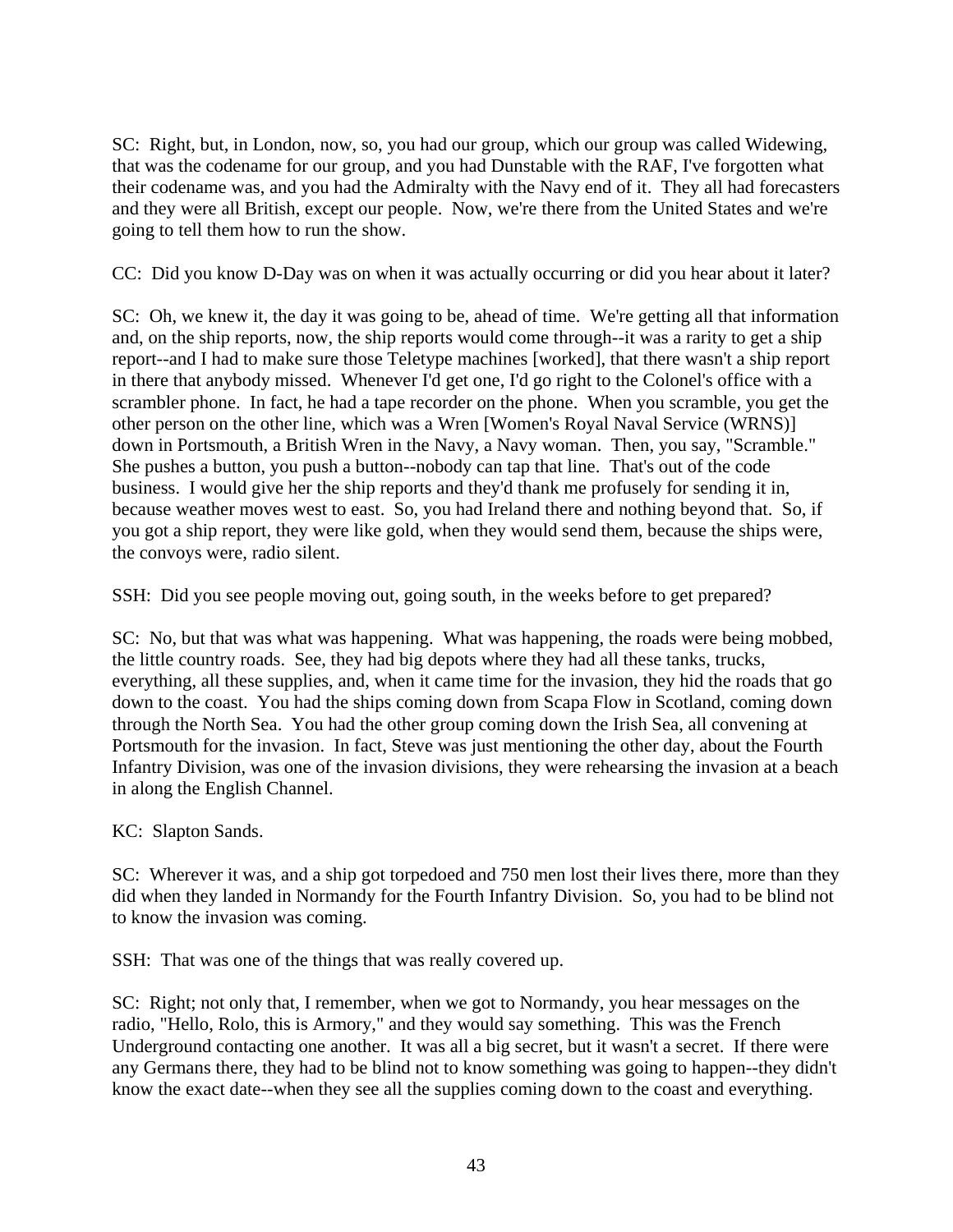Then, when it did happen, Hitler thought it was going to be at Calais, was only twenty-one miles, never dreaming it was Normandy. He wouldn't release the *panzer* tanks from Calais and that gave us a foothold. If he'd released the *panzer* tanks then, it may have been a different story.

CC: What were the feelings after the invasion? Was there any celebration going on?

SC: What happened afterward, they got bogged down in Normandy and there was no way they could fight their way out of Normandy with all the hedgerows. Hedgerows are these hedges, that's what they were, just hedges, and apple orchards in Normandy, farms, dairy farms. A tank couldn't go through a hedgerow--that's how tight it was. So, they were bogged down in Normandy. So, the ground generals wanted to use the Eighth Air Force to bomb the German lines and they didn't want to do that, because they were bombing German cities and they didn't want to waste time doing tactical work, which the Ninth Air Force did that, but they didn't have the bombers we had. So, it was decided that they would bomb the German lines at St.-Lo, which is down the foot of Normandy. They did bomb that and they blasted a hole right in the German lines, but they killed a hundred American soldiers. An American general was killed in those air raids.

KC: McNair.

SC: That's the name, McNair?

KC: Lesley.

SC: But, they made a dent in the German lines where Patton poured through it, and then, he was on his way.

SSH: Are you aware, as a weatherman, that these operations are taking place?

SC: Oh, yes, because we had--I'll give you an example. When I was at Debden, I worked in the weather station at night. I'd have the radio on and I could hear--this is a shortwave radio--you could hear the German radio stations going off the air. So, I could follow the RAF going out to bomb the German cities. I knew right where they were going, because the radio stations, after each one's getting closer, that station was gone.

CC: Did you have any communication with people other than weathermen? Did you have communication with anybody else in the military?

SC: No, just the weathermen. We didn't mingle with anybody else. We were all by ourselves. We're only ten men.

SSH: You were in Bushy Park and you were sending weather down to where?

SC: Africa, Italy, the United States, all over.

SSH: How long were you there before they transferred you again?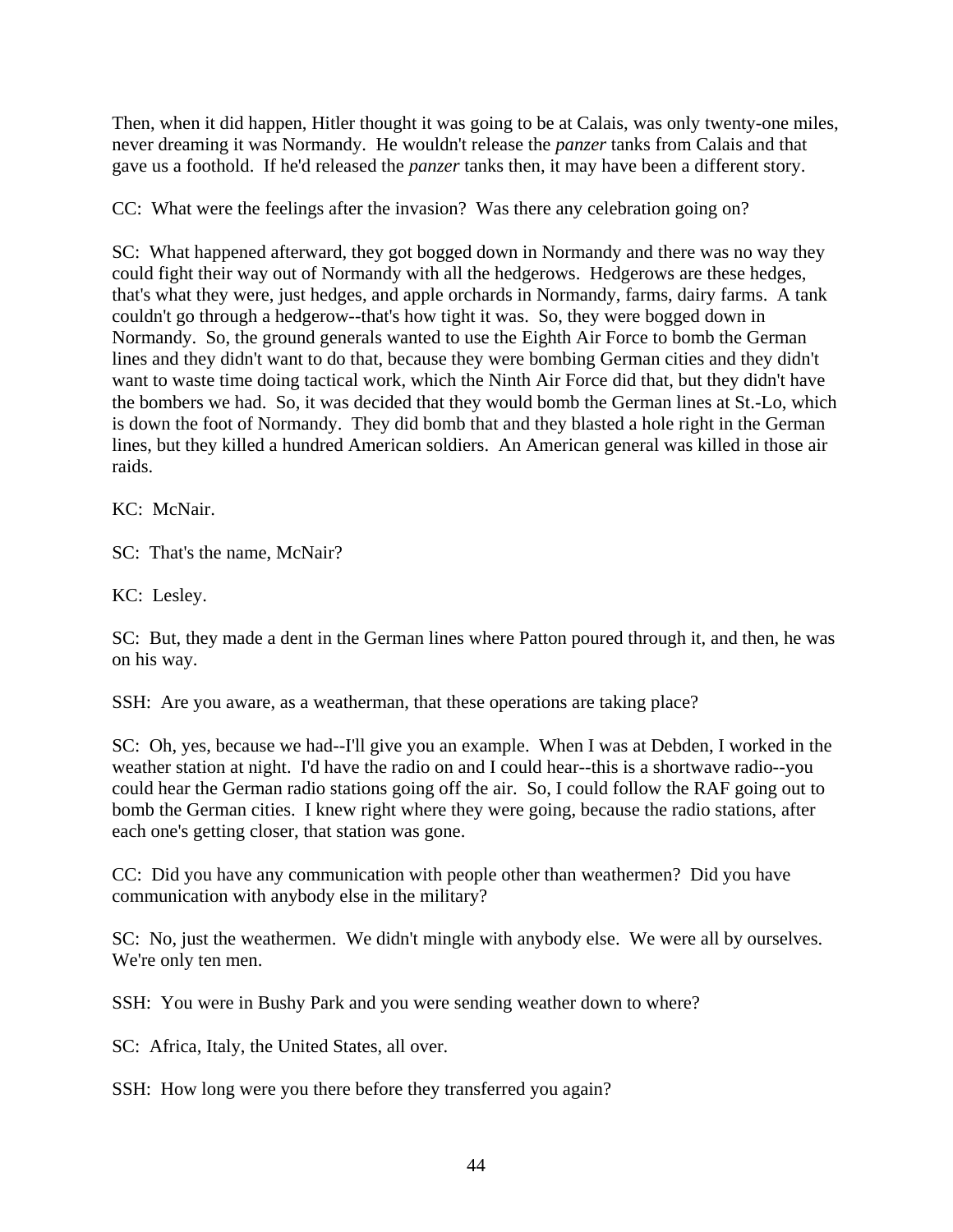SC: I stayed with that outfit until the end of the war, the headquarters. This was the Strategic Air Force Headquarters. I was with them until the end of the war

SSH: They moved from Bushy.

SC: We moved from Bushy Park; we moved to Normandy. Then, from Normandy, we moved to Saint-Germain-en-Laye, a suburb of Paris. Saint-Germain's where Mary, Queen of Scots, grew up, in that town.

SSH: From Bushy Park, how were you transported? Did you take all your equipment with you?

SC: Oh, this is funny. It was a hurricane that day. The field was closed in, the field where we had to take off from, but this weather officer was a command pilot. A command pilot doesn't need a weather clearance; he can do what he wants to do. So, he got the General's plane, a fivepassenger Beechcraft, two-engine plane, the General's private airplane. He got that airplane to fly us to Normandy.

SSH: Who goes and what goes?

SC: Yes, this officer picked them out. So, I was one of them selected. So, I said, "Wait a minute, we're going to fly to Normandy all by ourselves. Supposing a German plane picks us up? We're dead ducks." "Don't worry about that. We'll be over in Normandy, everything's okay." It's a hurricane; the field's closed in. We're in a hurricane, had a dirt runway where we're going to fly it from, six inches of water on the runway. "We'll go." Pilots are a world by themselves, nothing, no danger at all to them. So, we're going to fly and what am I going to say, "I can't go?" My option was to go by landing craft. I had to wait ten days for a landing craft and get seasick crossing the Channel. So, the five of us went on the plane and he's flying by himself. Usually, it takes two pilots on a two-engine plane; he's flying himself. We took off. The water's splashing, down the runway we went, dirt runway, and off we go. Now, we're headed for Normandy and you could see down the shell holes and everything, where we were flying. We landed on a landing strip just hacked out of the woods and at the end was a little radio shack. About eight o'clock at night now, I remember, a farmer there was with his horse and wagon. He saw us there, didn't know what was happening. So, now, we have no place to stay. It's eight o'clock at night. So, the fellow in the radio shack says, "Go down the road about a mile. There's an evacuation hospital. They'll put you up for the night and give you something to eat. In the morning, we'll send a truck down for you." "Fine." We get down there, mess sergeants gave us something to eat, gave us a bunk. Now, these hospital tents hold forty men. They're big, long tents. "SO, three guys can go in there, one guy in that one, one guy in that one." So, they sent me with one fellow. I look in the tent--they're German prisoners, wounded German prisoners. Now, I'm not sleeping with those guys. "So, all right, try one of the other tents." So, I went to the other tents, where there are American wounded, and I spent the night there. About three o'clock in the morning, I had to urinate. So, I went out to the latrine. I get over there, there's a German solider there. Now, the latrine was just a ditch with a little screen around it and this guy's on the other side of me. I look up and there's this guy standing there. He's got his arm in a sling and I had a rifle. I thought, "I'm going to take my rifle. I don't know what the hell's out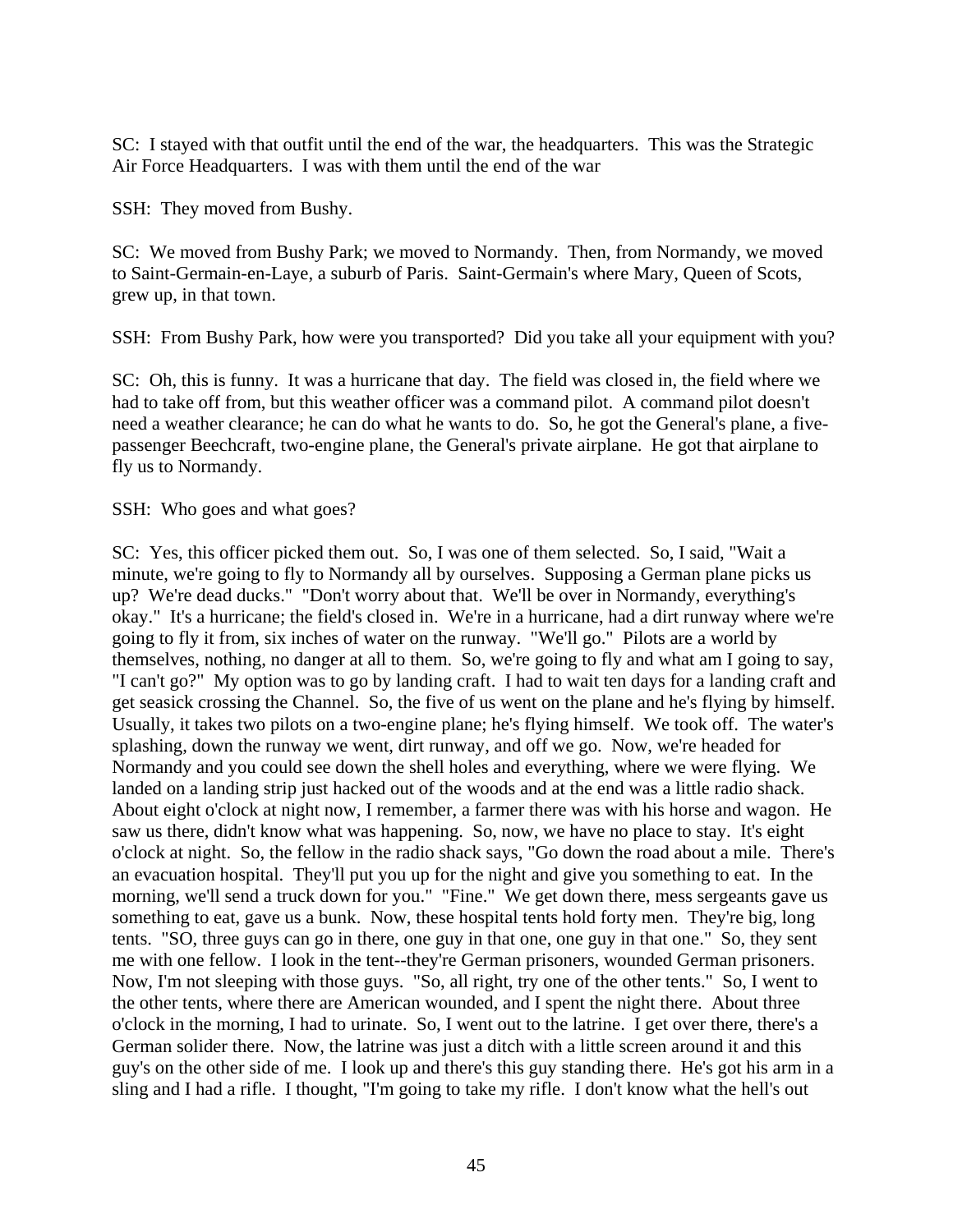there. I'll take my rifle." I had a twelve-round clip with a carbine, but I had no bullets in the chamber and I look at this other guy, "This guy makes a dash for my gun, there's going to be trouble here." So, I put a round in the chamber and you could hear it click. He knew--he heard the click. He didn't know whether I was going to shoot him or not. I'm seeing whether this guy's going to get excited now. He's liable to make a stupid move and I'll have to kill him. So, I'm watching him like a hawk and he's watching me like a hawk. Now, to get back to the tent where he was at, he's got to walk around me. So, I walk on the other side of the latrine. He's saying, "Comrade, comrade." When the Germans surrendered, that's what they said. "Yes, come on, come on, comrade. Go that way." There was no problem, but I didn't know it was going to be no problem.

CC: Did you ever hear about what was happening in the Pacific Theater?

SC: Yes, we had the *Stars and Stripes* newspaper. That came out, I think, every day, *Stars and Stripes*, and Bill Mauldin's cartoons.

CC: Was your feeling towards the Japanese different than what you felt towards the Germans?

SC: I think there was. You know the old saying, during the Indian Wars, that, "The only good Indian is a dead Indian?" The only good Japanese were the dead Japanese. That was the way they felt at that time, after Pearl Harbor.

CC: Did you feel that way?

SC: I didn't care. I wasn't interested in the Pacific. I had my own problems. [laughter]

SSH: When you were first in Normandy, how long were you there for?

SC: I remember being there about two weeks before we moved to Saint-Germain.

SSH: Did the General's plane stay with you?

SC: It stayed there. What happened, I said it was a hurricane, the plane had ropes down and you had a corkscrew that you screwed into the ground to keep the plane from flipping over. We left the plane; I don't know what ever happened to it. They came, a truck came, and picked us up. The next day, it took us to Granville, which is near the Gulf of Saint-Malo on the western coast of Normandy, about halfway up the coast. We were there for about two weeks before we moved to Saint-Germain.

SSH: Were you forecasting in those two weeks?

SC: Oh, yes.

SSH: You had equipment with you on that plane.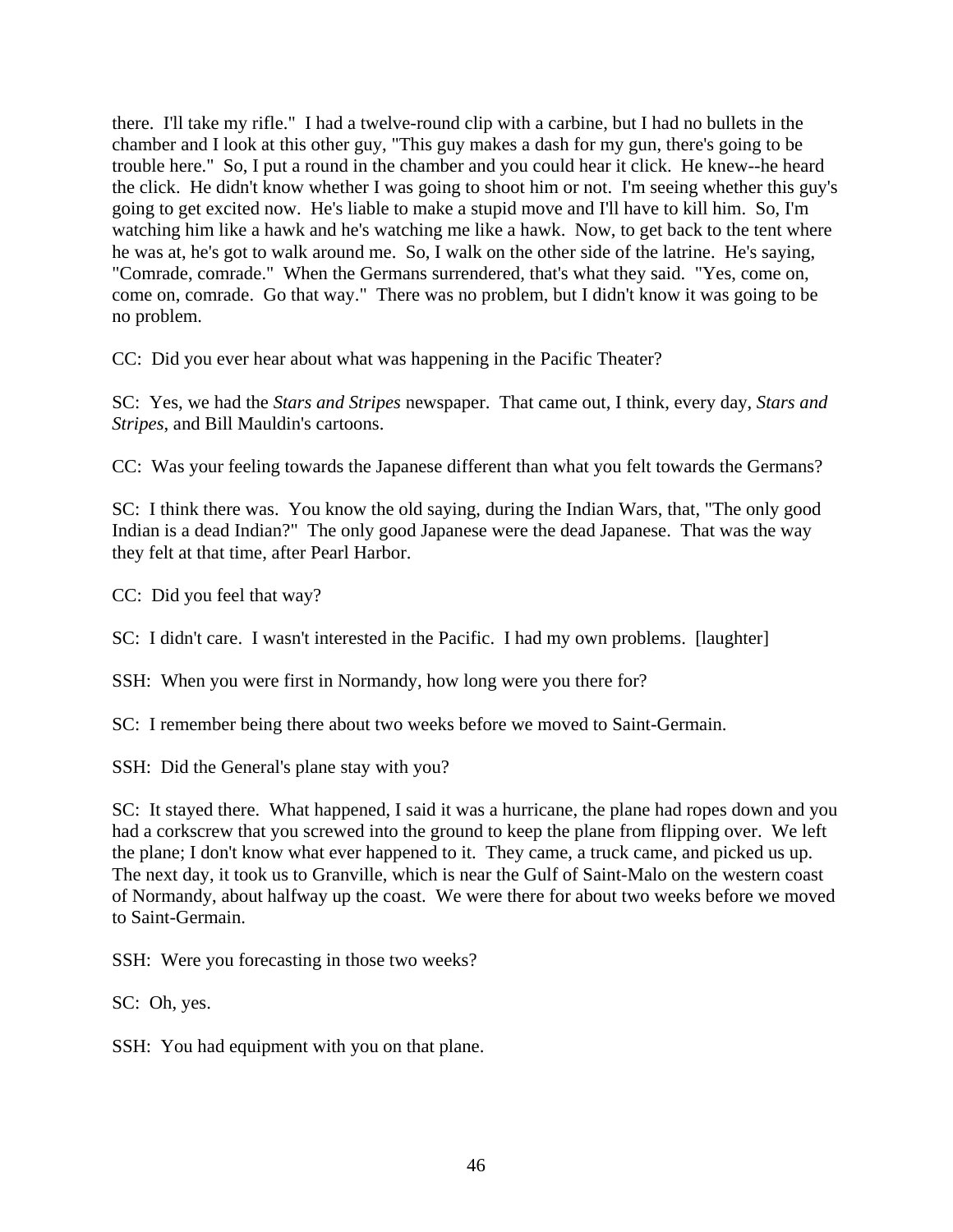SC: Oh, yes. We would send out weather reports and everything. We did all that, for two weeks. In fact, off the coast of Granville were some islands. There were German soldiers on those islands and they just left them there and on the cliff overlooking the islands were machineguns, American machine-gun emplacements, in case they came ashore. They were Germans, so, we figured, "Let them stay out there." They let them [stay] out there.

SSH: What did you do during that time?

SC: Doing the regular, old thing we did in London.

SSH: Did you have the same set of duty stations?

SC: Well, we didn't have--there's not much equipment then. We were only there for two weeks when we moved to Saint-Germain. When we got to Saint-Germain, you could see Paris in the distance. We were right on the Seine River. We moved into a camp, a French camp that the Germans occupied. We moved into their barracks. The Germans left so fast, I have German medals home that the guy left in the barracks.

SSH: Really?

SC: A German solider, and we stayed there for …

SSH: Did your equipment come with you to Saint-Germain?

SC: No, we got equipment there, too. No, the equipment came, but it was coming from the States, because we didn't have a lot of equipment/

SSH: How effective were you in your forecasting?

SC: Oh, we were doing all right there. We were in Saint-Germain and, in Versailles, Eisenhower was, his headquarters. These are close towns. I was there from September to the end of the war. In fact, here, at the end of the war, this picture, what we did at the end of the war …

CC: Hang out on the beach?

SC: That was a swimming pool in the next town.

CC: Really?

SC: War was hell. [laughter]

SSH: Where were you housed when you were in Saint-Germain? You were in barracks.

SC: Oh, now, let me tell you this story. We're right on the town again and these officers, the weather officers, were in this big baronial mansion and on this estate was a one-family servants'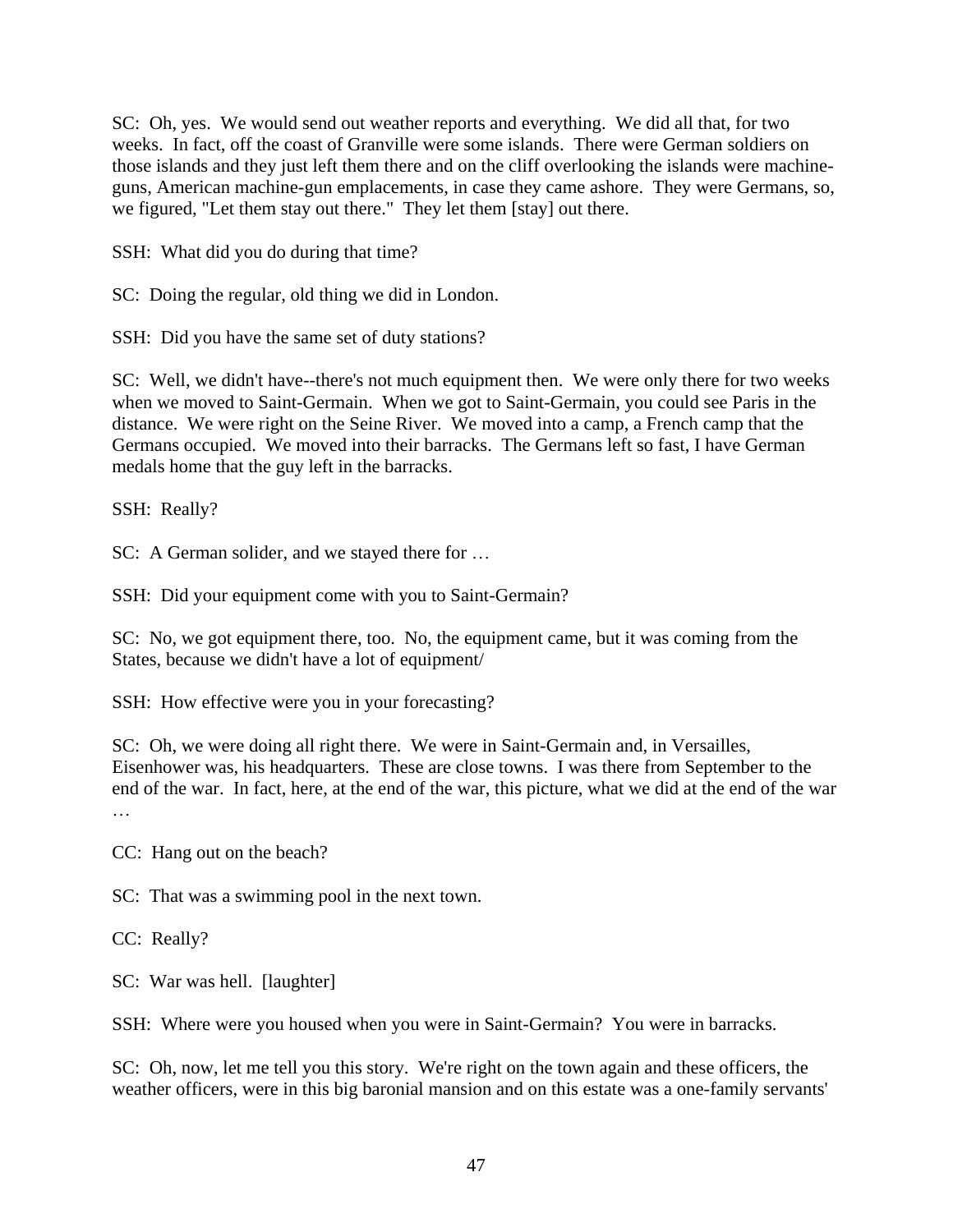quarters. So, one of the officers came up to one of my buddies and said, "Why don't you fellows move into the servants' quarters? Got a whole one-family house to yourselves." So, we did. I have a few pictures of that.

SSH: Had the family been evacuated out?

SC: Yes, yes, they were gone.

CC: There was this strong feeling of camaraderie.

SC: Well, with these guys; I lived with these fellows.

CC: How long were you with this certain group?

SC: Oh, to the end of the war.

CC: You were with them from the beginning.

SC: Oh, that's Normandy; that's a picture of Normandy. There's a picture of Normandy and the apple orchard. I was eating green apples. I got sick as a dog eating green apples, but this is our house in Saint-Germain. The fellows I lived with; here's another picture, Carolyn.

CC: Were you with them since the beginning of the war?

SC: Oh, yes, I was with them all the time. I was with them while we're in England.

SSH: It is not just guys we see here.

SC: Those people at the pool were WACs [Women's Army Corps members]. We got WACs near the end of the war. Yes, those girls are WACs.

CC: Did you date any of them?

SC: Yes, one WAC.

CC: You did?

SC: Here's a picture of the air raid shelters in Debden.

CC: Did they have an affiliation with you guys? Did they work alongside you guys?

SC: Yes, they worked with us. At the end of the war, a lot of guys got shipped out and they got replaced with WACs.

CC: What did you guys do?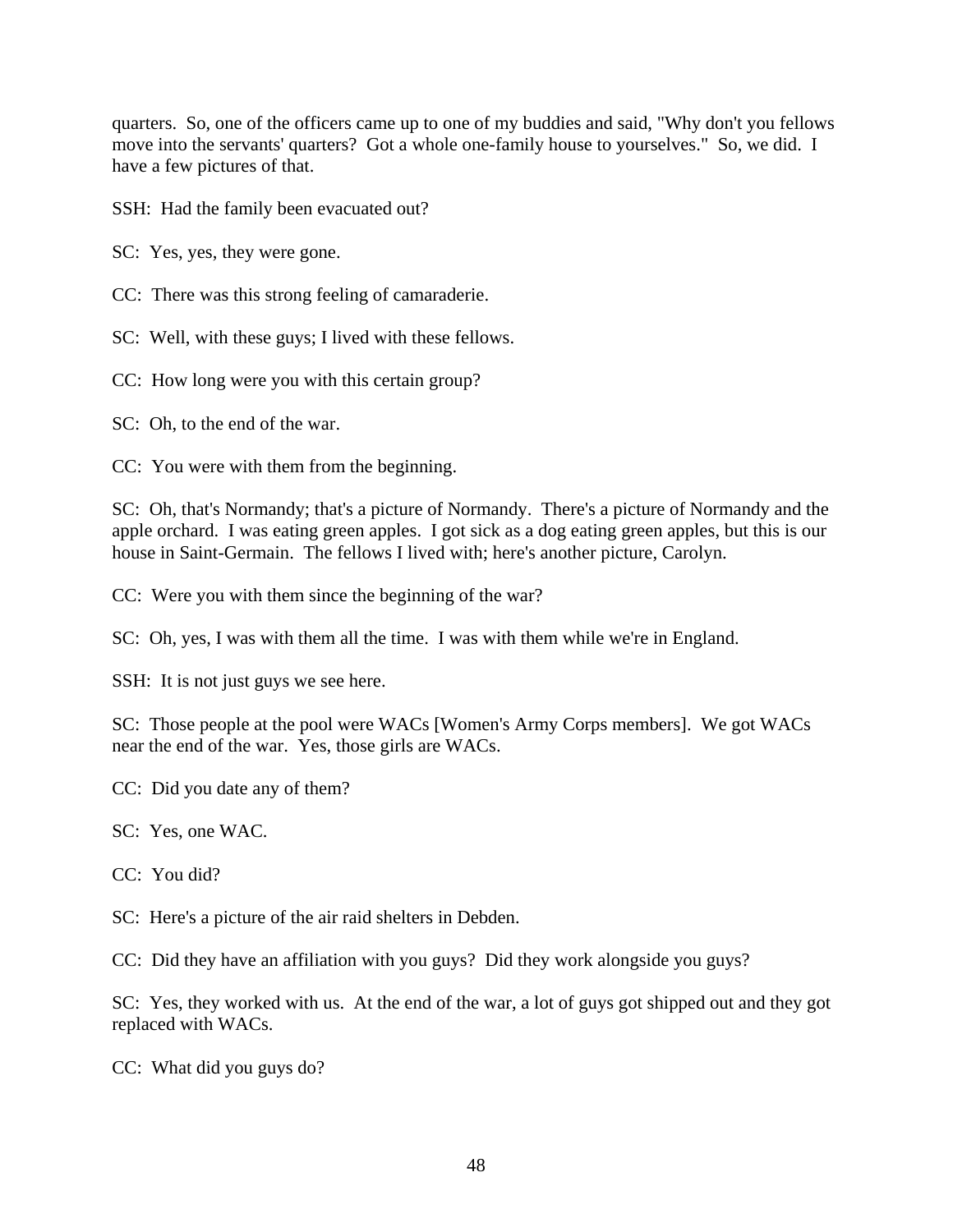SC: They did what we did, same thing.

CC: They did weather stuff.

SC: Oh, yes.

CC: They were trained to do that.

SC: Yes. They were trained, yes.

CC: Wow.

SSH: Is this you sitting with one of the Frenchmen?

SC: No, the guy on the left was my mentor and the fellow on the right was Lilley, this was Leon Hirsch, came from Upper Peninsula Michigan. This fellow came from Boston. There were two that I lived with.

SSH: I was just going to say, he does not look like he is in uniform. He looks like a native.

KC: Yes

SC: Well, there was a little park there. Here they are here, those two fellows, on our way home. We're at Iceland or Greenland at that time.

KC: They don't look like they're in uniform, Dad.

SC: They're in uniform.

KC: That's a uniform?

SC: Yes, here they are. That's the outside of our place. You see the window on the left, on the top? That was my room; I had a private room there.

CC: It looks really nice. Was it on the estate?

SC: Yes, it was nice.

CC: Did you cook for yourself or did they have cooks there?

SC: No, we had to go to a mess hall. We had a stove, but the only problem was, in the stove, you couldn't boil any water, because the gas was only on a short time. Then, you'd put a pail of water on to try to boil it and the heat was dissipated before it could reach the boiling point. It wouldn't boil. We had to do our own laundry. So, we used to take a bar of soap, laundry soap, that Octagon Soap, cut it in half and take it to a woman in town. She'd wash and iron our clothes and we let her keep half the bar of soap. That was her pay.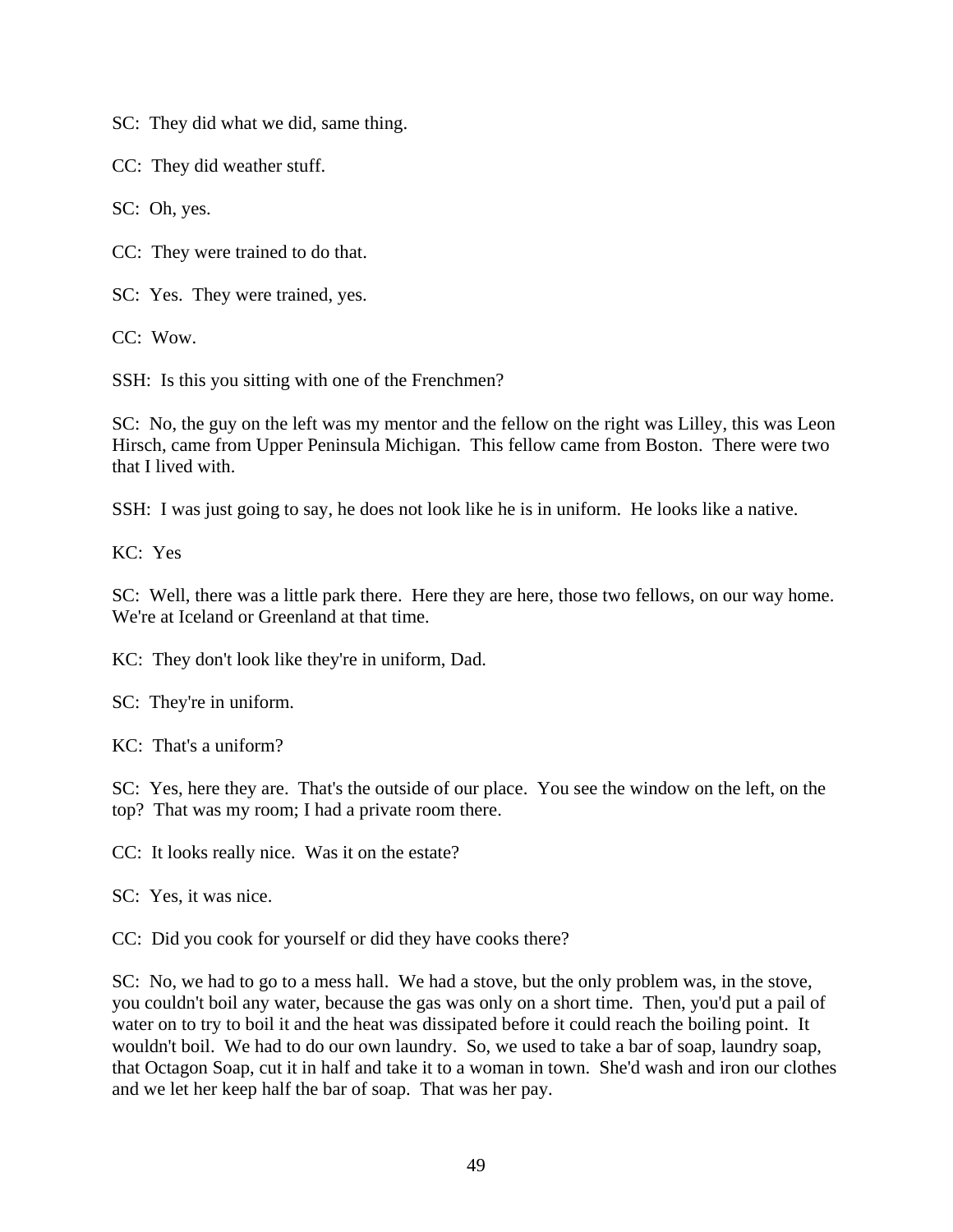SSH: How much interaction did you have with the people in France?

SC: Oh, we had a lot in France, in Saint-Germain.

SSH: Did you?

SC: Oh, yes. We had the women doing the laundry and the people would come and see us at our place. In fact, along the cliff in Saint-Germain were these big estates. In one house, the man invited two kids to go live with him, live with his family, had a piano there. They had a butler. These fellows slept in a twin bed. Butler would come, light the fire in the morning and they would eat there and everything. They lived there until the end of the war, except one fellow was going back to England. Once you got to France, you couldn't go back to England, but we had a shuttle bus [aircraft], because we had an echelon unit in London. So, we had a shuttle flight going back every day and we could fly on that to go back to London. So, the owner of this house, mansion, asked this fellow to buy coffee for him. You couldn't get coffee in France, but you could get it in England, because the English drunk tea. So, he gave him fifteen hundred dollars to buy as much coffee as he could carry. So, the guy got to England and he never came back. He took the money and went back to the barracks and lived in the barracks. He spent the money instead of buying the coffee. [laughter]

SSH: So much for French-American relations.

SC: Yes, and the guy lived in this mansion. He lived with a butler and everything and this jerk takes the money and runs.

SSH: Oh, dear.

SC: It wasn't fifteen hundred; I've forgotten what it was. It was a big sum of money, though.

CC: You were friends with a lot of these Frenchmen.

SC: Oh, yes.

CC: You used to go out with them.

SC: We used to go to--like, every night, we'd go to this little café, the only café with no food. The only food they had was potato soup. So, we'd get a bowl of potato soup with a little white wine in it and spend the night there. Then, we had another place where it was a little more. There were a lot of WACs there and they had a little more action. So, we just fraternized that way.

CC: Were there theaters open in France?

SC: Yes, but I went to the theater and I got scabies. Scabies are little ticks and I caught scabies in that theater. They get under your skin and your skin, at night, swells up like a mosquito bite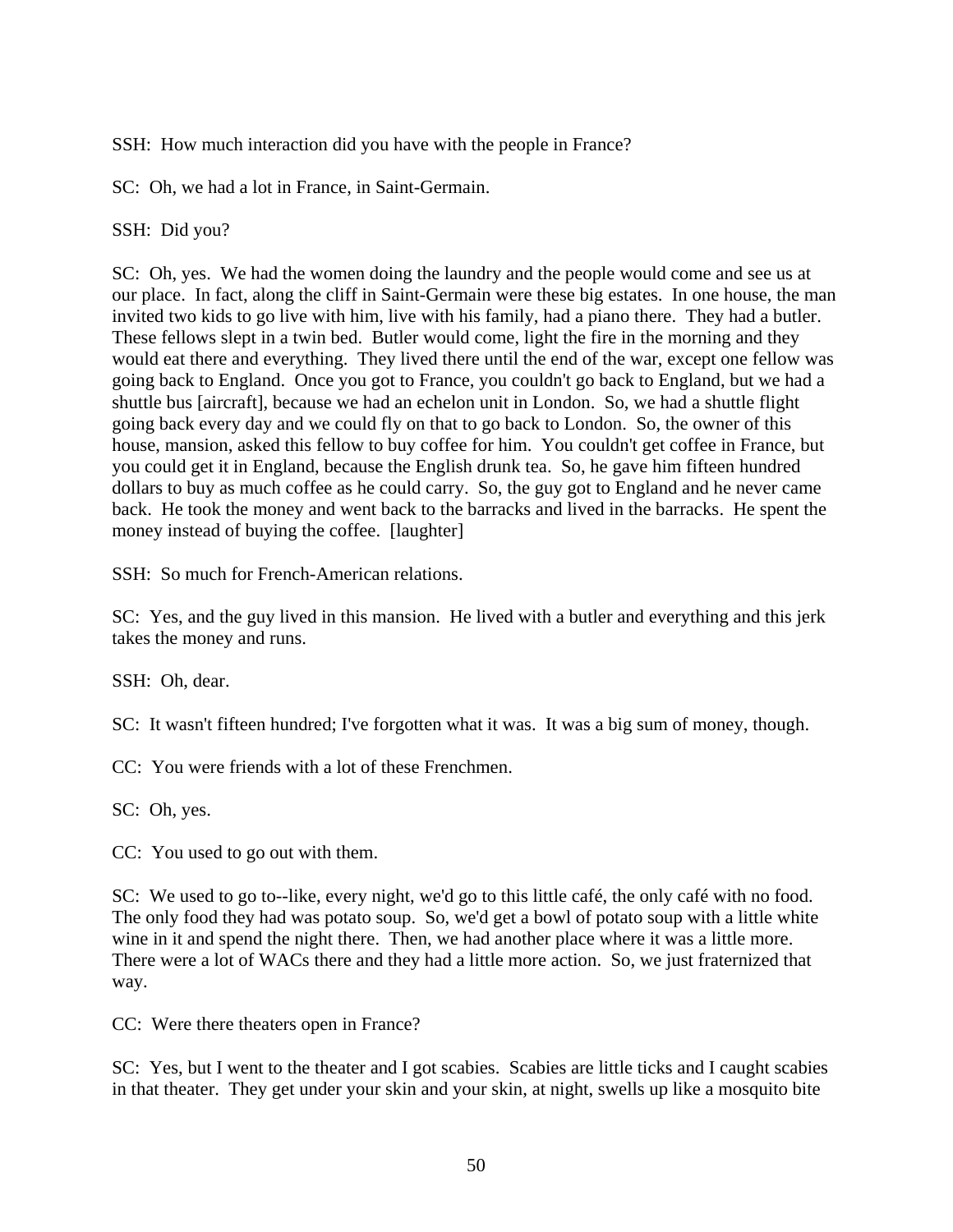and itches like that. The only cure is, you had to go to the medics--everybody had them--you had to go to the medics and they'd give you salve. You'd put it on your head to your toe, twenty-four hours apart, two applications, and that would smother them. So, I've still got the ticks under my skin, but they're dead. [laughter]

SSH: Tell me about the weather forecasting. You were just doing weather forecasting for the Air Force, not the infantry.

SC: Oh, no, they got our reports, too. The generals of the ground troops got our reports. Whatever base we were at, he got our reports, too.

SSH: It was not so isolated that it was just for the Air Force.

SC: No, it was for the whole world, practically. We did that. It was nothing. You just made an extra copy for them and, if you were stationed there, the commander, you wanted him to have that.

SSH: When you finally got to Saint-Germain, I am guessing it was sometime in August.

SC: No.

SSH: September?

SC: We got to Saint-Germain in September, beginning of September.

SSH: Beginning of September?

SC: Right in the beginning of September. They had just broken out of St.-Lo at that time. Paris wasn't liberated then. That came later; that came about a week later. [Editor's Note: The liberation of Paris began with actions by the French Resistance on August 19th and ended with the surrender of the German garrison to the Second French Armored Division and the Fourth US Infantry Division on August 25, 1944. The next day, the Second French Armored, its commander General Jacques-Philippe Leclerc and Free French leader Charles de Gaulle led a parade down the Champs d'Elysees. Another parade of Anglo-French forces along the Champs d'Elysees was held on August 29th.]

SSH: Were you there? How did you travel through France?

SC: We came into Saint-Germain. Now, this was a five-hour ride from Normandy to Saint-Germain on the Red-Ball Express. They made a road going one direction and they had another road going the other direction, to the front lines, and they were just one truck after the other bringing supplies up to the front. So, we came by. We had to pass these trucks in these little two-lane roads, was a tight fit, but we go through these little French towns and the villagers would throw apples to us, but the only trouble was, it's like throwing baseballs at us. We tried to catch one; you're trying to duck more than anything. If you got hit by one, you'd get hurt. They thought they were doing us a favor throwing us apples, "Bang." So, five hours it took us to get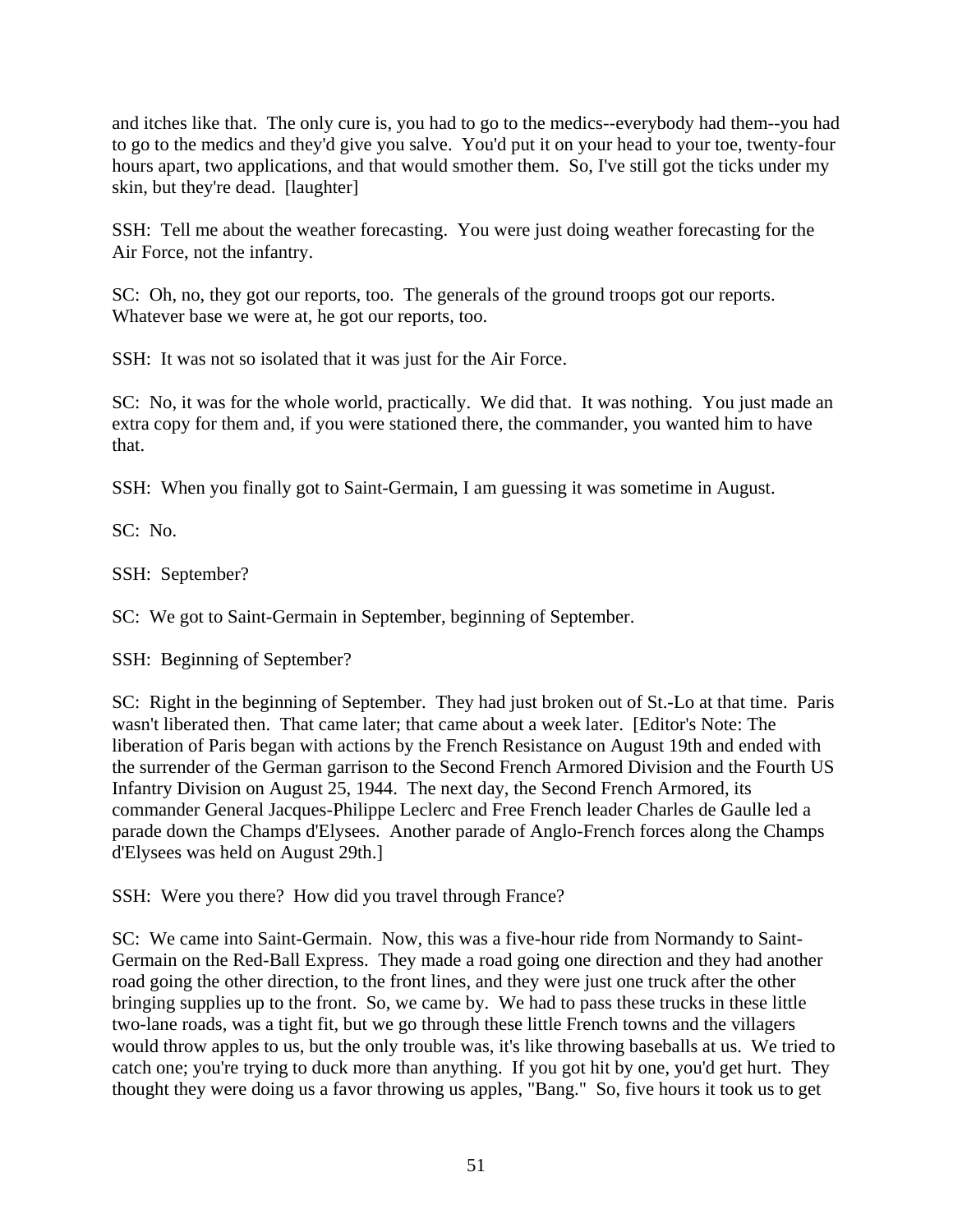to Saint-Germain and we moved into this camp where the Germans had just left, but these mansions, [Gerd] von Rundstedt, the German commander of the Western Front, he was in one of these mansions. So, our officers took over his house. They had his maid. His maid took care of them. [laughter]

SSH: When you were there, were you aware of how the front was progressing?

SC: Oh, yes, yes, because you had the *Stars and Stripes* every day, practically every day. They had it right in there.

SSH: Were you ever called upon to do extra duty because of the Bulge in December?

SC: Well, we had the Battle of the Bulge. [Editor's Note: The Battle of the Bulge, also known as the Von Rundstedt Offensive or Ardennes Offensive, was the failed German attempt to break through the Allied lines in the Ardennes Forest in Luxembourg and Belgium launched on December 16, 1944, and which lasted into late January 1945.]

SSH: What did they call it then? I know that is the name now.

SC: The Battle of the Bulge, big snowstorm hit Paris and the whole front. So, they were fearful now that the German's would send paratroopers to attack Eisenhower's headquarters and our headquarters. So, one night, they call us all out with our rifles and everything. We had to make a perimeter track around the base. They were expecting German paratroopers. I don't know what triggered that. We're out there freezing. So, one of my buddies says, "I'm going back to bed. If any shooting starts, I'll come back." [laughter] So, we're there, sitting under a tree, waiting. You hear a noise out in the woods--probably a deer, but you didn't know if it was a deer or a German. You didn't know what it was. So, one guy was going to take a shot, "Don't take a shot. Everybody will be shooting and you don't know what you're shooting at. It's probably some animal out there," and that's what happened. Nobody took a shot.

KC: How was it referred to, though, Dad, the Battle of the Bulge? What did they call it at the time it was happening?

SC: No, it was the Bulge, because that's what it was. It was a sag right into our lines that was about twenty to thirty miles deep.

SSH: With this snowstorm, the weather was the worst it had been.

SC: The weather, I'll give an example. One of my fellows I lived with came in my room, said, "Sam, look out the window," look out the window, foot of snow on the ground.

KC: A foot?

SC: It was cold. It was so cold. We had a potbelly stove in the living room, but nothing upstairs. So, on the walls, the moisture would freeze, a sheet of ice on the walls. So, what I did, I took my overcoat, put that down on the bed, my blankets. I was freezing and it was an extra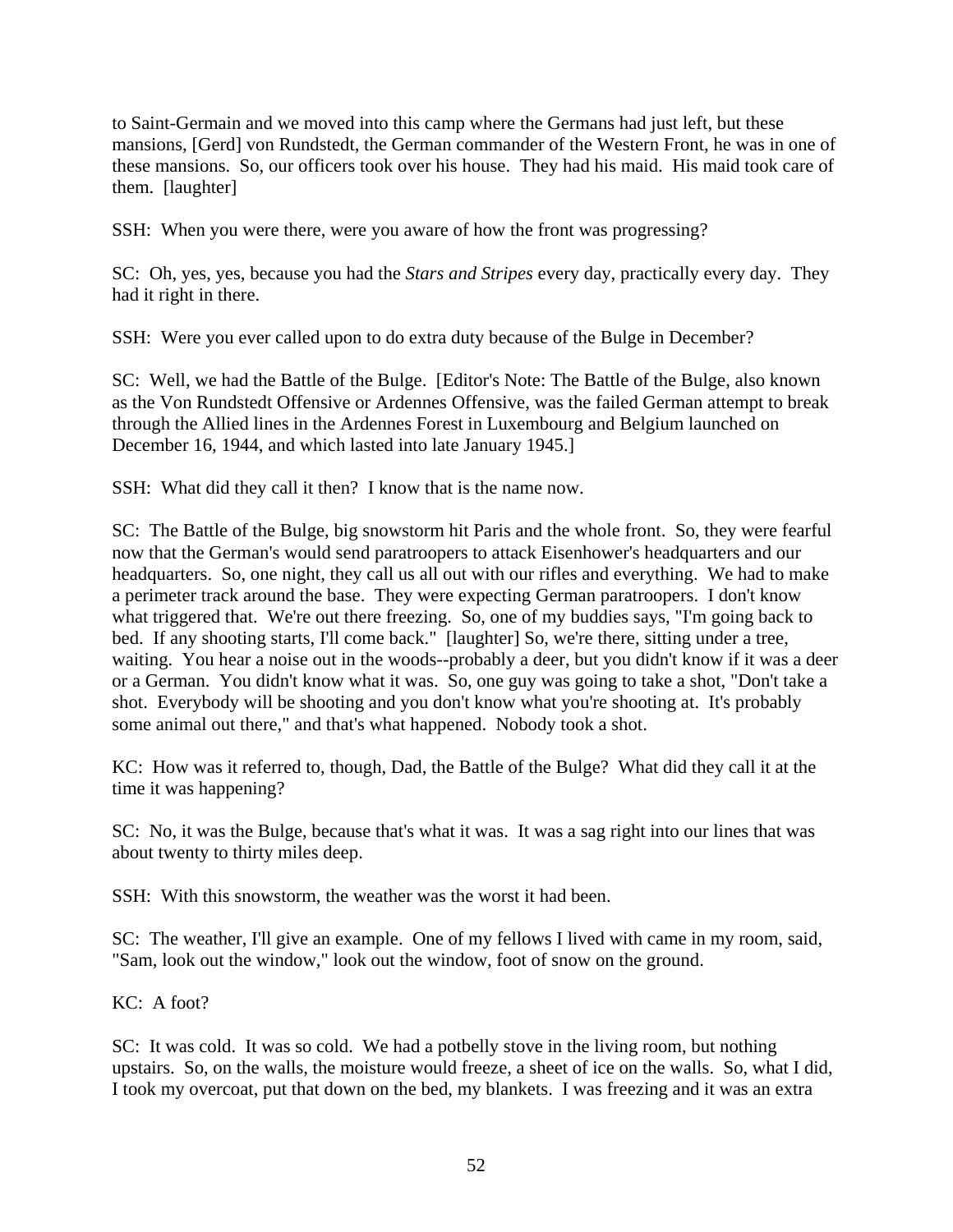mattress around, about two inches thick. I put that on top of me--I was still freezing. I got up, I got dressed. I got up, I went downstairs and lit the fire in the little potbelly stove and sat by that. It was cold.

SSH: Was it coal or wood you were burning in the stove?

SC: Oh, that was another thing--you couldn't chop down a tree. We took a truck and went out. We got a tree that was on the ground and chopped that up, but down the road from where we were at was the headquarters building. So, somebody got the bright idea, "We'll all go down there and get some coal." So, at midnight, we went down to the headquarters building. The guy let us in, went down into the basement with cardboard boxes. We're filling them with coal and I'm up at the top and these guys went down into the coalbin. They're covered with coal dust and two officers walk in and we're stealing the coal. "What are you guys doing?" "We're just getting some coal, trying to keep warm." "All right, go head." So, they've got their face covered with [coal dust], couldn't even say they were doing nothing. [laughter] So, we brought the coal back to our house.

SSH: You were there until the war ended.

SC: Yes.

SSH: How long?

SC: Those pictures I gave, yes, was it June? I left there in July.

SSH: July 1945?

SC: Wait, here's another picture. You'll see what I'm talking about, something here.

[TAPE PAUSED]

SC: They were entitled to send three men home.

SSH: Okay, go ahead.

SC: All right, I'm coming home. The war is over now. It's July, beginning of July, and our headquarters is entitled to send three men home, fly home. So, they took the three oldest men, that were there the longest, and I was one of the three, so, the three guys I live with, and I have a picture here with them, someplace.

CC: Is this them?

SC: Yes, this was on our way home. I'll tell you where that was taken; let me look at it for a minute, Carolyn. I can tell by the ground, this is in Iceland. We were staying over in Iceland. The three of us, we lived together, we were sent home together.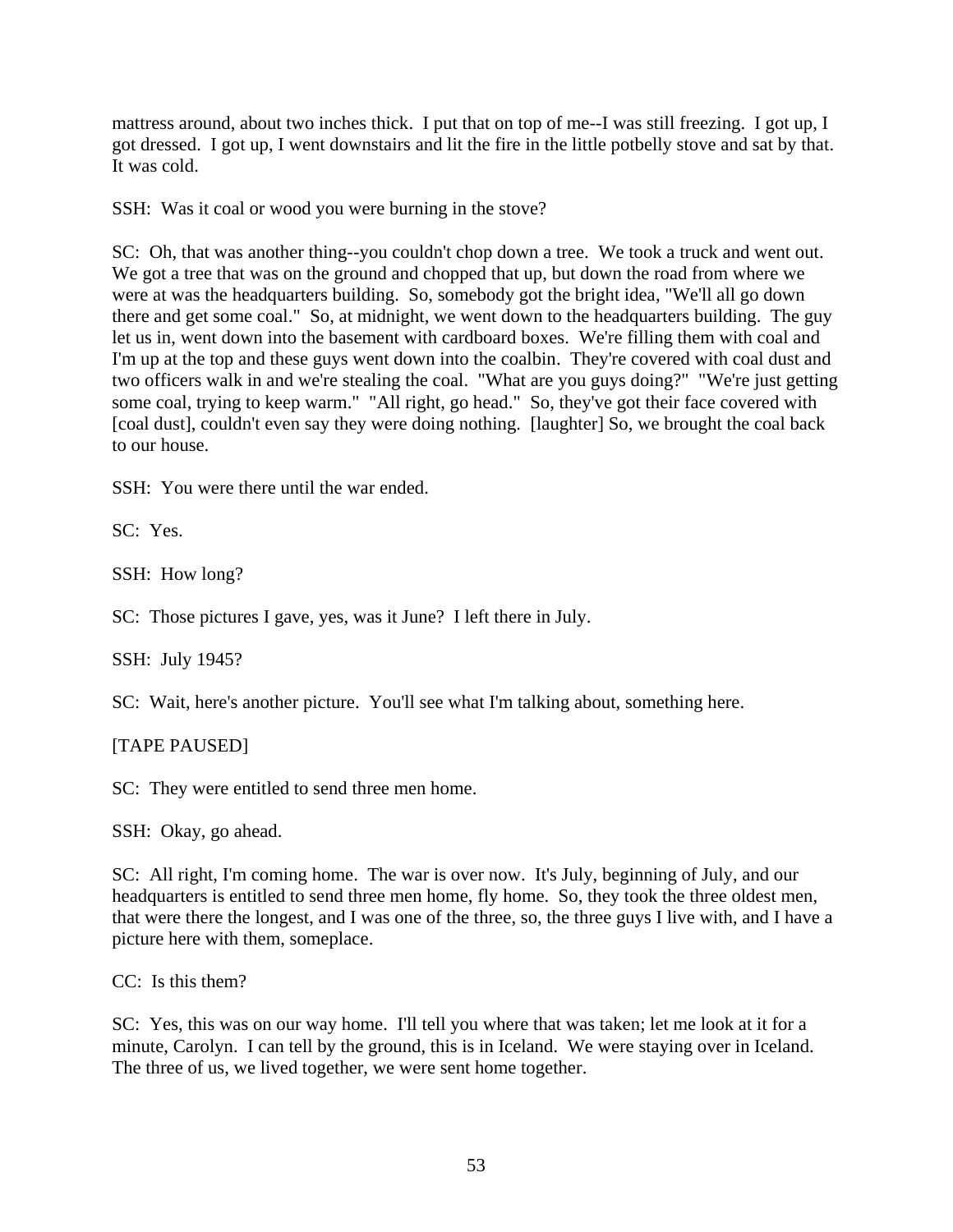SSH: Where were they from, the two other guys?

SC: One was from Massachusetts and the other was from Michigan, but, coming home, now, we came on a two-engine plane, a Curtiss-Wright. It was like a C-47, but was a C-46 b[Curtiss C-46 Commando], with only two engines. So, we couldn't fly nonstop. So, we took off from Châteaudun Airfield, from the middle of France. Holyhead, Wales, we got weathered in there for a week at Holyhead, Wales. We took off from there to Iceland. These were six-hour flights; overnight in Iceland. Now, we are headed for Greenland and, midnight, we're coming from Greenland. It looked like the plane's going to scratch both sides of the mountain wall and we land there on a landing strip that's one-way. You're supposed to land against the wind. There is only one landing strip. You came in over icebergs and we landed there for overnight and, believe it or not, there were mosquitos there, mosquitos in Greenland, stayed overnight there. Now, we flew over to Goose Bay, Labrador. We took off in Gander Bay, Newfoundland, and back to Goose Bay, Labrador; from Greenland to Labrador, another six-hour flight. Then, we would take it overnight, and then, take another flight from there going to Bradley Field, Connecticut. We got over Boston when it was severe thunderstorms. I was saying to myself, "I lived the whole war--now, I've got to die here." So, we turned around and went back to Grenier Field, New Hampshire, and made an emergency landing in Grenier Field. As soon we put the wheels down, rain came down in buckets. If that happened while we were in the landing path, we wouldn't have made it. So, we landed and we spent a night in Grenier Field. I was going to call home, but everybody was looking for phones and I said, "I'll call tomorrow morning." So, it was eight o'clock in the morning, I called my mother to let her know I was coming home, first time she heard from me in two-and-a-half years.

CC: The war was over at this point in the European Theater.

SC: Yes, we got to Grenier Field, and then, got a train to Fort Dix.

SSH: You got a train. You were not getting back on that plane. [laughter]

SC: I got a month's furlough. Then, I went from there, my furlough, was at Seymour Johnson Field in Goldsboro, North Carolina, a month there. Then, I went a month in Atlanta, at the Army airbase for a month. I'll tell you about Atlanta, Southern hospitality. I was alone, sitting at Grant Park, a big park in Atlanta, about six o'clock at night. "Where am I going to go tonight, see a movie or something?" I was figuring out where to go. A girl came up to me, "Would you like to go to a party?" "Yes, I'd like to go to a party." She didn't say what kind of party or anything, but I didn't care. "Yes, I'll go to a party." "Well, stay here. I have to get another GI." She went around the park and got another fellow and we got on a trolley car and went to the end of the trolley car line. Her father met us there and took us to his home. He had a barbeque and we had a barbeque party at their home with some of the GIs. They had a son that was in the Marine Corps. To this day, I don't even know their names--Southern hospitality.

CC: Was your transition from the war to the home front a difficult transition?

SC: Oh, yes, a big difference, like night and day. In fact, when I was home for that one furlough, I went to Newark. There was a USO club in Newark. "So, let me go down there for a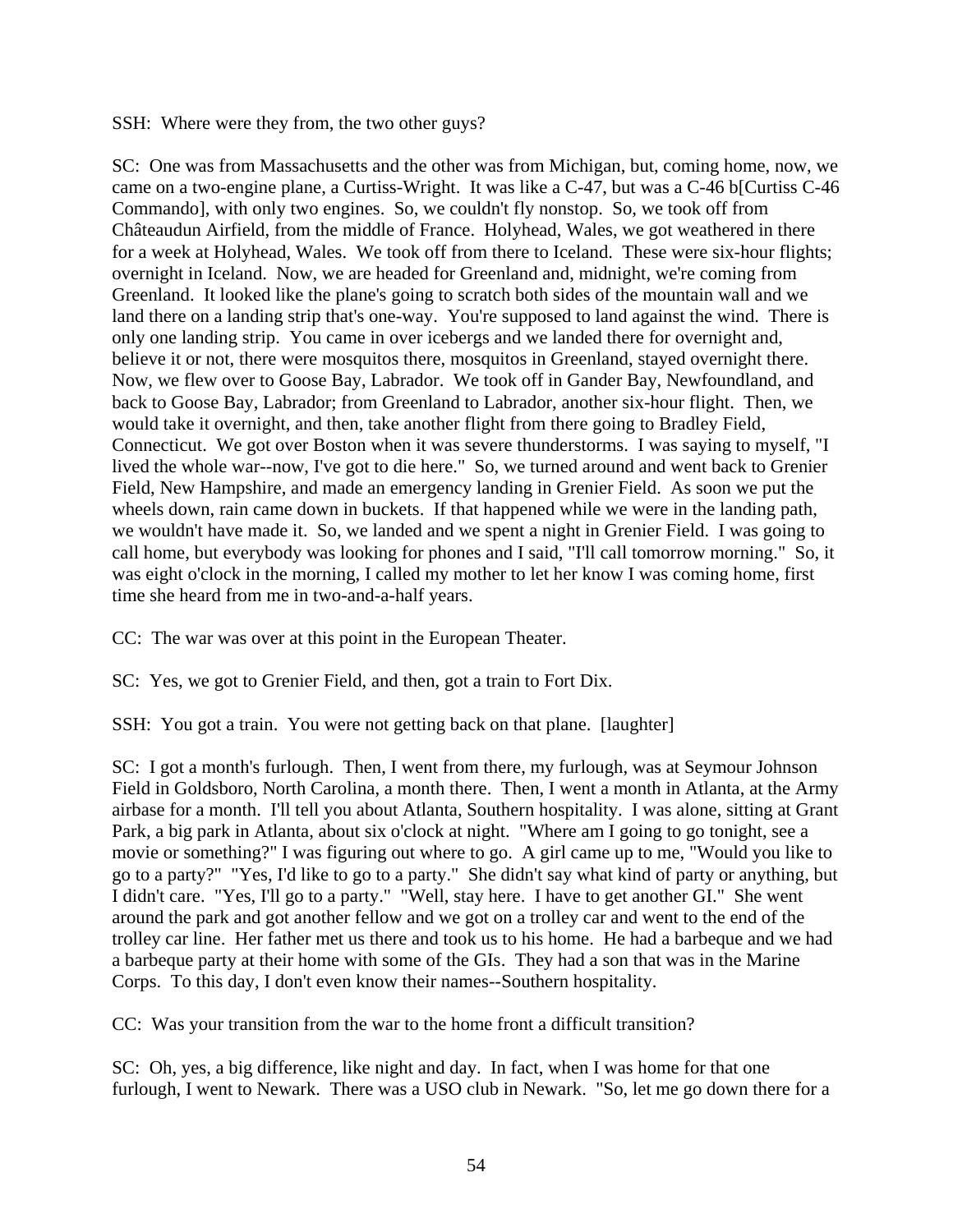night, see what goes on." So, the hostess came up to me and started talking to me, "Where you from?" I didn't want to say West Orange. "I'm from Detroit." [laughter] I didn't want to tell her it was five blocks away.

CC: Many soldiers had this invincible feeling when they returned home, this feeling of euphoria. Did you experience this?

SC: Oh, Carolyn, we had no question we were going to win. Anyplace, I was at, it was just win, that's all, and how much it was going to cost to win it. That was the only thing.

CC: When you got home, you had this feeling that you could do anything now. Sometimes, that was very misleading.

SC: Let me tell you--I don't have it here--I have a letter home that I got from our CO, that made the forecast, sent a letter to all the weathermen, thanking us for our service and everything else. It was a form letter. Still, it was nice to get the letter. I still have it home.

SSH: What did you do when you found out the war was over in Europe?

SC: See, when we came home, we had a choice ...

SSH: I meant in May of 1945.

SC: You were still over there in France and we had a choice of staying there or going home and taking the chance of getting sent to the South Pacific, because the war with Japan was still going on. So, we decided we'd take our chances. So, we came home.

SSH: What was the reaction like when the news came that the Germans had surrendered?

SC: I was in Paris on V-E Day. I was in Times Square on V-J Day.

SSH: Tell me about V-E Day in France.

SC: It was just like Times Square, the people were celebrating, the lights were on all night now, a big celebration. The streets were mobbed.

SSH: How long before May of 1945 did you think that the war was really over?

SC: You could tell because of the air raids. At the end of the war, our planes would go out without fighter escorts. The German Air Force was wiped out.

SSH: How soon did this happen, that you were aware of?

SC: I would say about maybe March of '45. I figured it was won, just a matter of time, because Germans were surrendering all over.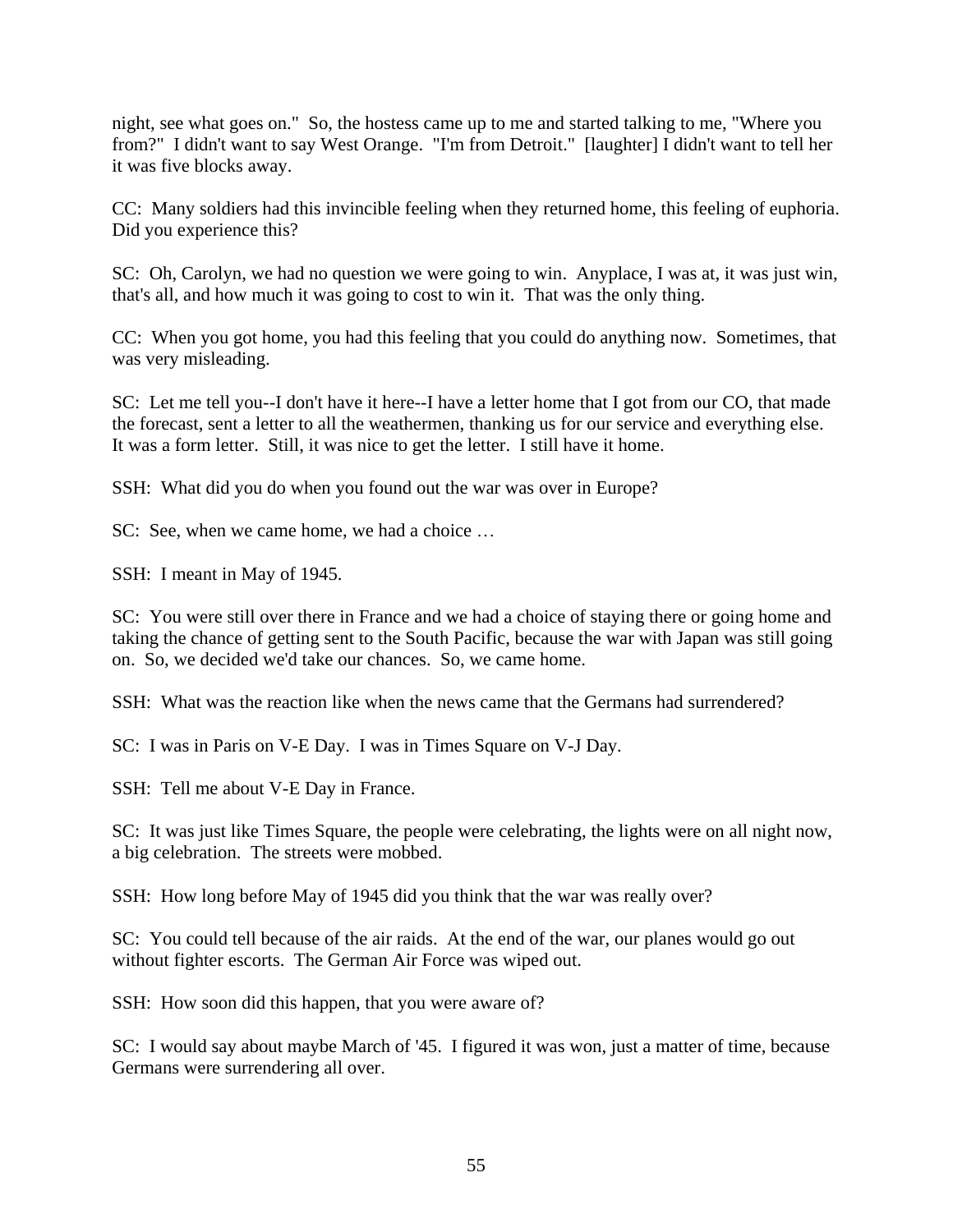SSH: Were they?

SC: The Russians were at Berlin's door, we were the other way, knocking on the door--you could tell it was over. It was just a matter of time.

SSH: How did the GIs in your group feel about people like Eisenhower?

SC: Oh, they thought he was great. It wasn't so much Eisenhower, it was Patton. Patton, they didn't like.

SSH: Really?

SC: They called him "Blood and Guts" Patton. "His guts and your blood," that was the joke. One time, he was reputed to have said that he wanted the troops to take a certain target and he either wanted that target taken or he wanted a truckload of dog tags in reply. He was a tough taskmaster, but he got the job done.

SSH: This was information that was coming to you as a GI on the front at this point.

SC: Oh, no, they all had reputations. General [Omar] Bradley was a soldier's general, different personality completely. He and Patton didn't hit it off. Patton didn't hit it off with any of them.

SSH: You were hearing this in Europe.

SC: From other GIs.

SSH: What about Montgomery?

SC: Oh, Montgomery, nobody liked Montgomery. He was a prima donna. It took him a week to decide what he wanted to do. He cost us a lot of lives in the Falaise Gap. Right after the breakout at Normandy, we had the German Seventh Army trapped. We had wings on both sides and he was supposed to close the Gap. It took him forever to decide what to do. In the meantime, the Germans are pouring out. We would have had the war over then. [Editor's Note: The Battle of the Falaise Pocket (or Gap) took place between August 12 and August 21, 1944. The plan called for Patton's Third Army to capture Argentan, which it did on August 13th, and the Canadian First Army to capture Falaise. However, fears of friendly-fire incidents led Allied commanders to halt the Canadians, which allowed much of the retreating German Army to escape, although the Germans suffered heavy casualties, ten thousand deaths and fifty thousand men taken prisoner.]

SSH: What about divisions within France?

SC: France, with [Charles] de Gaulle, of course, he was another prima donna, but, no, we had no problem with them. I'll tell you about the French people. People said the French don't like us--a fellow's on a bicycle, he stopped me on the street, gave me a bottle of perfume. When we got to Saint-Germain, the little square in the town, I'm walking around the square, a woman came out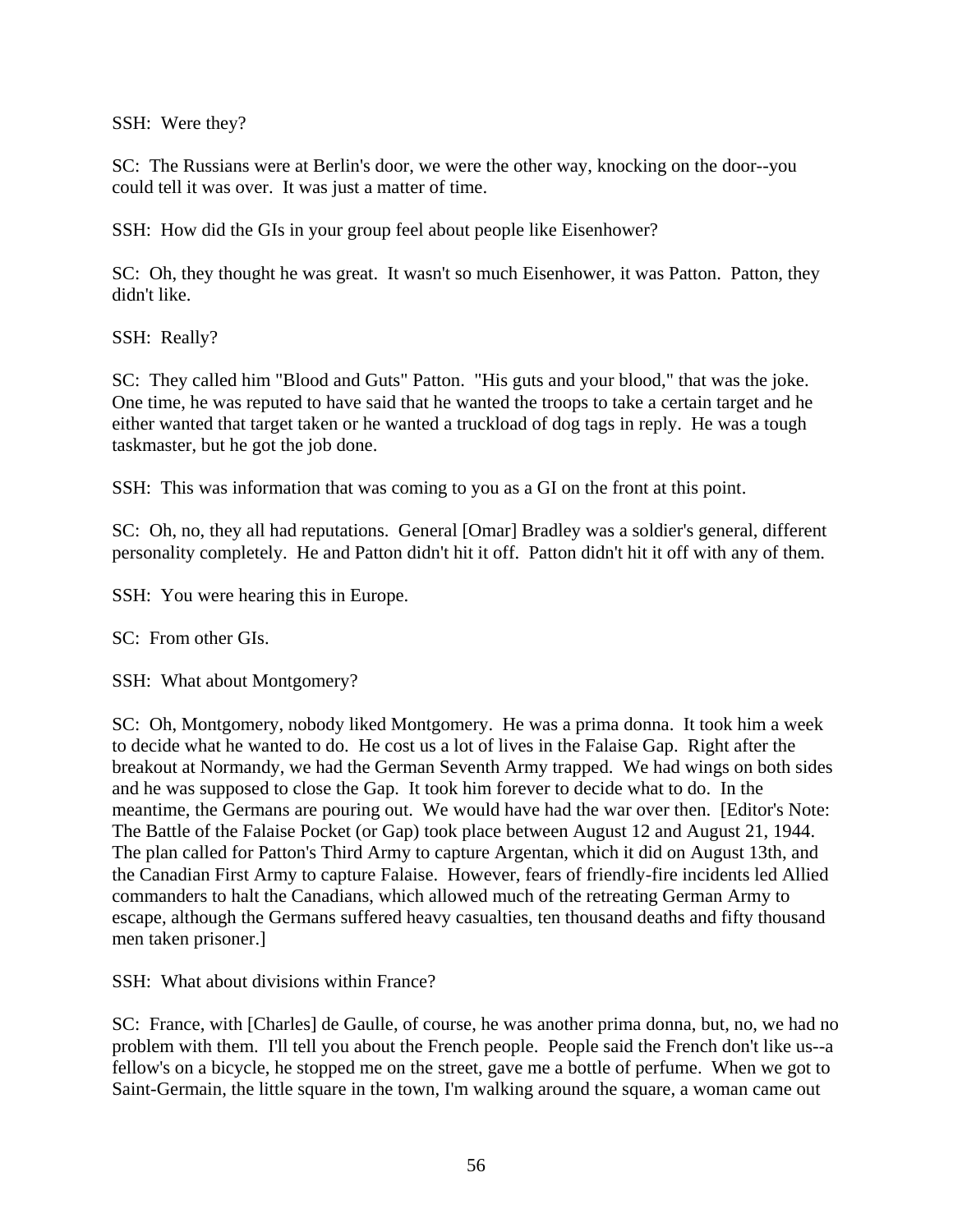of a little store, asked me if I was British or American. I told her, "I'm American." She called me behind the store and gave me a bag of peaches. I hadn't had a peach in sixteen months at that point. Now, I have a problem. I have a bag of them. If I go back to the camp, I have to share it with everybody. I ate them myself. [laughter]

SSH: What kind of perfume did he give to you?

SC: I don't remember the kind, but I'll tell you something about perfume. There was a girl back home, would send me terrific packages. So, I said to myself, "Let me buy her a bottle of Chanel No. 5. You could get Chanel No. 5 very cheaply, because the perfume was cheap, it was the bottles they had trouble [getting]. You'd get a gallon of it for what you'd pay for a bottle today. So, I said, "Let me send this girl a bottle of Chanel No. 5, thank her for all the packages she sent me." So, I went to buy it and I saw another bottle, cheaper perfume, but the label struck me. The label said, in French, (Cuir de Russie?). I went down and I sent her that one. That's the one I sent her, only because of the label.

SSH: Was perfume readily available?

SC: Oh, yes. I bought perfume for my mother. I don't know if you know about French perfume, but I sent my mother a bottle of Chanel No. 5, a bottle of Tabu by Dana, Worth by Long, Shalimar by somebody else, all the famous [ones]. They still make these perfumes. I sent them to my mother and what she did, she waxed the tops and, up until a few years ago, after my mother died, she had never opened those bottles. I gave them out to some friends of mine. She kept them. The bottles were the thing, the shortage, not a shortage of perfume. I mean, it was cheap. I mean, I'm not talking about cologne, I'm talking about the perfume.

SSH: Were these decorative bottles?

SC: Bottle like that, like a cigarette pack, size of a cigarette pack.

SSH: How did you pack it up and get it home?

SC: Oh, you could mail that home.

- CC: Did you have Styrofoam or anything?
- SC: No, no, I took it home. This was after the war. The war was over then.
- KC: You didn't mail it, you took.
- SC: No, it was near the end of the war, but, no, I took it home.

SSH: What about the black market?

SC: Oh, we had one fellow that worked for me operating on the black market. What he would do, I'll give you an example--cigarettes were like gold. You'd get a carton of cigarettes for fifty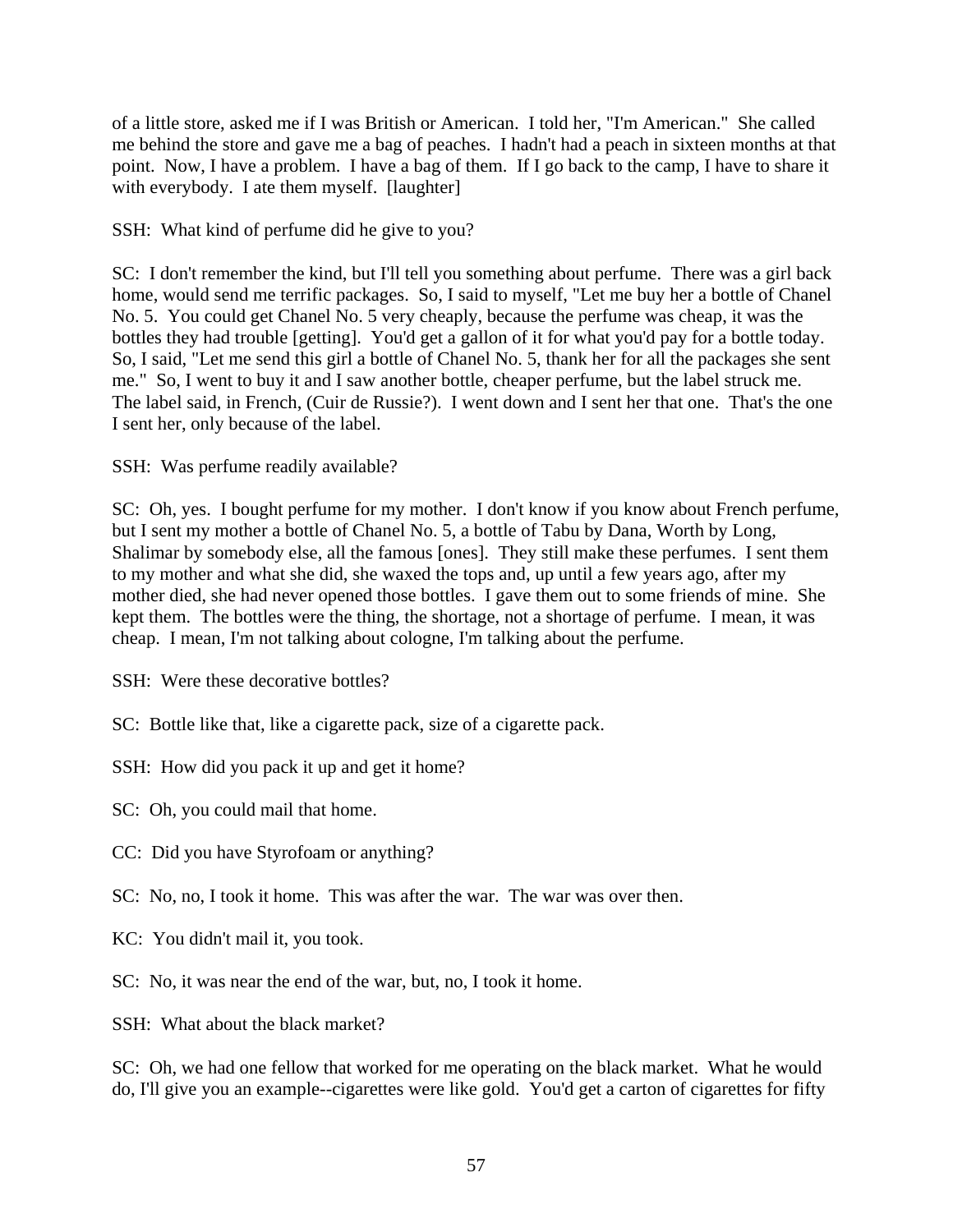cents, you could sell it for fifty dollars to a Frenchman. British money, twenty-dollar bill, American twenty-dollar bill, you'd get three times that in French money. See, the people didn't want the French money. It was no good. Well, what they did one time, to help stop the black market, France called in all the money and they issued new money. So, you had ten days to turn in your old money for new money and I still had my money in my cartridge belt. That was my piggy bank. So, I turned in my money, I got the new money, but, inadvertently, in one of the other cartridge pouches, I had a five hundred-franc note, which was worth ten bucks. I still have it; I forgot to turn it in. So, I got stuck ten dollars, but this guy was operating on the black market, selling American money. I don't know how he got the American money, because you couldn't write home and say, "Send me some American cash. I'm going to cash it in." So, he used to take it and go to a jewelry store and buy gold, diamonds, rings, things like that. He got caught and he went to jail, on the black market.

SSH: When the war was over, did you see displaced persons?

SC: What happened there, I was in Belgium at that time.

SSH: You were transferred from France.

SC: Yes, I got up to Belgium for about a month. So, now, the war is over and I was coming back to Paris. So, we had our barracks bags in this railroad car and the railroads were all shot up. So, these were all antique cars. They could just about go. We had all our barracks bags in there and there were some displaced persons in the car, too. So, this captain said to me, he said, "Sam," said, "I don't want to leave the barracks bags with these guys there. You and another fellow stay there all night long," and we did. We're sleeping on the barracks bags, watching these fellows, but there were two or three displaced persons that were going back to Paris, too. It was my first contact with them, but, then, right then and there, the celebration was going on in Paris. So, I went to Paris.

SSH: Were you able to converse with them?

SC: No, we didn't associate with them. You don't know what kind of disease they may have had or what, stayed away from them.

SSH: Did you pick up any French? Were you able to converse in French?

SC: I had high school French, I had broken French. You could get around. I went to a hardware store to buy a washing board, so [that] I could wash some clothes. You know what a washing board is, Carolyn? So, I go to the store and I'm saying--how the hell did I put it?--I don't remember now what I actually said, but the owner didn't understand me. So, I'm going like this, "Clothes, clothes, like this." There were two ladies there that are howling. They're laughing like anything. [laughter] So, he went back to the counter, he came back, he had a washing board. "That's it," I bought the washing board, but these two ladies, they were howling.

SSH: When you got into Normandy and Saint-Germain, were there French people who were really having trouble finding food?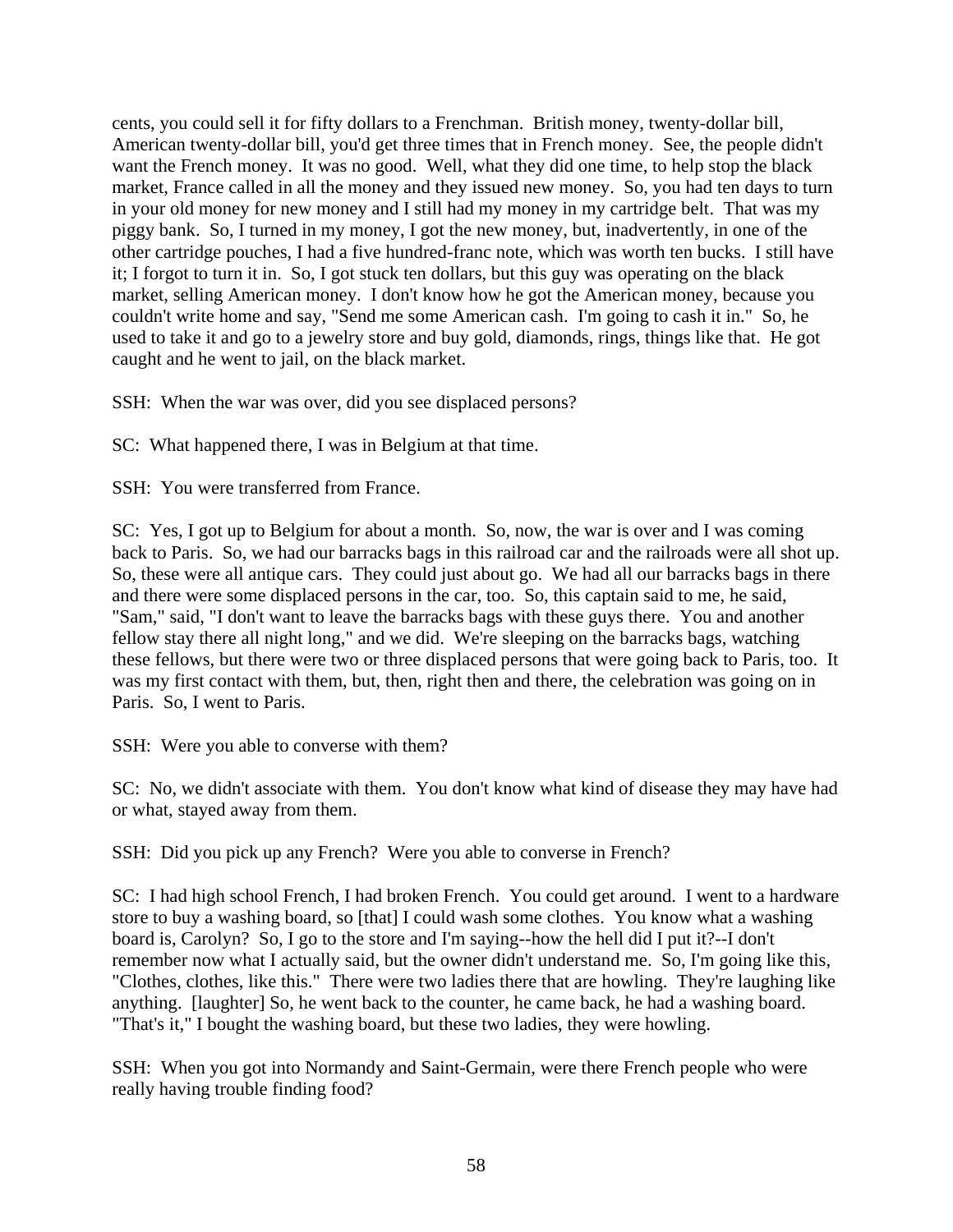SC: Oh, yes, they were starving.

SSH: Did your group help them?

SC: What they did, Sandy, I'll tell you what they did. Now, we were at headquarters, Saint-Germain, in a girls' teacher college. What picture is that, Carolyn?

CC: It's a picture of you.

SC: That's after the end of the war. Oh, no, that's in Normandy. So, we had our headquarters at a girls' college, teaching college, and we had a mess hall there. Outside the mess hall, we had the garbage cans, where you dip your mess can in the boiling water, and then, go into another, about three dips. So, there'd be French people there with little pails. They would come and pick out of your garbage half of a pork chop, do something for fat, and they would take it home and eat it. The fat, that's the only fat they had to be able to fry things with, whatever they got out of our garbage cans. Then, as far as coal, they'd go in the woods and pick up twigs and acorns, things like that, to get warm. You couldn't chop down a tree. So, that's the only way they would survive, but they were starving. They'd come there into our mess hall and whatever they could salvage out of our garbage can, which was pretty good, if you like eating somebody else's food, but they were there. Then, if you smoked a cigarette, I didn't smoke, but, if you smoked a cigarette, throw the butt down, three Frenchmen would dive for the butt, because they liked American cigarettes.

SSH: Let us talk about the celebration at the end of the war in Paris.

SC: Oh, they were dancing in the street, everything. You couldn't move. It was just mobs of people. Same way with Times Square, it was the same way.

CC: Did people get hurt?

SC: Everybody, and their pubs were jammed with people, streets jammed with people, you couldn't move.

CC: Any fights or anything?

SC: You couldn't move.

SSH: Was it just US troops there?

SC: I was alone. At that time, I was by myself.

SSH: Was it just US troops there?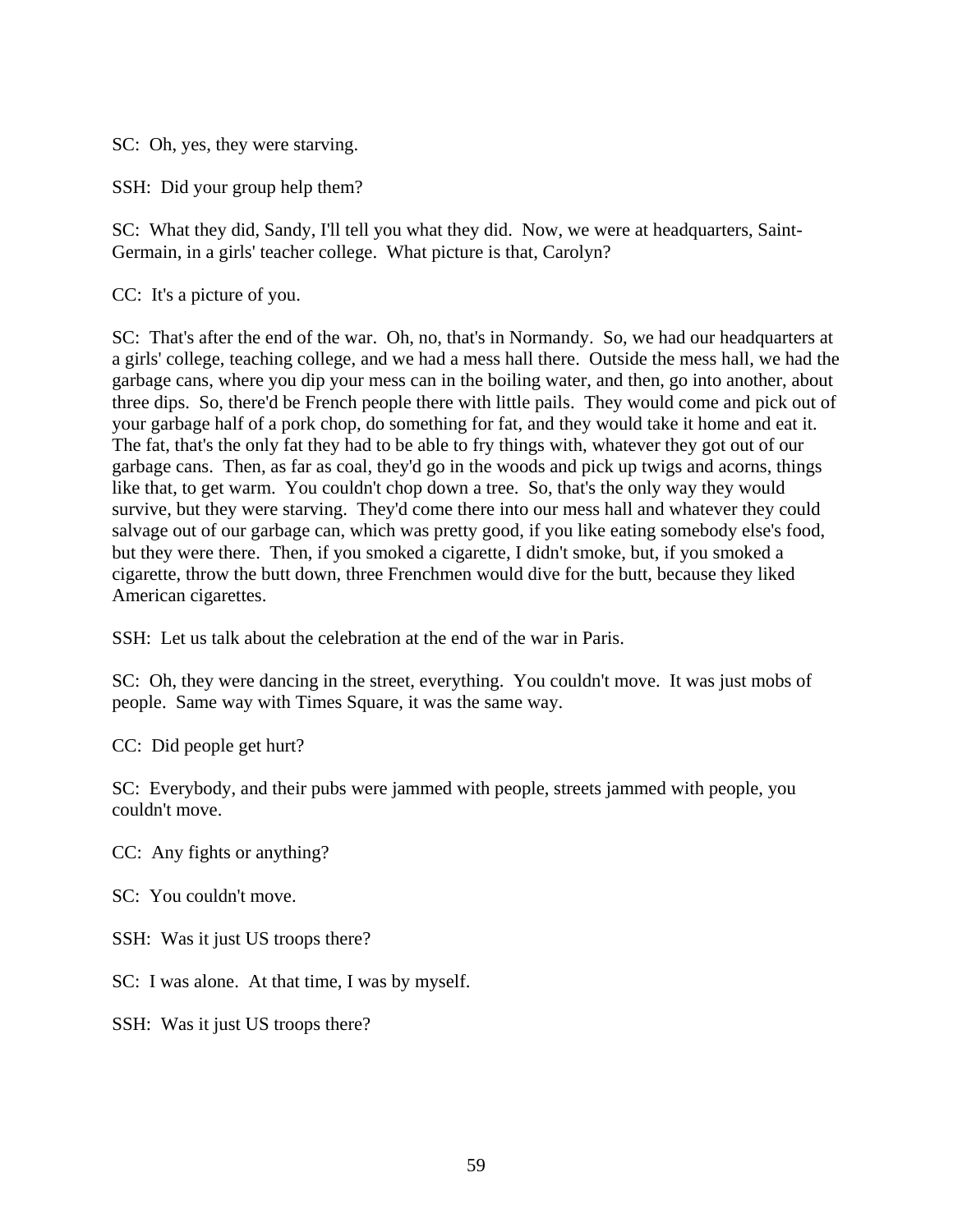SC: Oh, it was everybody, the Frenchmen, yes, troops from other countries, too. Near our base in Saint-Germain, we had Senegalese troops and they wear these flowing knickers-like. They carried knives. We were warned, "Don't fight with them, because these are knife fighters."

SSH: What were the Senegalese doing there in Saint-Germain?

SC: They were troops there, fighting the Germans, French troops.

SSH: Was that when you first got there?

SC: They were there with the French. Oh, there were all nationalities. When I was at Heston, on the other side of the field was a Polish fighter group, all Poles. I went to Mass with them on Sunday. I'm looking--I'd just arrived there the Saturday--I'm looking for a chapel and this car comes by, "Where are you going?" "I'm looking for the chapel." "Come with us." I went with them. I was the only GI in the chapel, all RAF blue and one khaki uniform, was mine, and they were singing hymns. At that time, in the Catholic Church, we didn't sing hymns. The place was rocking.

SSH: Did you go to church often when you were in Europe?

SC: I never missed a Mass, except for the time in Normandy when I ate the green apples. Cardinal Spellman was coming to our base to say Mass. So, my buddy says, "Sam, you going to come? Cardinal Spellman's saying the Mass." I said, "Send him over here and give me the Last Rites. I'm dying." [laughter] I had an upset stomach. Everything that goes with green apples, I had it.

CC: Did you keep in touch with any of the people you served with after the war?

SC: I kept in touch with those three fellows I came home with, in touch with them.

CC: How long after?

SC: Up until about 1980, we got Christmas cards from them. In fact, I visited two of them, but, up to 1980, I got Christmas cards from them and I just think maybe they died.

SSH: They went back to their homes in Maine and in Michigan.

SC: Right. The only contact was, every Christmas, we'd exchange Christmas cards, except the fellow in Boston, I'd visit him. My twin daughters went to Boston College, so, I had dinner with him and his family. Then, the other fellow there, he was from Rochester, I was up in Rochester on business. I dropped in and looked him up.

SSH: You came back to the States and were transferred to North Carolina.

SC: Yes.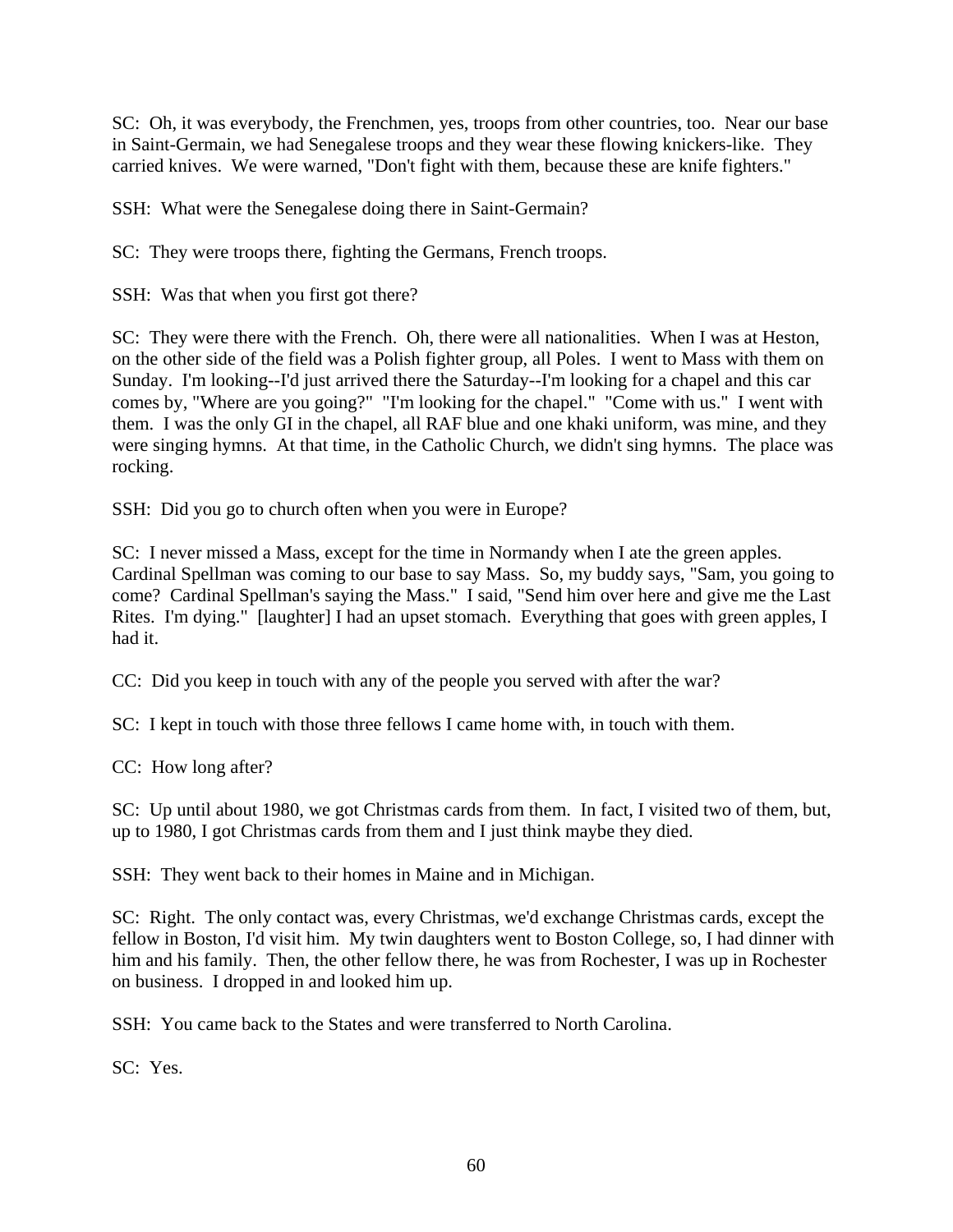SSH: From North Carolina, where were you sent?

SC: Atlanta, Georgia.

SSH: How long were you in Atlanta?

SC: A month, a month there and a month in North Carolina, and the war [ended], they sent me home.

SSH: Did you at any point think that you were going to be sent to the Pacific?

SC: I didn't know and I didn't care. I mean, I was glad to get back from Europe.

CC: Did you think, "What if they send you over?"

SC: Well, Carolyn, the war's going to end anytime, even in Japan.

KC: Really? [laughter]

SC: I mean, we were firebombing Japan. What was the last big battle, Iwo Jima?

KC: Yes, but the atom bomb stopped Japan. [Editor's Note: Hiroshima was the target of the first atomic raid on August 6, 1945. Nagasaki was attacked on August 9, 1945. V-J Day was declared on August 14, 1945, in the United States and August 15, 1945, in the Pacific.]

SC: I know, but you're right; if it wasn't for that, we'd still be fighting there. They didn't surrender.

KC: You didn't know that then, though.

SC: No.

CC: What did you think about the atomic bomb?

SC: If they had it, they should've dropped it sooner. A lot of people disagree with that, but I don't.

SSH: In North Carolina, were you training someone or being trained?

SC: No, I was working in the weather station, doing what I always did.

SSH: Anything different in Atlanta?

SC: As long as you had airplanes, they needed weathermen. They can't fly without us. So, in Atlanta, same way, I worked in the weather station. In Atlanta, where Atlanta Airbase is now,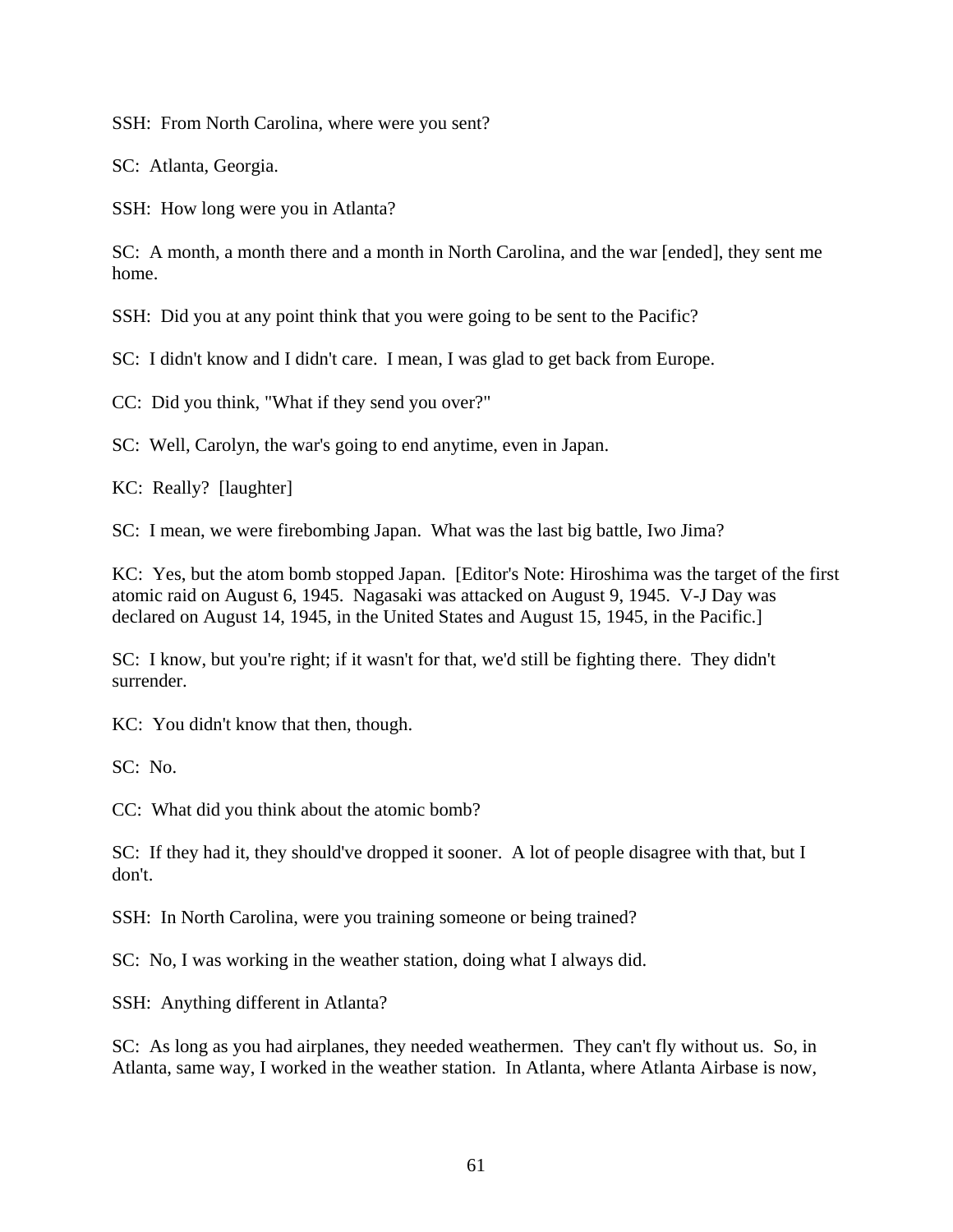Hartsfield Aerodrome, on one side, we were on one side and the civilian planes were on the other side of Atlanta. Atlanta was nice. They were nice people there.

SSH: Were you starting to make plans for what you would do when the war ended?

SC: Well, I was going back to law school. I knew that.

SSH: You knew that.

SC: Yes, there was no question about that. Now, I had the GI Bill, so, I didn't have to worry.

SSH: When were you made aware of the GI Bill?

SC: I don't remember it now, but what did happen, I told you, Fordham wouldn't let you switch from one division to another. I had completed one year at night. So, now, I had a choice- continue with three more years at night, because it was a four-year course at night, or start all over and go days for three years. I started all over and went days. So, that's how the GI Bill helped, paid it all.

SSH: Where did you stay?

SC: Home, I lived home.

SSH: You came back home.

SC: I commuted from West Orange to New York with the railroad, like I did when I was going at night. I stayed home.

CC: Did you work?

SC: No, I used to caddy, but I didn't have to. I was dating my wife then. She was expensive to take out. [laughter]

SSH: You were discharged when?

SC: Discharged October 29, 1945.

SSH: Had you already started school at that point?

SC: No, I didn't. What they did to accommodate GIs, they started a September semester in January. So, I started in January, went all summer to make up that year.

SSH: What did you do from the time you got discharged until January?

SC: Hung around the house.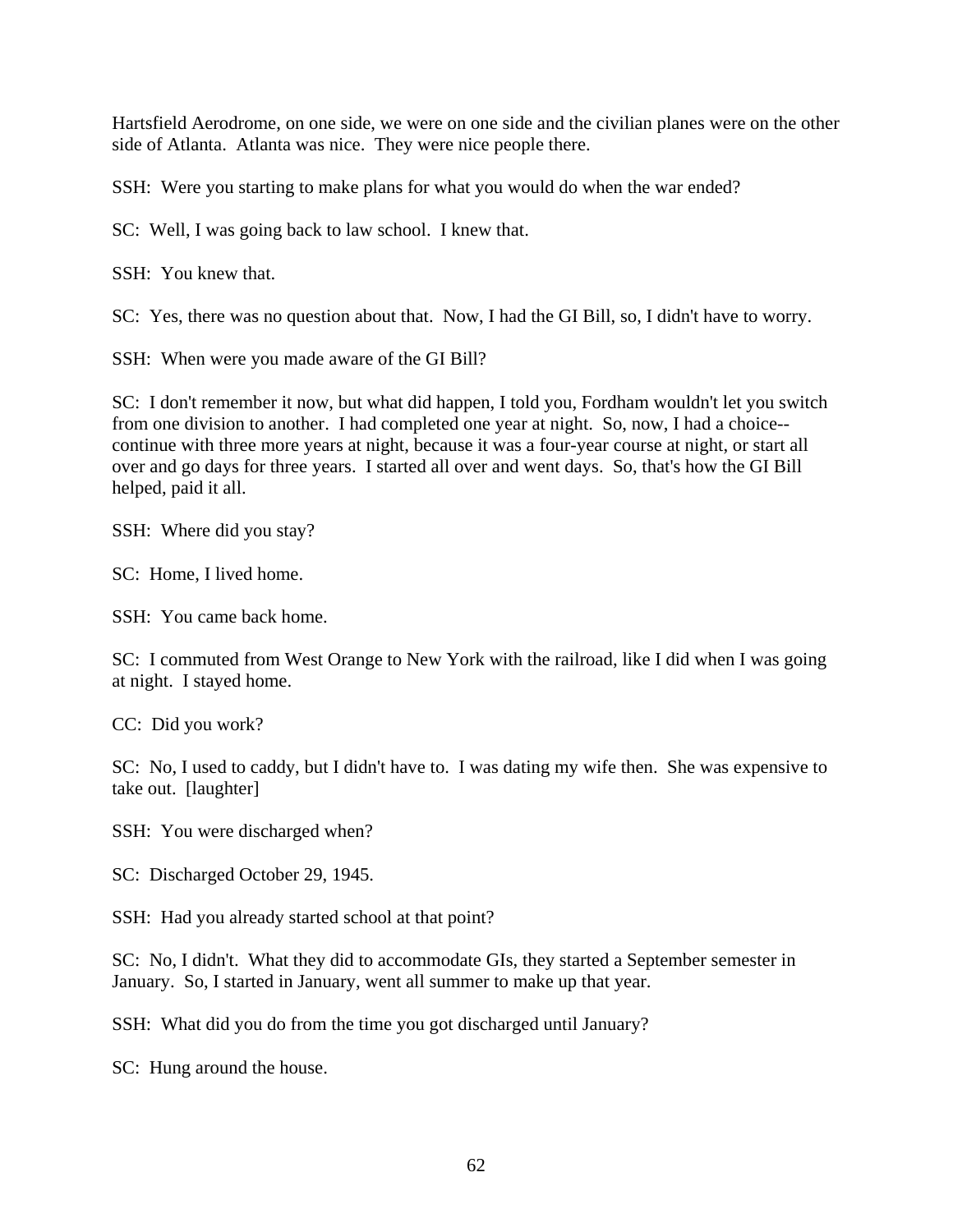SSH: What about the 52/20 Club?

SC: No, I never took part in that, because I didn't need that, because I had the GI Bill. The 52/20 was for people not going to college; this was unemployment. You got twenty-two dollars for fifty-two weeks and a lot of them used the whole time up.

SSH: Was your brother still in or did he get to come home as well?

SC: My brother was in the Pacific and, when he came home, he landed in San Francisco and he called my mother. My mother had a private phone and he didn't have the number. So, he had to call one of the neighbors to go get my mother to come to the phone. Otherwise, she wouldn't have known he was back in the States.

CC: When did he return home?

SC: I can't think of whether I was home there or not. I don't think I was home then.

SSH: Where was he stationed in the Pacific?

SC: Cebu in the Philippines, Cebu City. He said the people, they eat fried bananas. They weren't bananas, they were plantains. He thought they were bananas. [laughter]

CC: You always wanted to go back to law school.

SC: Yes.

CC: Did the war influence that at all?

SC: No, no, made it easier, because I had the GI Bill. In fact, I hadn't graduated from Seton Hall at that point. So, I wanted to take a few courses at Seton Hall. I only needed a few courses to get my undergraduate degree, but I needed their permission. So, I went to the woman that ran the show there at Fordham. I wanted permission to take some courses at Seton Hall. "No way. If you've got time, study law, the hell with Seton Hall."

CC: You never really got a bachelor' degree.

- SC: I didn't go back.
- CC: You just have your law degree
- SC: I got my law degree, but I'm about maybe twenty credits short of my bachelor's.
- SSH: You can go to school with Carolyn.
- CC: You can finish my senior year with me.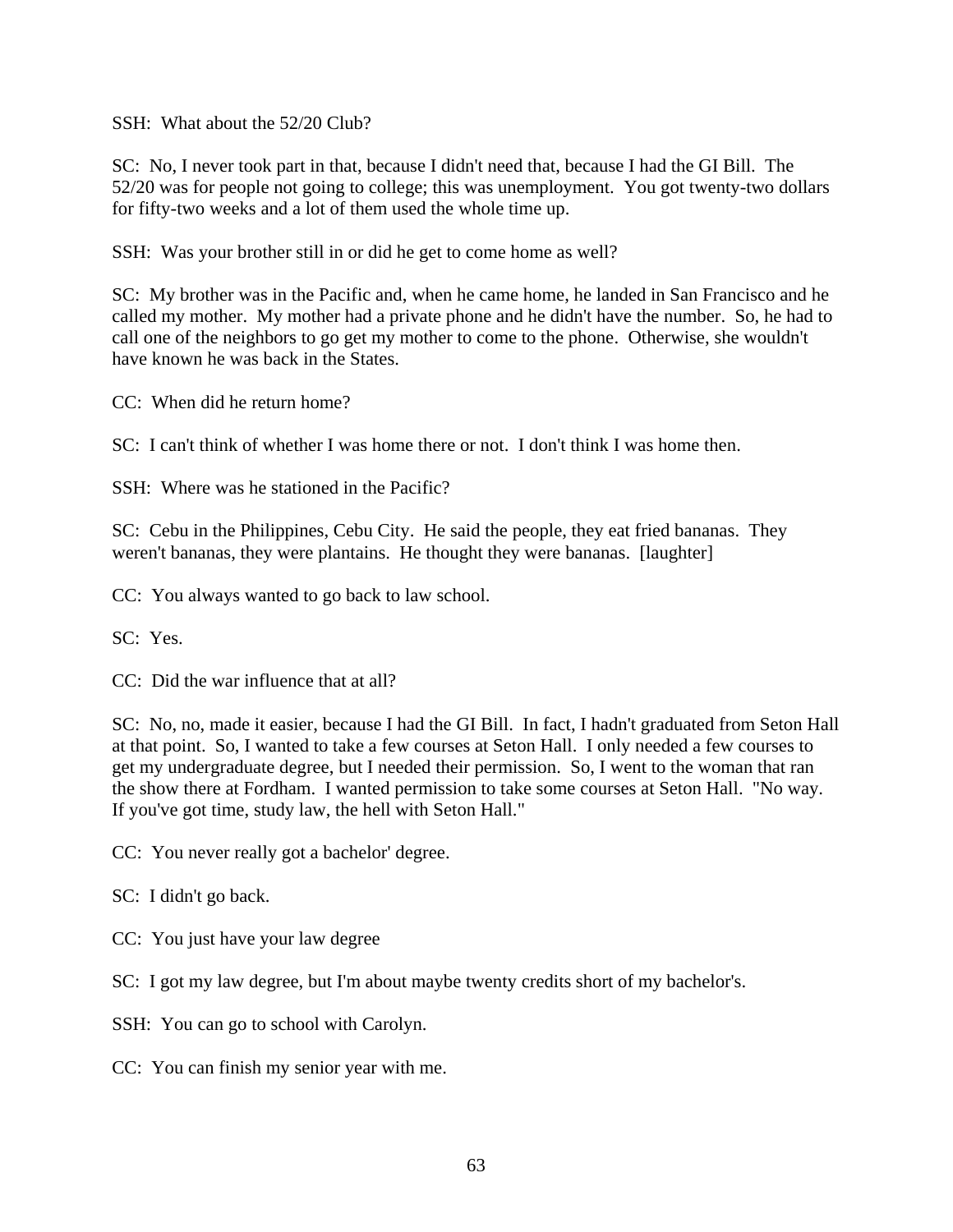SSH: You knew exactly what you wanted to do, but what about some of the other GIs?

SC: Really, they didn't talk about that. It's a funny thing, very few of them talked about their families, like, we had one fellow that came from the Appalachian area of Tennessee, another fellow came from Atlanta, but they never talked about their families. A lot of them are married. The ones who were married talked about their families, like this one fellow there, that fellow from Boston, he got married and, thirty days after he was married, he was sent overseas. He used to write his wife a letter every night, sat down and wrote a letter to his wife, and what the hell do you say in this letter? I write one line to my mother, "Dear Mom, everything's fine." That was once a week. He's writing a three-page letter every night.

CC: I know a lot of GIs would talk about their mother's cooking. Was that a common theme?

SC: No. Well, I'll tell you about my mother's cooking. My mother sent me a package, spaghetti, box of spaghetti, tomato sauce jar, tomato sauce, she made the whole thing for a spaghetti dinner, when I was living in Saint-Germain. We went out and bought a couple loaves of French bread, we had a spaghetti dinner, and my mother cooked it back in the States.

SSH: Were there things that you asked for that you could not get there?

SC: Yes, I liked--what was it?--a few things I liked that they sent me, that I couldn't get over there. I don't remember right now. See, what happened, my uncle worked in the post office. You could only get one package a month. I was getting them every week, because he would take the packages that people wanted to send me and write different return addresses of people he knew, then, mail them. I was thanking people for packages that they never sent me. [laughter]

CC: What did you do after law school?

SC: After law school, I tried to get a job. The director of the Columbia University placement said jobs for new lawyers, at that time, were worse than during the darkest days of the Depression. I had a job--a chance, an offer of a job--with Liberty Mutual Insurance Company, a trial attorney, twenty-five hundred dollars a year. My wife was making more money than that as a secretary. So, I had trouble getting a job. I worked for a law firm in the daytime--I didn't work for them, they gave me a free office--where I served my clerkship. So, I'd work there until about two o'clock in the afternoon. Then, I went home and I put on my overalls and I worked for General Motors in Clark Township, roller-bearing plant. I worked a steady night shift there. So, I went to the law firm in the daytime, night shift at General Motors, and I made a dollar that way. My wife was secretary to the president of Colonial Life Insurance Company. So, I never saw her. I'd come home at night, she's asleep; when I wake up in the morning, she's gone to work. So, we didn't see each other until weekends, but that was another story. I dated her for a whole year, two times a week, and she had a boyfriend, another guy she dated for a whole year, two times a week. She had four dates with the two of us, every week for a whole year, until I gave her an ultimatum, that either he goes or I go, "Make up your mind." I figured I'm the guy that's going to go--he got the bounce, not me. So, we got married, but that was funny there. I was so mad at that point, "Why am I wasting time with her for? She doesn't want to get married, just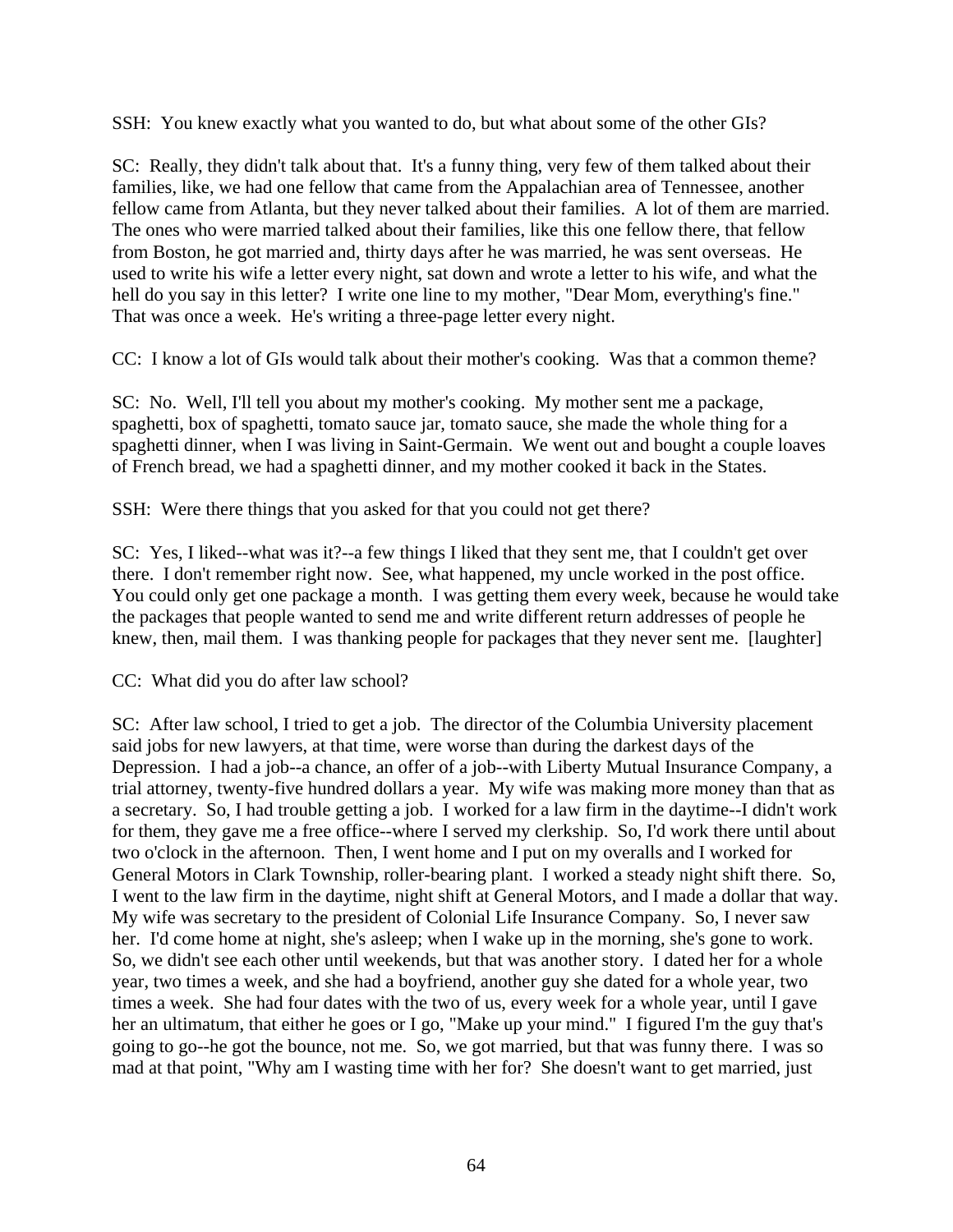wants to date." Broadway shows, he would take her to Broadway shows, I'm taking her to Broadway shows, the whole bit, and I'm broke all the time, taking her out.

CC: Ten years after the war, did the war seem far away at that point?

SC: Oh, Carolyn, it's like yesterday right now, just like yesterday.

CC: You never forget.

SC: I can remember all that stuff, even what we were eating.

SSH: How soon did you join the veterans' organization?

SC: I joined in February of '46. My father was a member.

SSH: Did he encourage you to join?

SC: No, he didn't care. We had a nice group, post we had. We had a bowling team, we had a baseball team, we had everything going.

SSH: At any point in the war, did you meet anybody from Jersey that you had known?

SC: Oh, yes. I met the playground director right around the corner from where I lived on the Champs-Élysées in Paris. This fellow was a World War I veteran, he was single and he was in the Army again. I met him on the Champs-Élysées in Paris and he didn't have a place to eat, because you needed a pass; they got a pass. "Come with me, I'll get you something to eat." So, I took him with our group and we squeezed him in, but I met him. In fact, he's really the only one I really met that lived right in my neighborhood, the little Italian neighborhood. He was the playground director.

KC: You met your cousin overseas.

SC: Oh, yes, I met my cousin. My cousin was at Warton. It was a big supply depot and he was stationed there, working on airplane engines, things like that, and that was outside of Manchester. I had a furlough and I went to see him and they had a headline, local paper, "Cousins Meet in England."

SSH: Other than when you had scabies, did you ever need to use medical facilities?

SC: Not me, but this other fellow from Boston got yellow jaundice. He was in the hospital with yellow jaundice.

KC: You never got venereal disease, Dad? [laughter]

SSH: What about the film? Everyone talks about the VD film that was so frightening.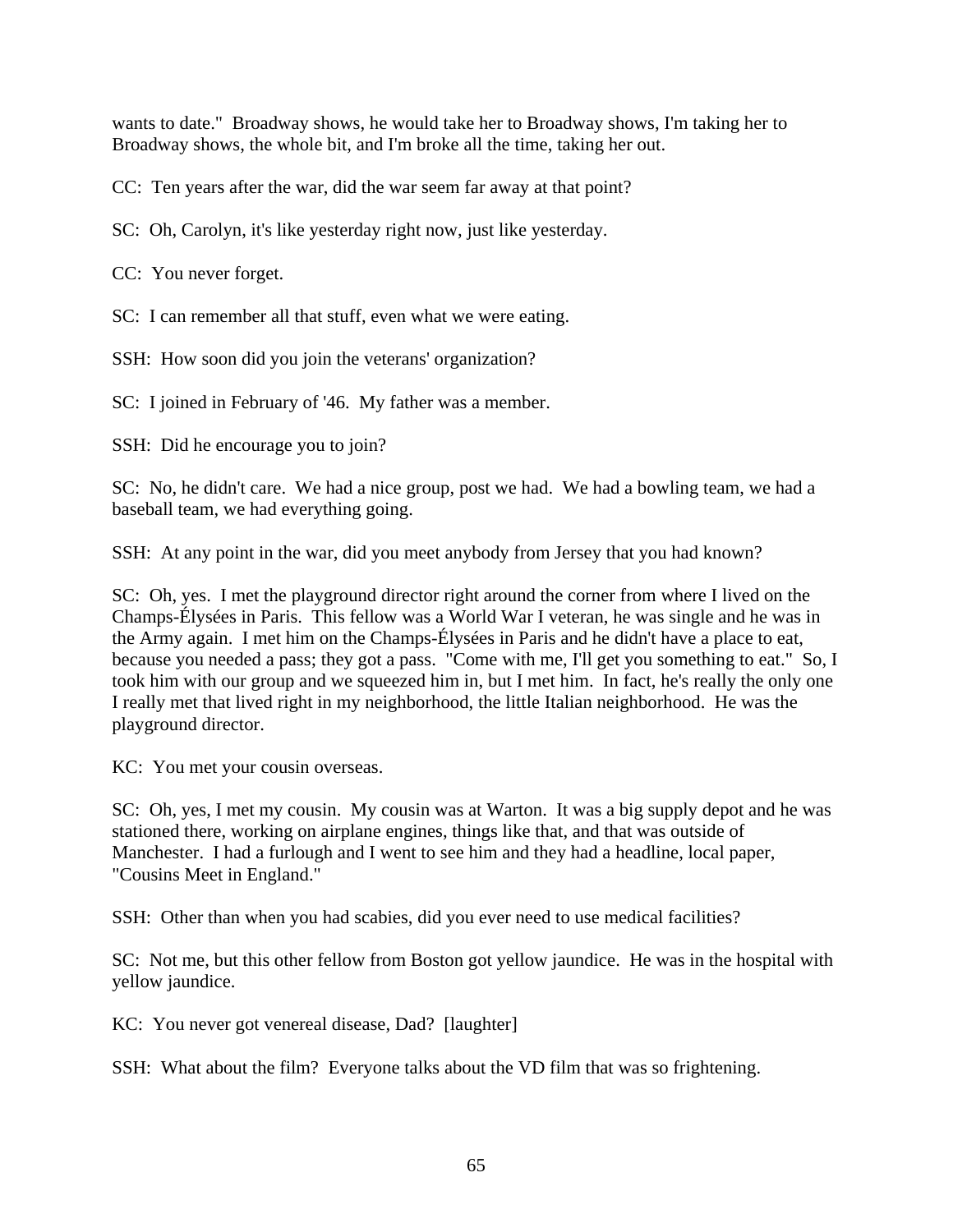SC: You had two films to watch. One film was on the Articles of War, what happens if you desert. You deserted, they put you against the wall and shot you. The other was a VD film and in *Yank* Magazine--you got a magazine every month, *Yank*--it was a comic strip, *Sad Sack*. So, Sad Sack went to this VD movie and you see him like this--he's sitting there with his handkerchief, he's wiping his forehead. Then, he's wiping his face. Next screen, he's doing this and doing that. So, now, he's out in the company street with his buddy and his buddy said, "I want you to meet my girlfriend." He puts on a rubber glove to shake hands with his girlfriend. [laughter] That's what the film did to him. It was a VD film, what happens if you fool around.

CC: After the war, were there any particular movies that stood out for you?

SC: We used to have movies at Fort Dix. They had six movie theaters at Fort Dix.

KC: No, you mean movies about World War II, that you think that rang true?

SC: Well, no, I watched a lot of those; well, I still watch them now, see *Twelve O'Clock High*, movies like that.

SSH: Do you think they accurately portrayed what you saw?

SC: *Twelve O'Clock High* did, yes, *Twelve O'Clock High* was.

CC: Do you think …

SC: You see *The Longest Day*, a movie like that. *Saving Private Ryan*, I thought that was a little overdone, but, no, they do a good job.

CC: Did the war have any influence on how you raised your children?

SC: No, no, that had nothing to do [with it].

CC: How about Korea and Vietnam?

SC: Yes, well, I didn't like the way they were fighting the war. To win a war, General Nathan Forest, a Civil War general, said, "The man that wins is the one that gets there the firstest with the mostest," and we didn't do that in Korea and we didn't do it in Vietnam. We just matched them man for man. We had this overwhelming strength--instead of using it and get it over with, we're doing it piecemeal. We're doing it now right in Iraq, the same thing. Now, they used a surge. See what happened with the surge--we're winning now in Iraq. You've got to get there with the superior strength, that's how you [win]. Same with the Air Force--we shot down the German planes out of the sky, because there were three of us against one of them.

SSH: Did you stay in the Reserves when you got out?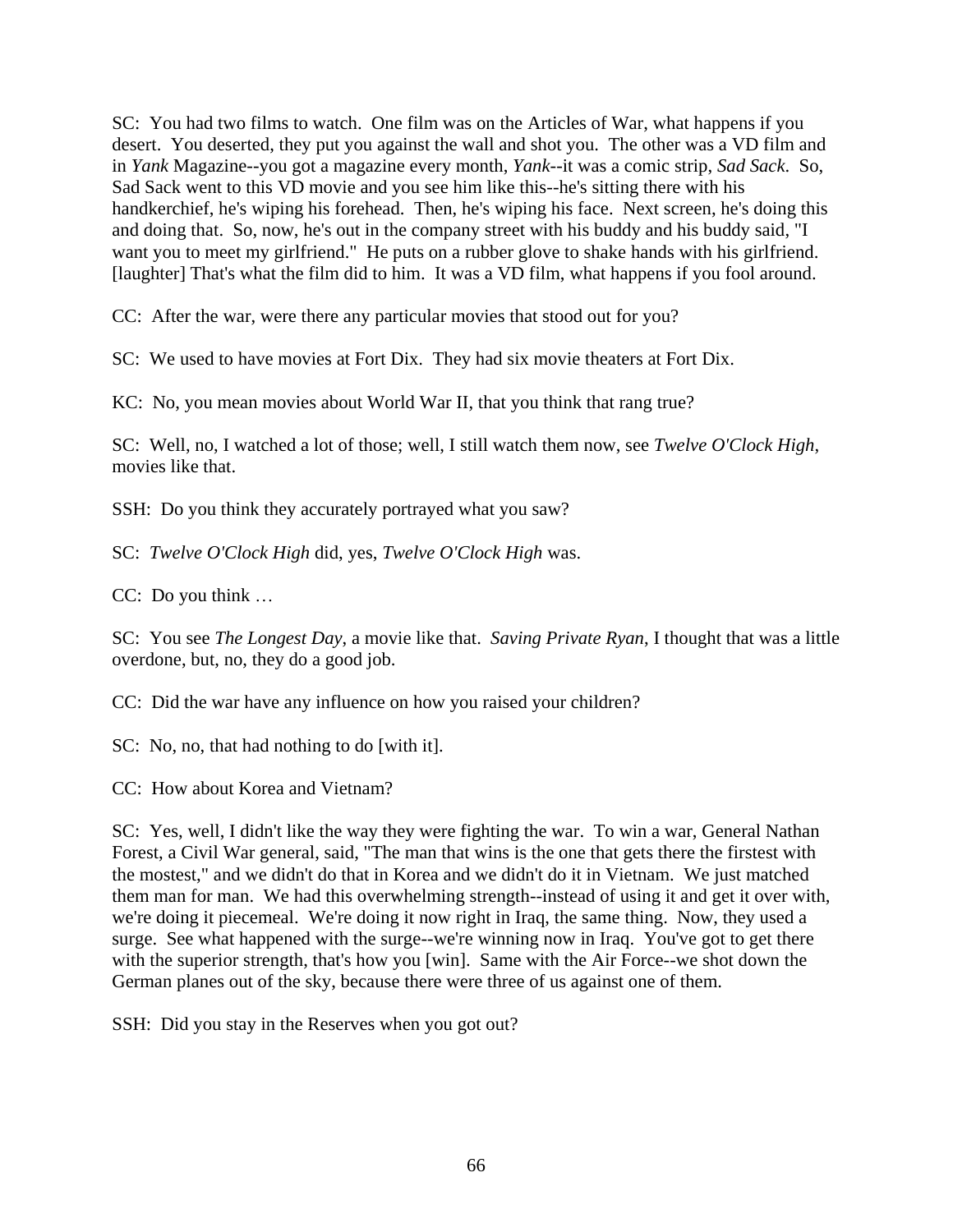SC: I was applying for a commission as a captain in the Judge Advocate General's section of the Air Force Reserve. I had the forms on my desk, I was filling them out, when the Korean War broke out and I put them right in the basket.

CC: What were your feelings during the Cold War?

SC: The Cold War, I was worried about the Cold War, because one little misstep, we would have had an atomic war, which is very serious, especially that Cuban Missile Crisis.

SSH: You talked about how the memories of the war are still with you so vividly.

SC: Yes, right.

SSH: How do you think the war impacted the man you are today?

SC: I don't think it did any change. No, I don't think …

KC: Really? [laughter]

SC: You're living with all these men, I don't see any change in me--maybe it's there and I don't know it--but I'm not like you read about now, people committing suicide and things like that. No, it didn't affect me that way.

CC: Do you think it was because of the way World War II was fought?

SC: Well, you take the Air Force now. The Eighth Air Force in England was the greatest air armada the world [had] ever seen. Two thousand bombers was nothing for them. You don't see that today. Now, a fighter plane, for instance, two fighter planes are fighting each other, they're shooting rockets at each other. They could hardly see where the rocket's going. Otherwise, it was all one-on-one, right on top of them. Then, it was two-on-one, things like that.

CC: In class, the other veterans in the interviews say that if they had the chance, they would fight again in World War II. Do you have that feeling?

SC: I would go right back to the recruiting station. I'd go back right now. I'm too old, that's the only trouble.

## [TAPE PAUSED]

KC: At the very end, Sandra was asking you about the effect the war had on you. If I remember correctly, when I asked you that question one time, you said that it may not have been about you personally, but about people you knew, that a lot of people were coming from small towns and from very limited experiences. They had grown up in one place, they had never really traveled, they had never seen much of the world. Then, in the space of six months or a year, they were thrown into this battle and they were transported halfway around the world and they got to see a bigger picture of what the world was like. Don't you think that applied to your experience?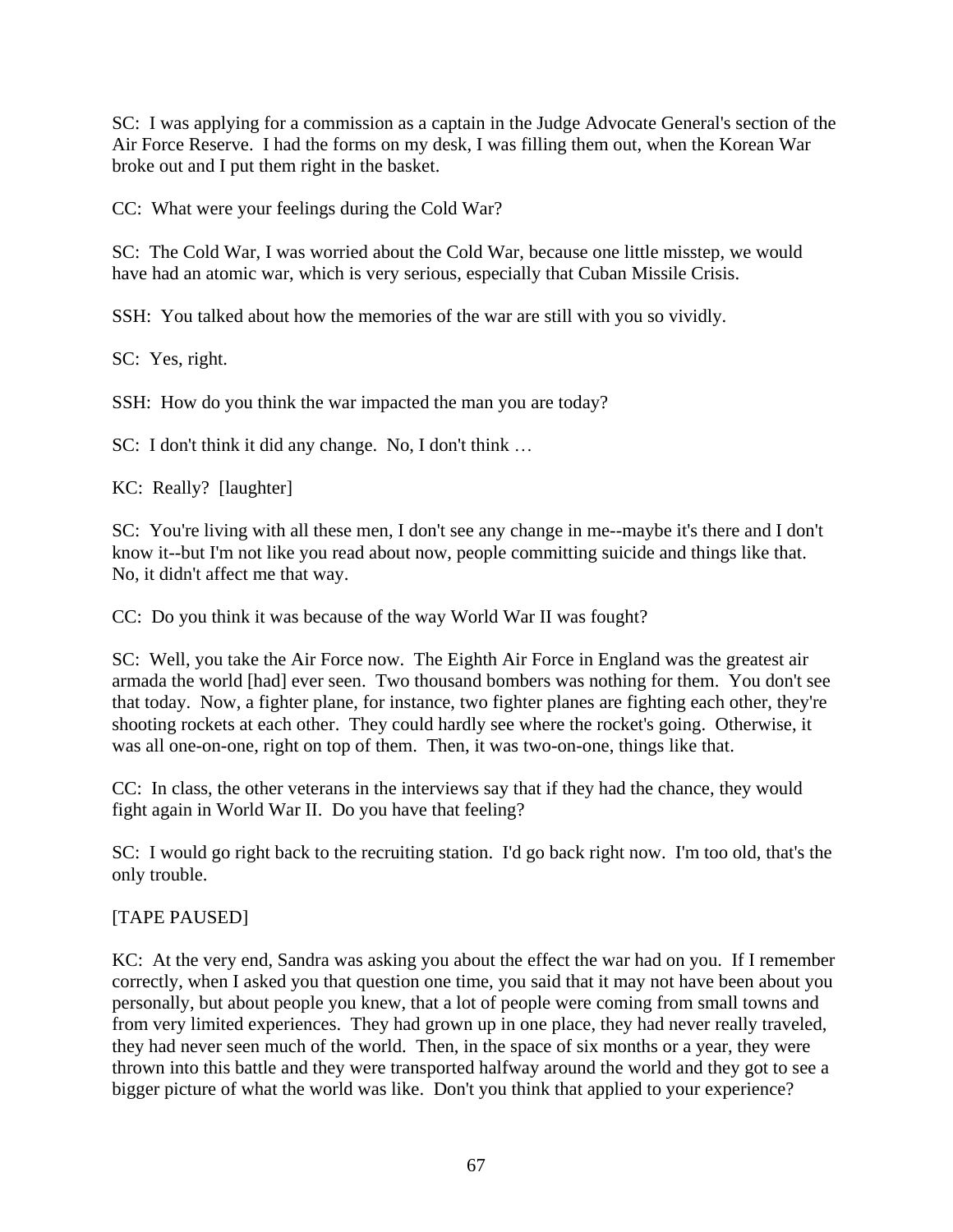SC: Yes, because I didn't go anywhere, either. The biggest trip I ever took was Washington, DC, before I went overseas. I'd never flew before. I studied European history, so, I knew a little about the history of these places, but I never went anywhere.

SSH: Do you think it expanded your horizons and gave you a more cosmopolitan view?

SC: Oh, yes. North Carolina now, I was going to go in a restaurant and I see the sign, "Colored Only." This is at the end of the war, they still had the discrimination. They had discrimination right in Orange, New Jersey. Black people had to sit in the balcony in the movies, right up North here.

SSH: Did you ever see any of the African-American troops in Europe?

SC: Yes, I saw them there. What happened, they were segregated to begin with. The English girls, what they claim anyway, that these black soldiers told them they were really white, but they were injected with something that made them black, for night fighting, and then, when the war was over, they'd be white again. I heard that a dozen times, because the English girls went out with the black troops. They didn't think anything of it. Over here, it was a no-no.

KC: When I see people like my father and other people who served in the war and other people who didn't serve in the war, I can see a big difference in their perspective. I think they have a larger perspective on things. Their horizons were broadened. Maybe they didn't want their horizons to be broadened, but they got broadened, and I see people who never served, maybe not through any fault of their own, they have a more limited view of things.

CC: Sometimes, almost even ignorance.

KC: Yes, yes, and it has nothing to do with education or anything. It just was an experience that they never had and I could see that just in talking to them and seeing the way they act and the way they think about things.

SSH: Do you think it was because he was stationed in Europe and got to meet people like the people from Morocco and the Senegalese?

KC: I guess if you were in Europe, you had more of a chance to meet others, as opposed to being in the Pacific, if you were just on an island somewhere.

SSH: Would you think that the same wider vision applies to both?

KC: I think the fact that you're in the service, you're with other people, other people from other parts of the country, even if you're stationed on an island in the South Pacific, you're with other people. You're with Southerners, you're with people from California, and I think that changes you, because you're with other people and you have to live with those people. I think that, not so much meeting other people from foreign countries, but seeing people, living with people and having to work with people from different backgrounds, different from your own.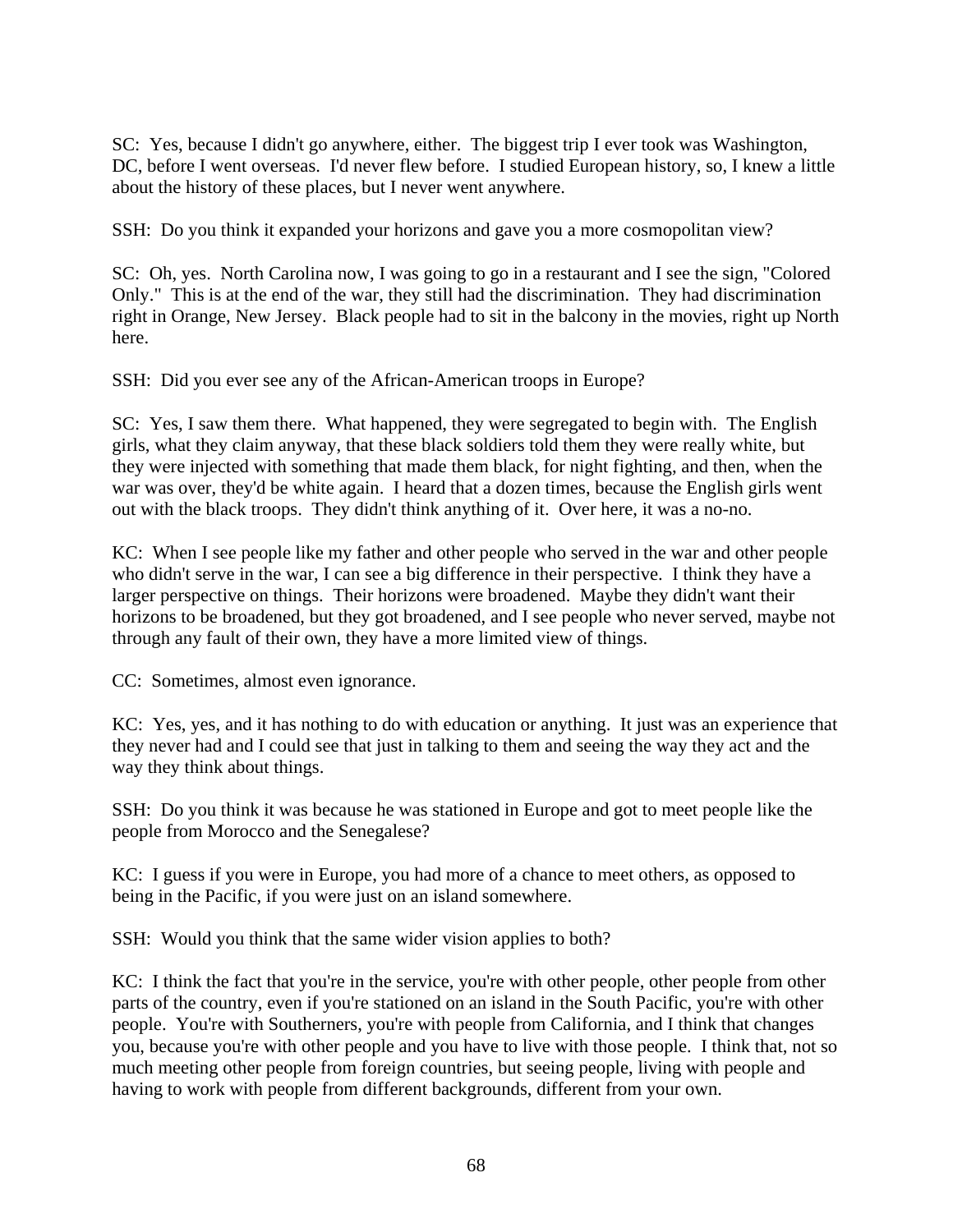SC: That's true. You're living with a group of men morning, noon and night. You're eating with them, you're living with them, you're going out with them, you're doing everything with them. They're like brothers to you. They talk about, "Don't tell," and all this stuff with homosexuals--I could truthfully say, I spent over three years in the service, I don't think I ever met anybody that was homosexual, nobody. They may have been there, but I didn't know it.

SSH: Did what you had seen in the war influence your view on the Civil Rights Movement?

SC: Oh, yes, I felt sorry for the black troops. Here, they're fighting--I'll give you a better one. I went to a VFW convention in St. Louis, Missouri, 1949 about. So, they had the annual parade that goes for hours. They had a post from Chicago, a black post from Chicago. The parade disbanded in a park and they had Coca-Cola stands, things like that, but, if you wanted a beer or something like that, there were taverns around the park. This black post from Chicago, they disbanded there, they headed for the bar. They wouldn't serve them because they were black. They couldn't get a beer. Now, they'd just got done fighting for their country. Chicago was okay, wasn't okay in St. Louis, couldn't get a glass of beer, hot day, ninety degree temperature, but they were segregated over in Europe. They had their own Red Cross club, they had their own everything. It was a funny thing--at the end of the war, you got sent home according to the number of points you had. You got so many points for the years of service, so many for being wounded, so many for having a family home. So, I was sent to a black unit to write up the scores. So, I had to interview these people, "Were you wounded?" "No." I could tell that from his record. "Do you have a family?" "Oh, yes," he said. "You have children?" "Yes, I have two children." "Are you married?" "No, I'm not married." Nine out of ten of them had children, but they weren't married. It's like now, like today

KC: Even then, yes.

SSH: What was the unit that you were working with? Do you remember?

SC: The longest one was the one in Bushy Park and Saint-Germain, Headquarters, United States Strategic Air Forces in Europe. That was the official title of it. I was with them for a whole year.

SSH: No, I meant the African-American unit that you were logging the information for.

SC: Well, they had served in France. It was in France. They were frontline troops.

SSH: Were they Army?

SC: Oh, they were Army, but they all had illegitimate kids, the whole gang of them, surprised me. That's the first time I--you see it today, now, it's nothing today, with the illegitimate kids- but, over there, that was something strange in those days, for me, anyway. They all had them. I don't know where they came from.